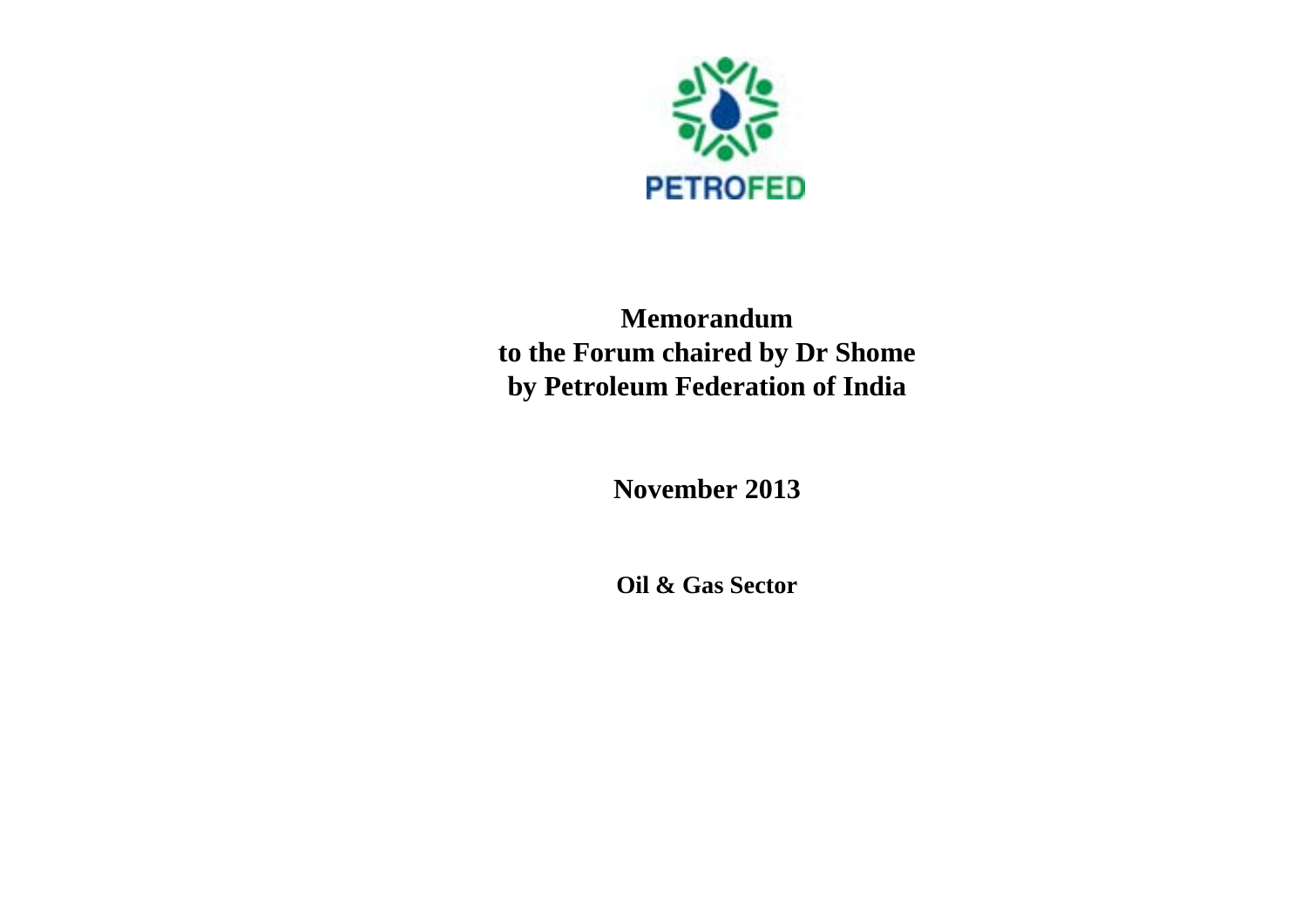## **Contents**

| $\mathbf{1}$ | Introduction                                                                                               | $\mathbf{1}$   |
|--------------|------------------------------------------------------------------------------------------------------------|----------------|
| 2            | Issues requiring amendment under the respective Act                                                        | $\overline{4}$ |
| 2.1          | Income Tax – Retrospective amendment to define the term "Undertaking"                                      | $\overline{4}$ |
| 2.2          | Income Tax – Tax holiday to industrial undertaking engaged in refining of mineral oil                      | 5 <sup>5</sup> |
| 2.3          | Income Tax – Define 'mineral oil' to include natural gas for the purpose of section $80$ -IB $(9)$         | $\tau$         |
| 2.4          | Income Tax – Extension of Section 35AD to crude oil pipelines on common carrier                            | 8              |
| 2.5          | Income Tax – Extension of Section 42 to some pre NELP blocks                                               | 10             |
| 2.6          | Income Tax - Delay in processing Income-tax refunds and passing Order giving effect to the Appellate       |                |
|              | Orders                                                                                                     | 11             |
| 2.7          | Income Tax - Incentivizing Corporate Social Responsibility Activities                                      | 12             |
| 2.8          | Income Tax - Withholding tax at higher rate for non-submission of the Permanent Account Number             | 13             |
| 3            | Issues requiring clarification through circular/notification/instruction                                   | 15             |
| 3.1          | Income Tax - Waiver of interest levied under section 234B and 234C of the Act in the absence of ability to |                |
|              | estimate the profits                                                                                       | 15             |
| 3.2          | Income Tax – Classification of Oil/Gas Wells under 'Plant & Machinery'                                     | 16             |
| 3.3          | Income Tax – Classification of Offshore Platforms under 'Plant & Machinery'                                | 18             |

i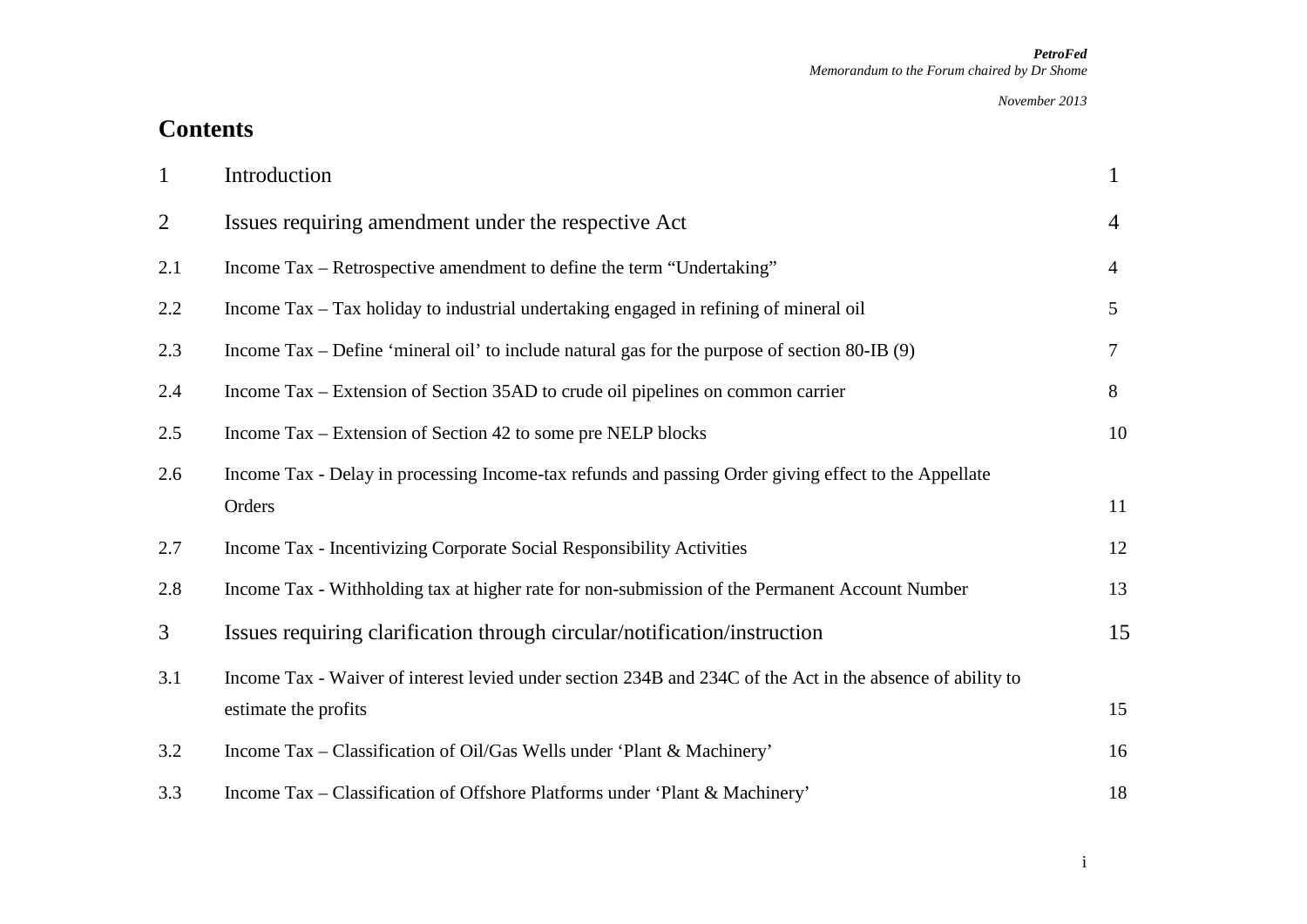*November 2013*

| 3.4  | Income Tax – Additional depreciation on new plant and machinery                                                                                                               | 19 |
|------|-------------------------------------------------------------------------------------------------------------------------------------------------------------------------------|----|
| 3.5  | Service Tax – Applicability of service tax on cash calls by the Operator from its Joint Venture Partner(s)                                                                    | 20 |
| 3.6  | Customs duty & Excise Duty – Exemption to the supply of goods under International Competitive Bidding<br>contracts                                                            | 22 |
| 3.7  | Excise Duty – Exemption from excise duty to the supply of goods to a deemed export project                                                                                    | 24 |
| 3.8  | Customs Duty – Refund of Terminal Excise duty for supply of goods to deemed export project                                                                                    | 26 |
| 3.9  | Excise Duty – To prescribe a specified percentage of storage losses for various petroleum products                                                                            | 28 |
| 3.10 | Service tax – Denial of whole CENVAT credit of service tax on the LKTK contract, on the ground that the<br>part of the CENVAT Credit relates to civil construction activities | 29 |
| 3.11 | Clarification on the interpretation of the term 'Naphtha' under Central Excise law                                                                                            | 30 |
| 3.12 | Customs Duty – Manner of determination of valuation of leftover / excess goods for the purpose of customs<br>duty                                                             | 34 |
| 3.13 | CENVAT – Dispute on eligibility of Cenvat credit on goods used in factory / premise of service provider                                                                       |    |
|      | (e.g. steel plates used for storage tanks in refinery)                                                                                                                        | 35 |
| 3.14 | Customs Duty – Registration of contract with the Custom office under Project Import Regulation, 1986                                                                          | 36 |
| 3.15 | Service Tax – Service tax on transportation charges and marketing margin where natural gas is sold and                                                                        |    |
|      | delivered at the customer's premises                                                                                                                                          | 38 |
| 3.16 | Custom Duty – LPG used for non-domestic purposes                                                                                                                              | 41 |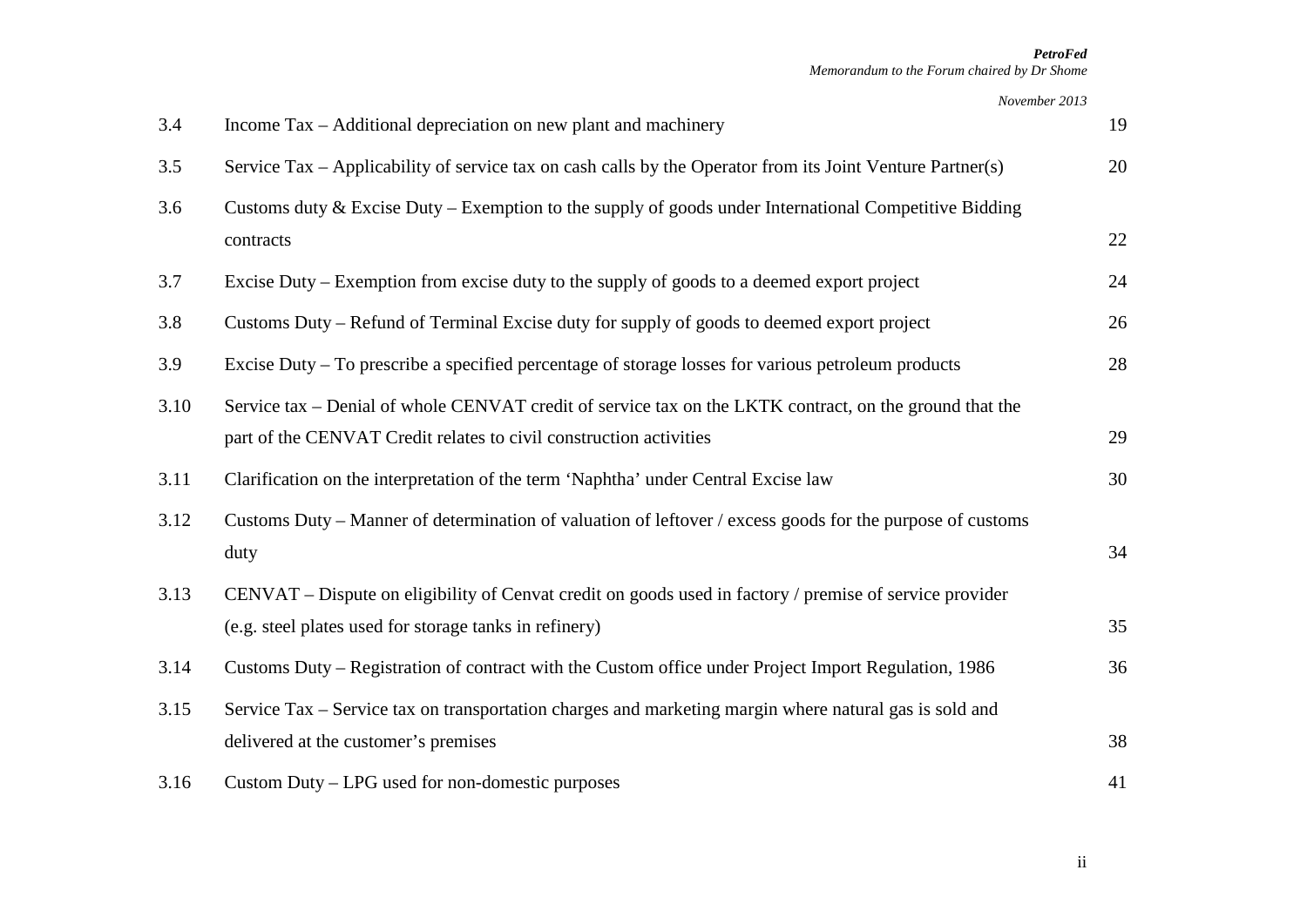#### *November 2013*

| 3.17 | Excise Duty – Dispute on rate of excise duty on intermingling loss of SKO in pipeline transportation  | 43 |
|------|-------------------------------------------------------------------------------------------------------|----|
| 3.18 | Service tax and CENVAT credit on Corporate Social Responsibility (CSR) activities                     | 46 |
| 3.19 | CENVAT – Availing of CENVAT credit for service receiver manufacturer or the service provider/works    |    |
|      | contractor                                                                                            | 49 |
| 3.20 | CENVAT – Denial of CENVAT Credit distributed through Input Service Distributor Invoice (ISD)          | 51 |
| 3.21 | CENVAT – Seeking abatement of 50% on payment of service tax on time charter of vessel                 | 52 |
| 3.22 | Alignment of import duty and excise duty provisions on Furnace Oil (FO) to be used for manufacture of |    |
|      | fertilizers                                                                                           | 53 |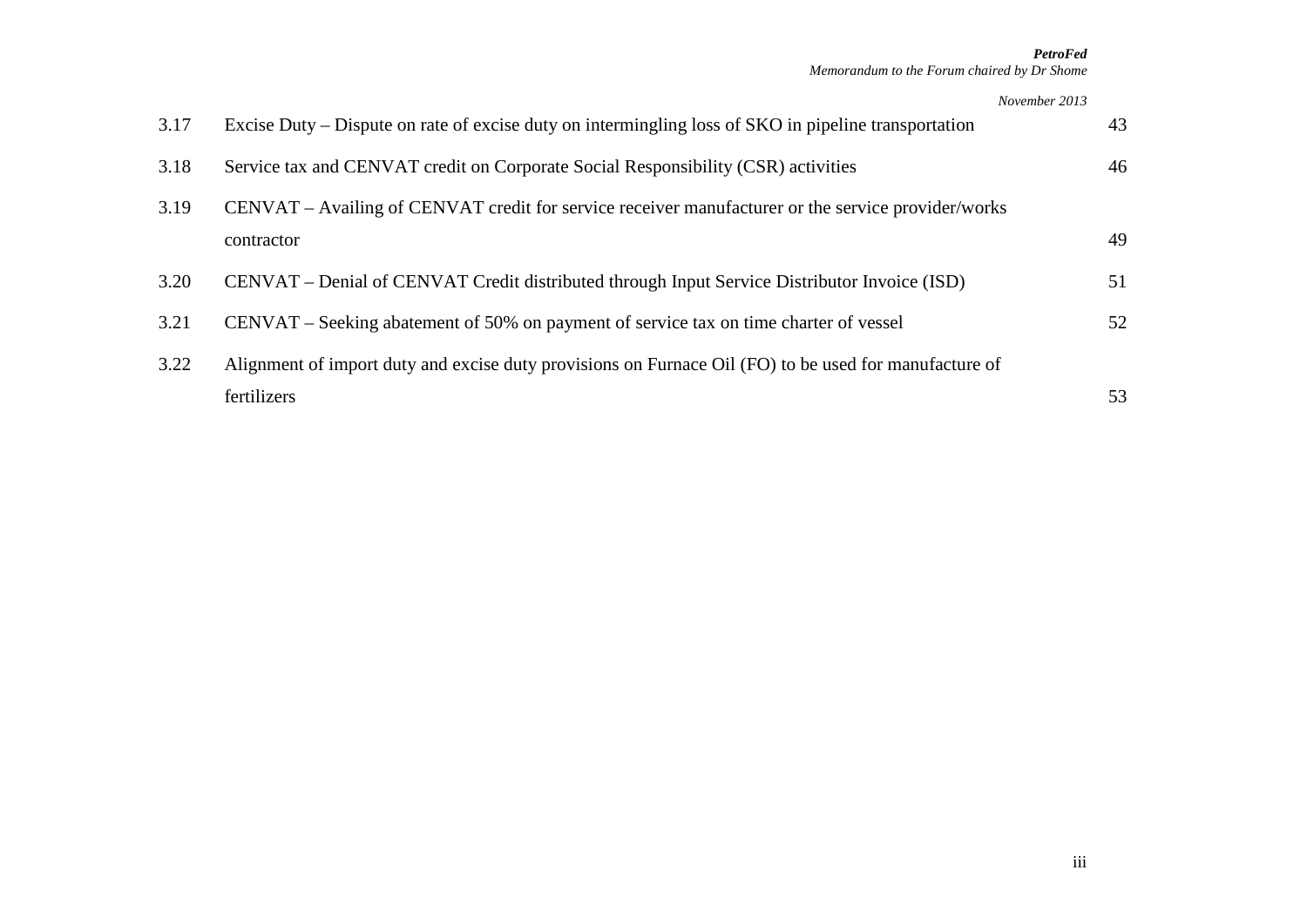### **1 Introduction**

The significant growth of India's economy over the past decade has led to increase in domestic energy consumption. A strong growth in automobiles sector and increase in industrial activity has led to a sustained increase in energy consumption. Oil & gas constitutes approx. 45 percent of primary commercial energy mix. Energy security remains a challenge for India as India is significantly dependent on imports to meet its oil & gas requirement. This underscores the need for supporting the growth of Oil & Gas sector to fuel economic growth of country. Additionally, Oil & Gas sector has a potential to contribute to the economy by emerging as refining and Oil & Gas technology & services providers' hub for rest of the world.

Fiscal policies can be catalyst in growth of Oil & Gas sector in India.

Dr Shome in the report on General Anti Avoidance Rules had stated that "*It is crucial for India to balance, on the one hand, the concerns of revenue by protecting the tax base from erosion with, on the other, high compliance costs of taxpayers as well as the uncertainty in the overall investment environment that instability in tax legislation and practice create.*"

A recent report by Ministry of Corporate Affairs on Reforming the Regulatory Environment for doing business in India commented on approach of tax authorities by stating that "*Despite protestations of an improvement in mindset, the needless adversary relationship between assessing authorities and the taxpayers continues to be a fact of life.*"

Several fiscal (direct & indirect tax) aspects relating specifically to Oil & Gas sector (Exploration & Production of Oil & Natural Gas, expatriate employees working in the sector, technology & oilfield services providers, refining & marketing) have been litigated and in some cases even retrospective amendments have been made in the Income Tax Act.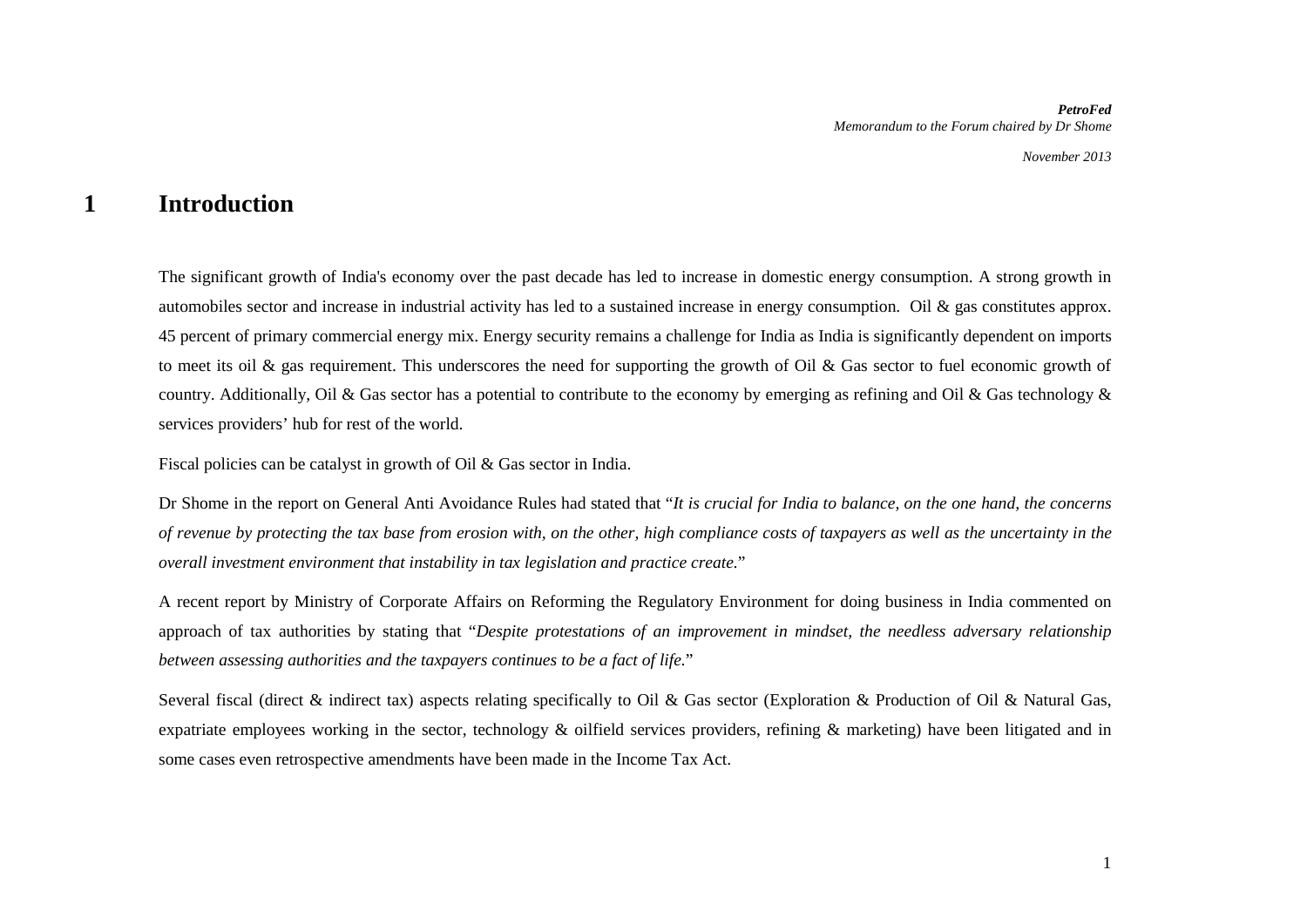Recently, Ministry of Finance has constituted a Forum Chaired by Dr. Shome, Adviser to the Finance Minister for Exchange of views between Industry groups and Government on tax related issues or tax related disputes. It is stated that exchange of views between industry groups and Government on tax related issues or tax related disputes would give an opportunity to Government to hear the arguments of the industry groups. It will also give the Government an opportunity to explain its stand on tax related matters. Thus, this exercise is intended to be mutually beneficial.

Dr. Shome is supported by officers of the Tax Policy and Legislation wing of the Central Board of Direct Taxes and the Tax Research Unit of the Central Board of Excise and Customs. Chambers of Commerce, industry associations and industry groups are advised to first submit a memorandum to the Forum and then seek an appointment to discuss the issues.

In the light of the aforesaid background, The Petroleum Federation of India (PetroFed) proposes to submit Memorandum to the Forum chaired by Dr Shome to be followed by discussions on suggested date by the Forum.

PetroFed is a Registered Society of Indian and International Companies / Associations in the hydrocarbon sector to promote the interests of members in line with Public / National Policies through a self regulatory environment with consumer interest in sight. It acts as an oil industry interface with Government, regulatory authorities, public and representative bodies of traders. It helps in resolution of issues and facilitates evolution of hydrocarbons related policies and regulations and their implementation. It represents the industry on Government bodies, committees & task forces.

PetroFed is assisted by its member and other companies in preparation of the Memorandum which included soliciting views of industry, conducting discussions and researching the issues associated with the Oil & Gas industry.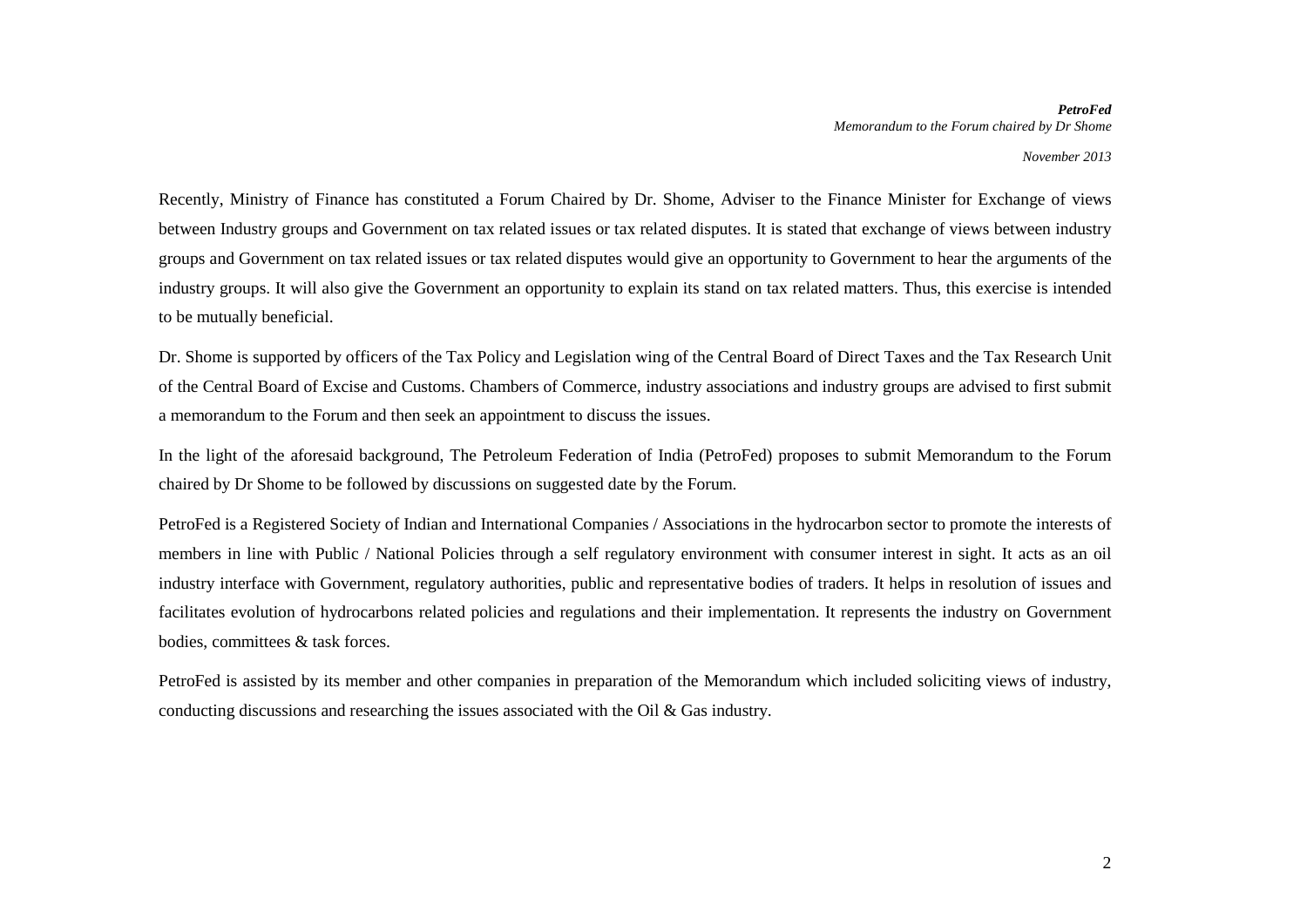*November 2013*

The issues in the Memorandum are categorized for the purpose of the discussions as follows:

- Issues requiring amendment under the respective Act; and
- Issues requiring clarification through Circular/Notification/Instruction.

We wish to highlight that in this Memorandum we have not commented on issues related to Direct Taxes Code and Fiscal aspects related to draft note on Uniform Licensing Policy for award of hydrocarbon acreages with new contractual system and fiscal model, since we understand that the Forum will not be covering future/proposed policies & legislations.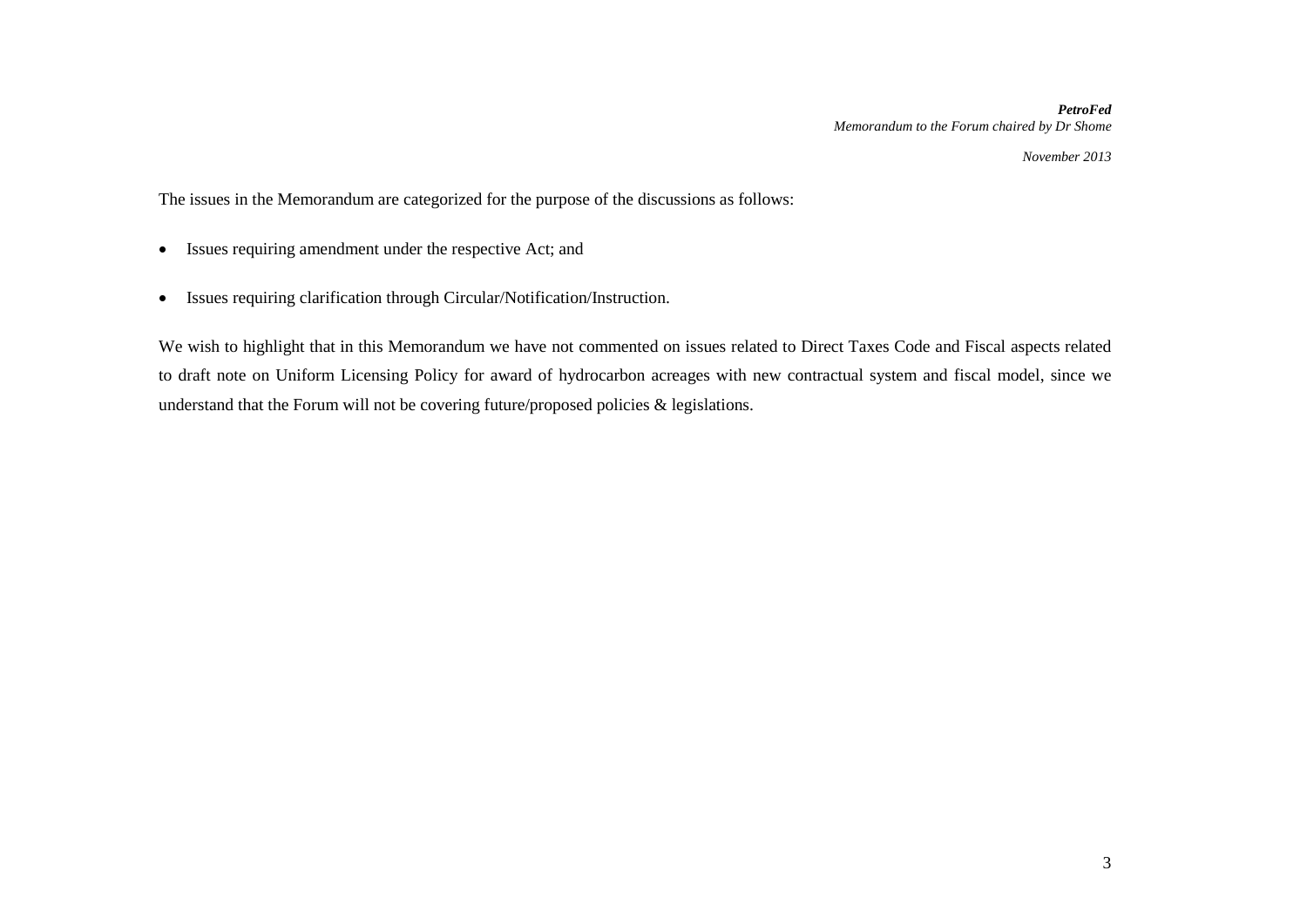## **2 Issues requiring amendment under the respective Act**

We have listed issues below requiring amendment under the respective Act.

### **2.1 Income Tax – Retrospective amendment to define the term "Undertaking"**

|    | <b>Issue</b>                                       | Retrospective amendment to define the term "Undertaking" from 1 April 2000, thereby<br>largely denying benefits to oil wells/fields going on production at different time period                                                                                                                                           |
|----|----------------------------------------------------|----------------------------------------------------------------------------------------------------------------------------------------------------------------------------------------------------------------------------------------------------------------------------------------------------------------------------|
| 2. | Industry / Sector involved                         | Mineral Oil Exploration and Production companies                                                                                                                                                                                                                                                                           |
| 3. | Tax involved<br>(T / WT / Customs / Exercise etc.) | Income-tax Act, 1961                                                                                                                                                                                                                                                                                                       |
| 4. | Revenue impact, if estimated                       |                                                                                                                                                                                                                                                                                                                            |
| 5. | Genesis of the issue                               | Deduction under section $80$ IB(9) is available for seven years starting from the year in<br>٠<br>which the undertaking starts commercial production of mineral oil;<br>As held by Supreme Court, the 'undertaking' has been understood to mean any business<br>unit which is capable to independent commercial existence. |
|    |                                                    | Earlier, each independent oil well / cluster of oil wells capable of independent commercial<br>existence were treated as separate undertaking and deduction under section 80 IB(9) was<br>claimed on them;                                                                                                                 |
|    |                                                    | The above position was upheld by Ahemedabad Tribunal in India;                                                                                                                                                                                                                                                             |
|    |                                                    | The Finance Act, 2009 amended section 80 IB(9) with retrospective effect from 1 April<br>$\bullet$<br>2000 to clarify that all blocks licensed under a single contract shall be treated as single<br>'Undertaking'; and                                                                                                    |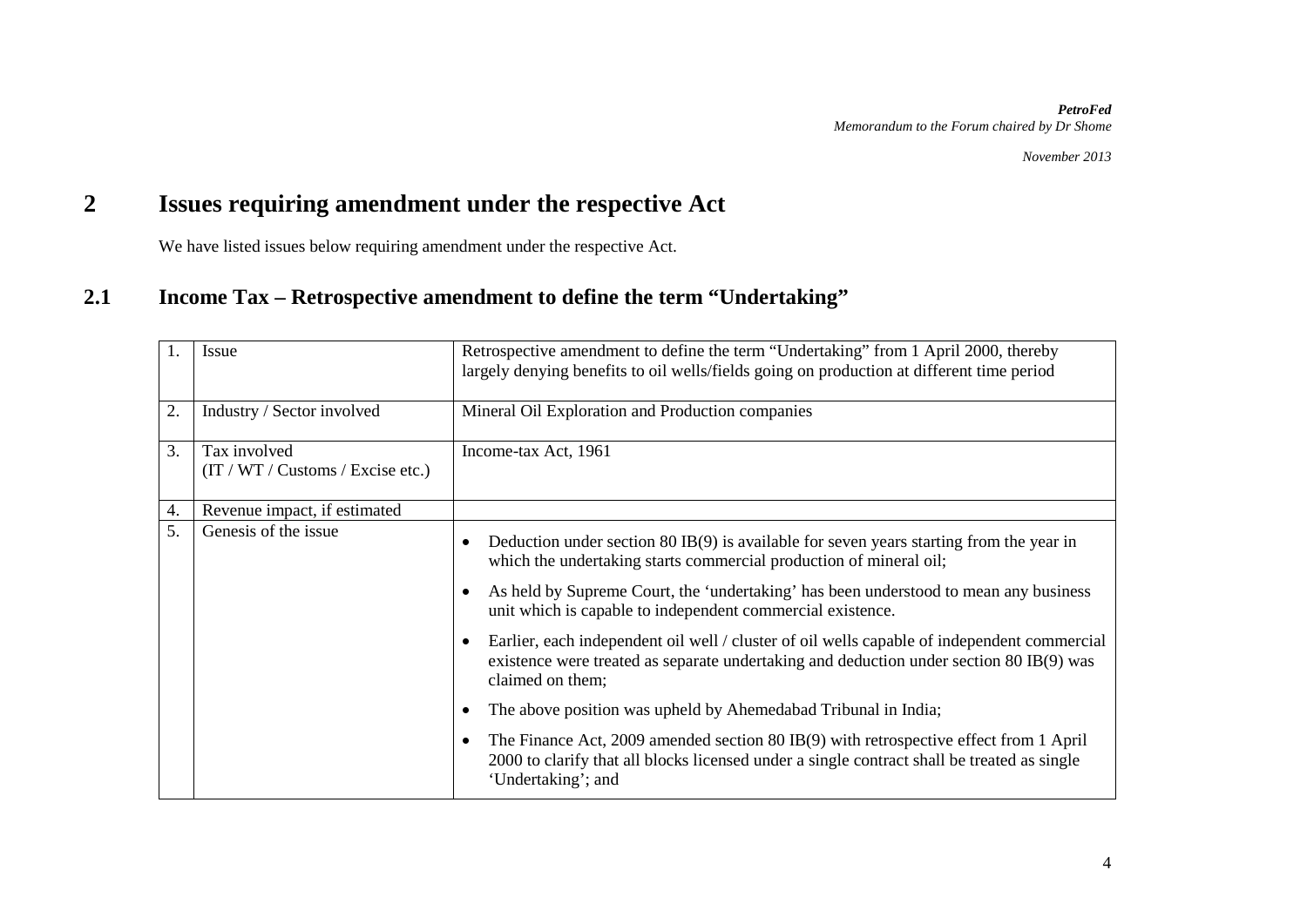|    |                                                                                                                                       | It is practically impossible to start commercial production from all wells in one contract<br>area and hence the explanation has substantially reduced the quantum of the tax holiday<br>from the exploration and production activities in India. |
|----|---------------------------------------------------------------------------------------------------------------------------------------|---------------------------------------------------------------------------------------------------------------------------------------------------------------------------------------------------------------------------------------------------|
| 6. | Different views observed in<br>application of law/regulation etc.,<br>if any (can illustrate with examples<br>without specific names) |                                                                                                                                                                                                                                                   |
|    | Suggestions                                                                                                                           | The Explanation should be amended to clarify that the undertaking means each<br>independent oil well / cluster of oil wells capable of independent commercial existence                                                                           |
| 8. | Whether represented earlier                                                                                                           |                                                                                                                                                                                                                                                   |

## **2.2 Income Tax – Tax holiday to industrial undertaking engaged in refining of mineral oil**

|    | Issue                                               | Extension of tax holiday under section 80IB (9) to industrial undertaking engaged in refining<br>of mineral oil                                                                                                                                                                                                              |
|----|-----------------------------------------------------|------------------------------------------------------------------------------------------------------------------------------------------------------------------------------------------------------------------------------------------------------------------------------------------------------------------------------|
| 2. | Industry / Sector involved                          | Companies in the process of setting up refineries in India                                                                                                                                                                                                                                                                   |
| 3. | Tax involved<br>(IT / WT / Customs / Exercise etc.) | Income-tax Act, 1961                                                                                                                                                                                                                                                                                                         |
| 4. | Revenue impact, if estimated                        |                                                                                                                                                                                                                                                                                                                              |
| 5. | Genesis of the issue                                | Section 80IB of the Act provides tax holiday to industrial undertakings engaged in<br>refining of mineral oil. However, the benefit is available only to those undertakings, which<br>begin such refining by 31 March 2012; and<br>Some companies are in process of setting up mega refinery projects and the projects could |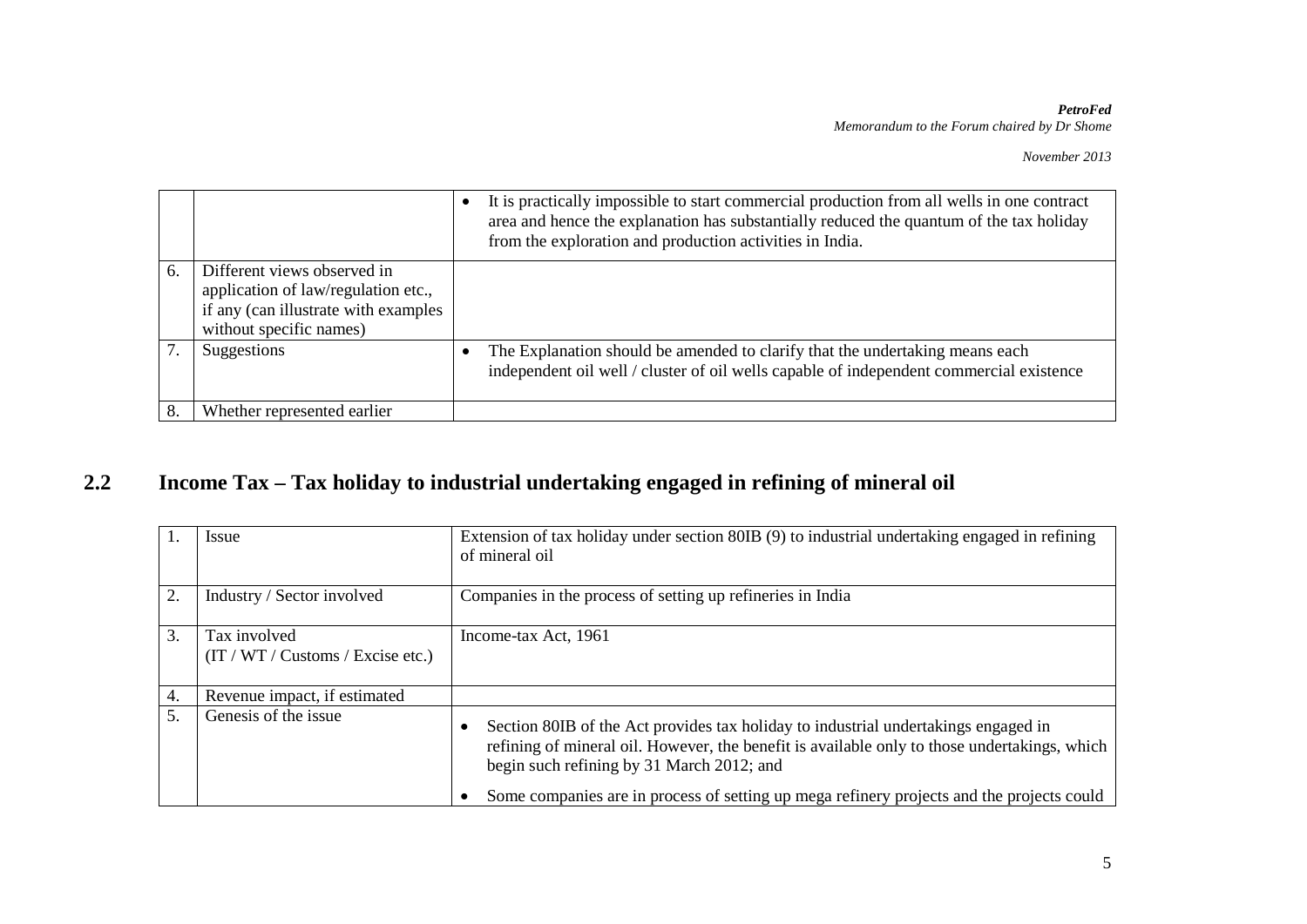#### *November 2013*

|    |                                                                                                                                       | not be completed before 31 March 2012 due to factors beyond their control. In the absence<br>of the Tax holiday, the economic viability of these projects is impacted.                                                                                                                                       |
|----|---------------------------------------------------------------------------------------------------------------------------------------|--------------------------------------------------------------------------------------------------------------------------------------------------------------------------------------------------------------------------------------------------------------------------------------------------------------|
| 6. | Different views observed in<br>application of law/regulation etc.,<br>if any (can illustrate with<br>examples without specific names) |                                                                                                                                                                                                                                                                                                              |
| 7. | Suggestions                                                                                                                           | The refining business is a capital intensive sector requiring significant investment in the<br>infrastructure facility. It also needs substantial working capital. With the slowdown in the<br>economy, meeting the financial objectives is becoming challenging for the crude oil<br>refinery business; and |
|    |                                                                                                                                       | Hence, to provide the impetus for the development and growth of refining business in<br>India, benefits of section 80IB, to be extended to new undertakings commissioning<br>refining operations after 31 March 2012.                                                                                        |
| 8. | Whether represented earlier                                                                                                           |                                                                                                                                                                                                                                                                                                              |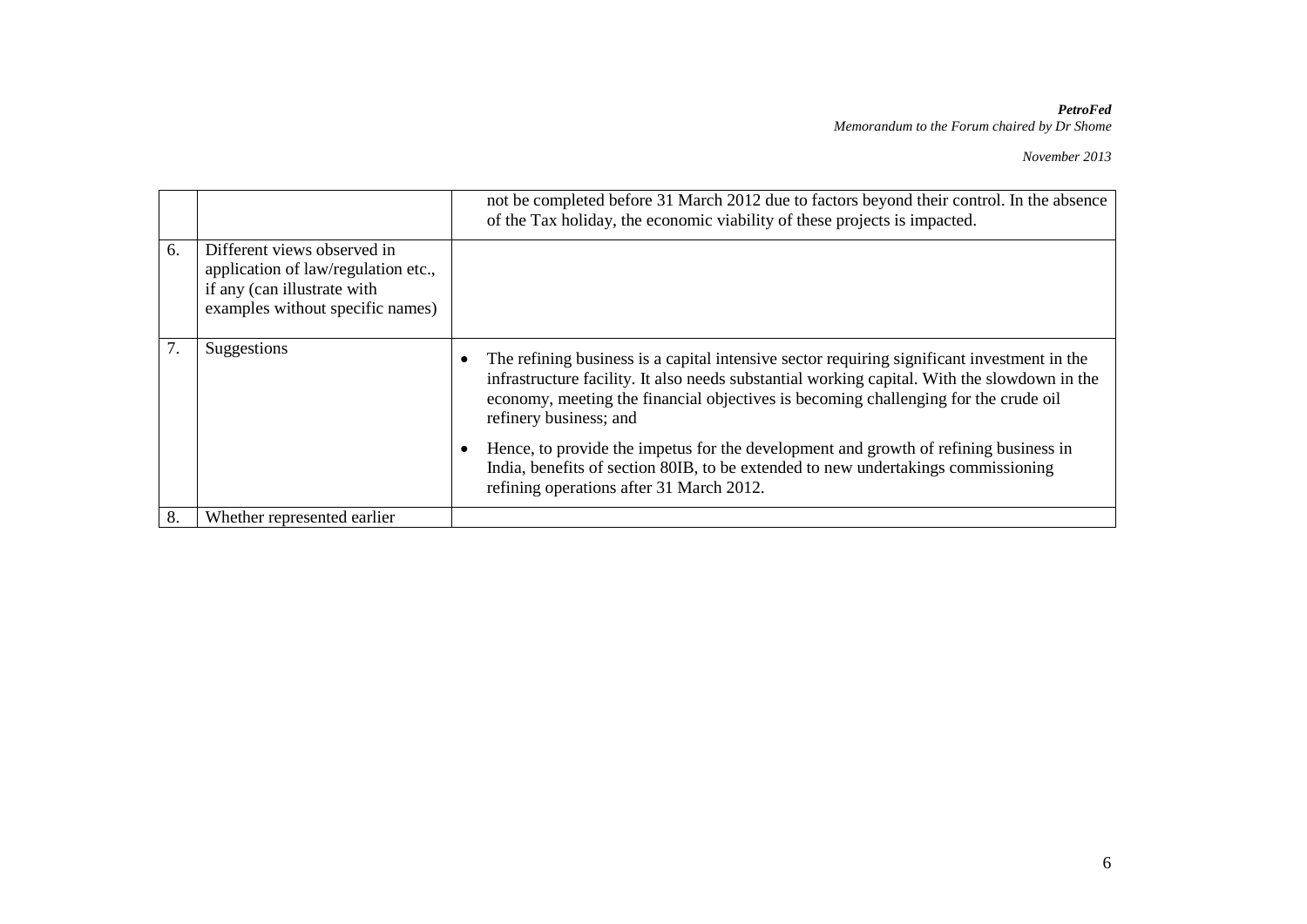## **2.3 Income Tax – Define 'mineral oil' to include natural gas for the purpose of section 80-IB (9)**

| 1. | <b>Issue</b>                                     | Ambiguity with respect to the term 'mineral oil' includes natural gas for the purpose of<br>section $80$ IB(9)                                                                                                           |
|----|--------------------------------------------------|--------------------------------------------------------------------------------------------------------------------------------------------------------------------------------------------------------------------------|
| 2. | Industry / Sector involved                       | Oil & Gas Exploration and Production companies                                                                                                                                                                           |
| 3. | Tax involved<br>(T / WT / Customs / Excise etc.) | Income-tax Act, 1961                                                                                                                                                                                                     |
| 4. | Revenue impact, if estimated                     |                                                                                                                                                                                                                          |
| 5. | Genesis of the issue                             | Under the Income Tax Act, Sections 42, 44BB, 293A defines 'mineral oil' to include<br>$\bullet$<br>natural gas;                                                                                                          |
|    |                                                  | Further, various Acts governing oil and gas sector such as Oil field regulations and<br>development Act, 1948; Mines Act, 1952 and Petroleum and Natural gas rules also states<br>that mineral oil includes natural gas; |
|    |                                                  | However, tax Holiday benefit is denied on production of natural gas due to absence of<br>definition of the term "mineral oil" under Section 80 IB (9);                                                                   |
|    |                                                  | It may be noted that the Ahemedabad Tribunal have ruled that mineral oil includes natural<br>gas;                                                                                                                        |
|    |                                                  | Subsequently, amendments were made to specifically provide benefit of 80 IB (9) from<br>the production of natural gas from NELP VIII blocks and CBM IV blocks; and                                                       |
|    |                                                  | The amendment has further accentuated the issue whether natural gas is included in<br>mineral oil or not.                                                                                                                |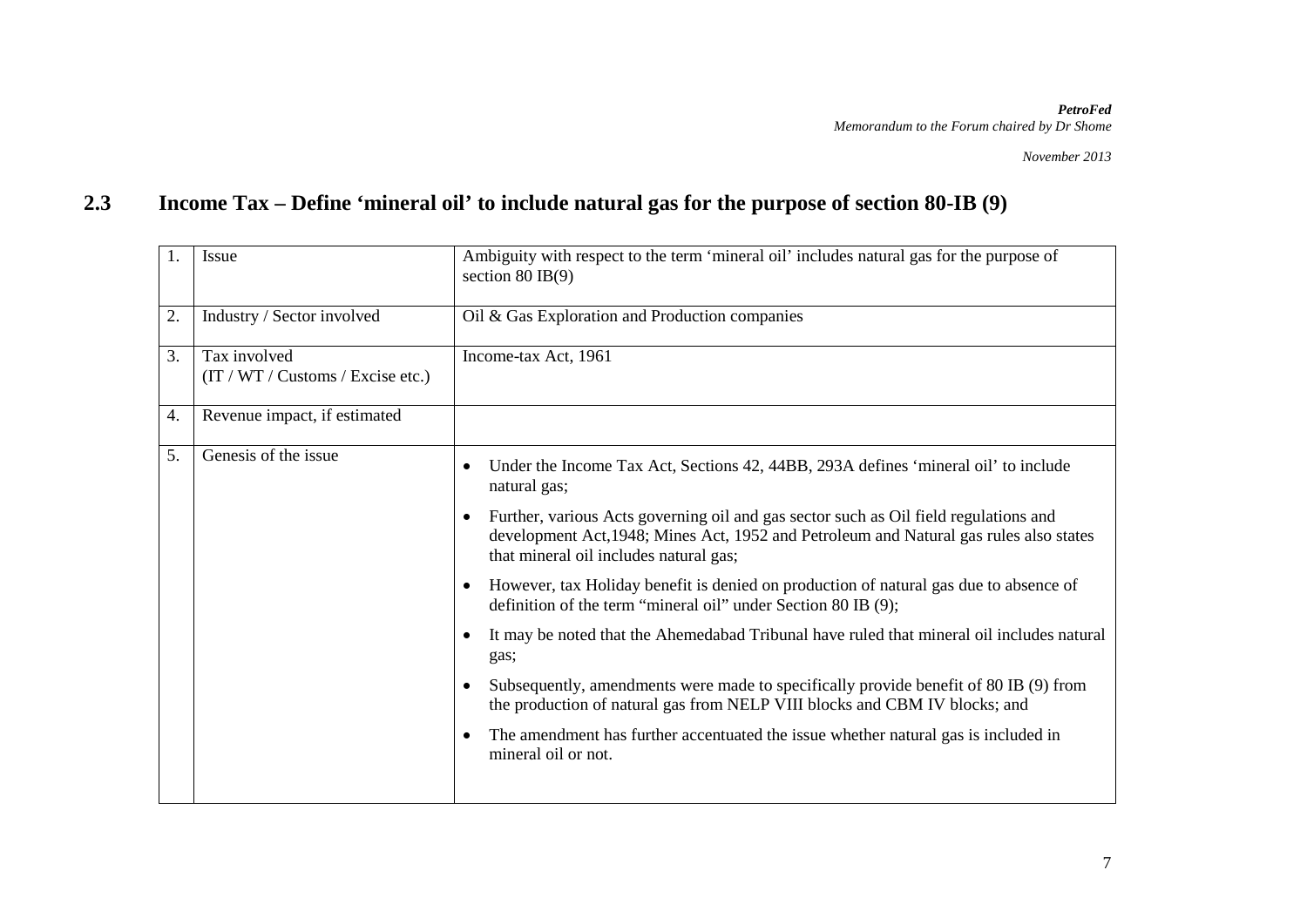*November 2013*

| b. | Different views observed in<br>application of law/regulation etc.,<br>if any (can illustrate with examples<br>without specific names) |                                                                                                                                                                        |
|----|---------------------------------------------------------------------------------------------------------------------------------------|------------------------------------------------------------------------------------------------------------------------------------------------------------------------|
|    | Suggestions                                                                                                                           | It should be clarified in section 80IB(9) of the Act that the term 'mineral oil' includes<br>natural gas as defined in Sections 42, 44BB & 293A of the Income Tax Act. |
|    | Whether represented earlier                                                                                                           |                                                                                                                                                                        |

## **2.4 Income Tax – Extension of Section 35AD to crude oil pipelines on common carrier**

|    | <i>Issue</i>                                      | Extension of the benefit of 100% deduction in respect of whole of any expenditure of capital<br>nature incurred for laying and operating a cross country natural gas or crude or petroleum oil<br>pipeline network to be extended to crude oil pipelines and dedicated pipelines under section<br>35AD of the Act.                        |
|----|---------------------------------------------------|-------------------------------------------------------------------------------------------------------------------------------------------------------------------------------------------------------------------------------------------------------------------------------------------------------------------------------------------|
| 2. | Industry / Sector involved                        | Oil and gas companies                                                                                                                                                                                                                                                                                                                     |
| 3. | Tax involved<br>(IT / WT / Customs / Excise etc.) | Income-tax Act, 1961                                                                                                                                                                                                                                                                                                                      |
| 4. | Revenue impact, if estimated                      |                                                                                                                                                                                                                                                                                                                                           |
|    | Genesis of the issue                              | The benefit of 100% deduction in respect of whole of any expenditure of capital nature<br>incurred is available for laying and operating a cross country natural gas or crude or<br>petroleum oil pipeline network subject to the conditions;<br>One of the condition is that such pipeline network needs to be approved by Petroleum and |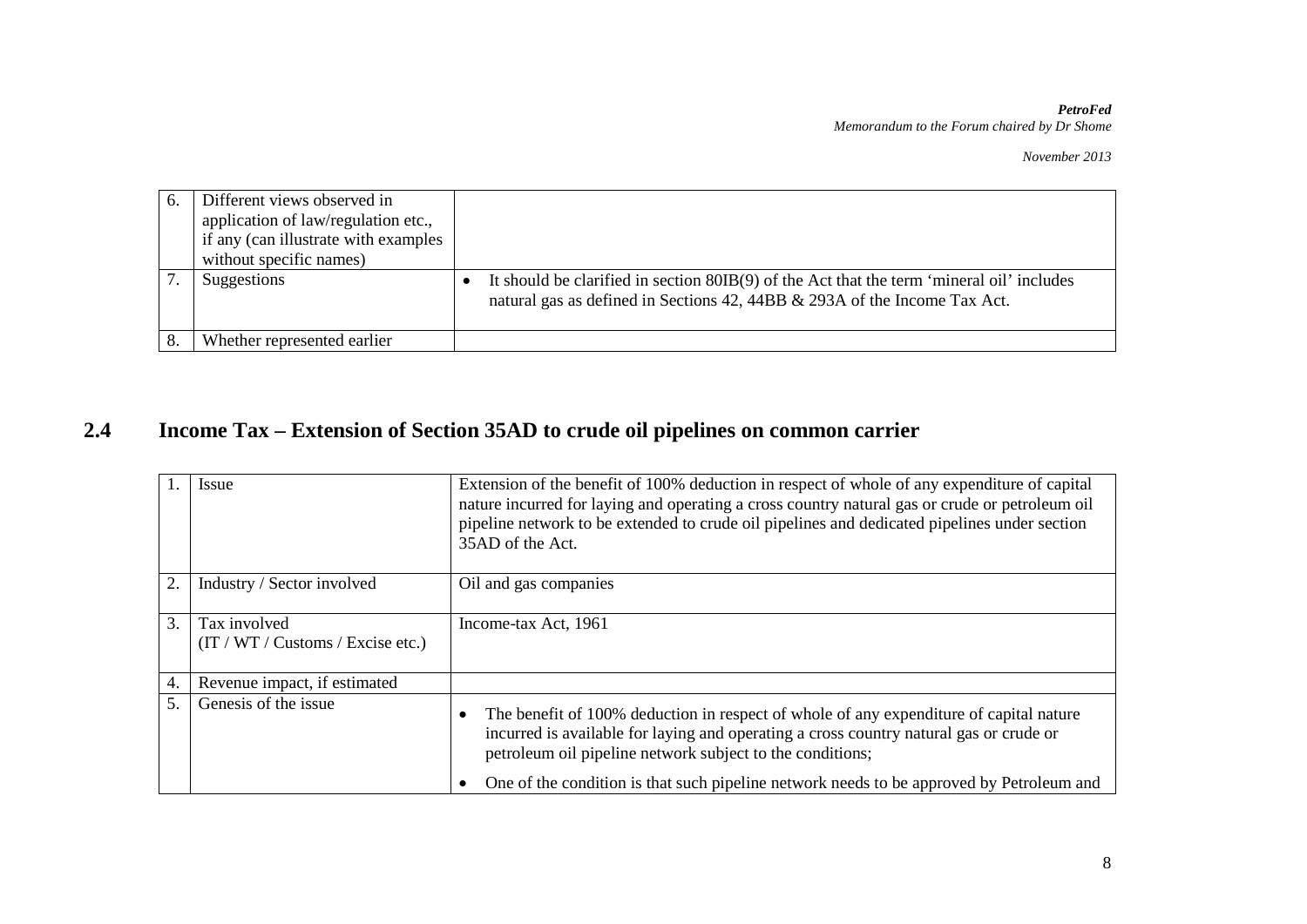|    |                                                                                                                                       | Natural Gas Regulatory Board ('PNGRB') and has common carrier capacity as per<br><b>PNGRB</b> regulations;                                                                                                                                                                |
|----|---------------------------------------------------------------------------------------------------------------------------------------|---------------------------------------------------------------------------------------------------------------------------------------------------------------------------------------------------------------------------------------------------------------------------|
|    |                                                                                                                                       | However, since crude oil pipelines on common carrier are excluded from the ambit of<br>PNGRB approval under Section $2(j)(ii)$ of the PNGRB Act, 2006, Indian companies are<br>unable to avail the above benefit on the laying $\&$ operation of crude oil pipelines; and |
|    |                                                                                                                                       | Similarly, Oil & Gas pipelines dedicated for specific customer are outside the ambit of<br>PNGRB and hence the benefit of Section 35 AD is not available to such pipelines.                                                                                               |
| 6. | Different views observed in<br>application of law/regulation etc.,<br>if any (can illustrate with examples<br>without specific names) |                                                                                                                                                                                                                                                                           |
|    | Suggestions                                                                                                                           | An amendment in section 35AD of the Act is required to remove the requirement of<br>٠<br>approval of PNGRB for crude oil Pipelines and other Oil & Gas pipelines.                                                                                                         |
| 8. | Whether represented earlier                                                                                                           |                                                                                                                                                                                                                                                                           |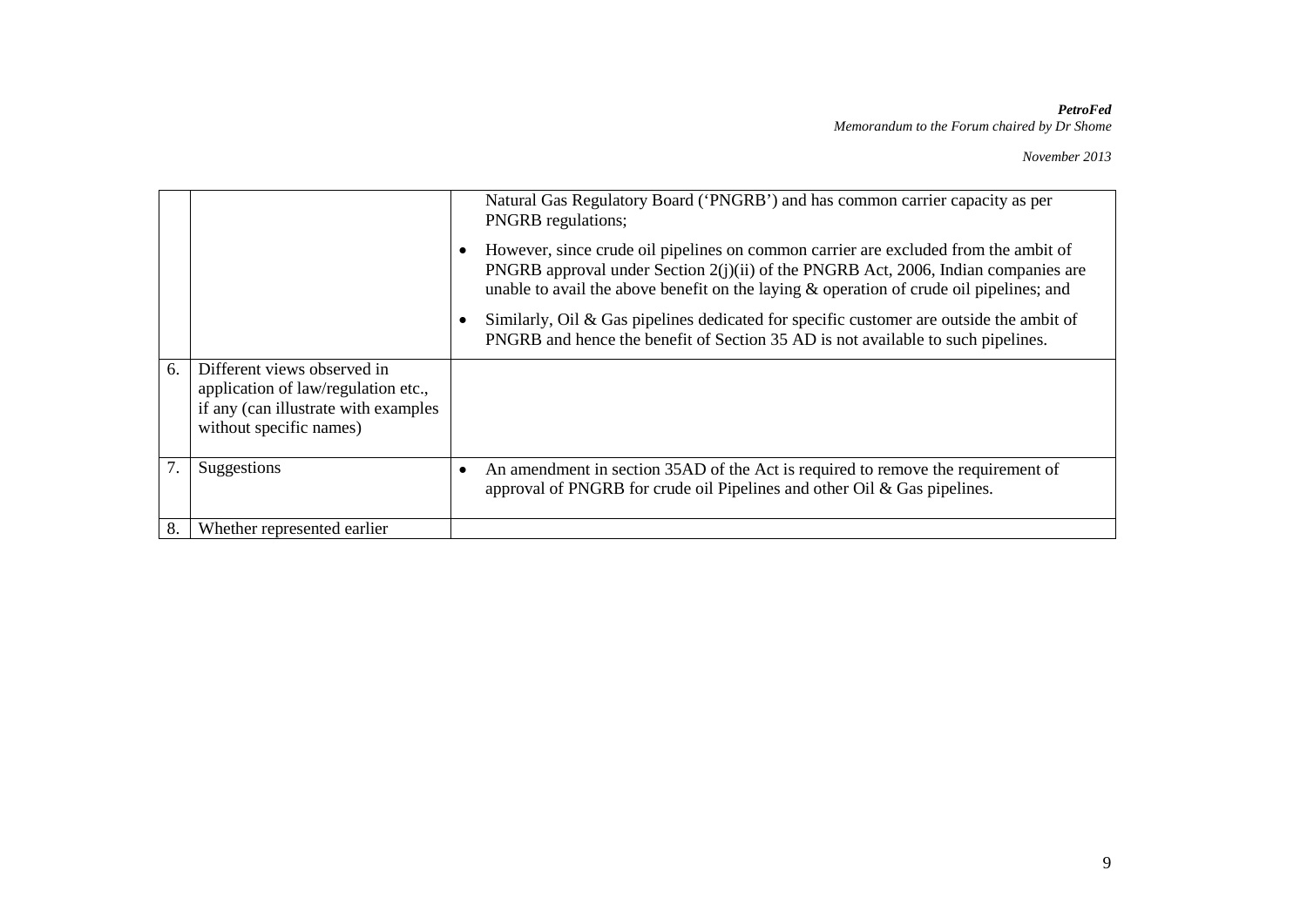## **2.5 Income Tax – Extension of Section 42 to some pre NELP blocks**

| 1. | Issue                                            | Denial of Section 42 benefits on exploration and drilling costs for some Pre-NELP blocks                                                                                                                                                                                                                                                                                                                                                                                                                                                                                                   |
|----|--------------------------------------------------|--------------------------------------------------------------------------------------------------------------------------------------------------------------------------------------------------------------------------------------------------------------------------------------------------------------------------------------------------------------------------------------------------------------------------------------------------------------------------------------------------------------------------------------------------------------------------------------------|
| 2. | Industry / Sector involved                       | Mineral Oil Exploration and Production companies                                                                                                                                                                                                                                                                                                                                                                                                                                                                                                                                           |
| 3. | Tax involved<br>(T / WT / Customs / Excise etc.) | Income-tax Act, 1961                                                                                                                                                                                                                                                                                                                                                                                                                                                                                                                                                                       |
| 4. | Revenue impact, if estimated                     |                                                                                                                                                                                                                                                                                                                                                                                                                                                                                                                                                                                            |
| 5. | Genesis of the issue                             | Section 42 is special provision for deductions in the case of business for prospecting for<br>٠<br>or extraction or production of mineral oils in relation to which Central government has<br>entered into an agreement;<br>Further, it requires that agreement to be laid on the Table of each House of Parliament;<br>$\bullet$<br>It is observed that some Pre-NELP contacts were not laid on the Table of each House of<br>$\bullet$<br>Parliament and on this account benefit of Section 42 is denied to select such contracts<br>despite President of India signing these Contracts. |
| 6. | Different views observed in                      |                                                                                                                                                                                                                                                                                                                                                                                                                                                                                                                                                                                            |
|    | application of law/regulation etc.,              |                                                                                                                                                                                                                                                                                                                                                                                                                                                                                                                                                                                            |
|    | if any (can illustrate with examples             |                                                                                                                                                                                                                                                                                                                                                                                                                                                                                                                                                                                            |
|    | without specific names)                          |                                                                                                                                                                                                                                                                                                                                                                                                                                                                                                                                                                                            |
| 7. | Suggestions                                      | It is suggested that clarificatory amendment may be made in Section 42 to extend the<br>٠<br>benefit/applicability to all Contracts which are signed by President of India                                                                                                                                                                                                                                                                                                                                                                                                                 |
| 8. | Whether represented earlier                      |                                                                                                                                                                                                                                                                                                                                                                                                                                                                                                                                                                                            |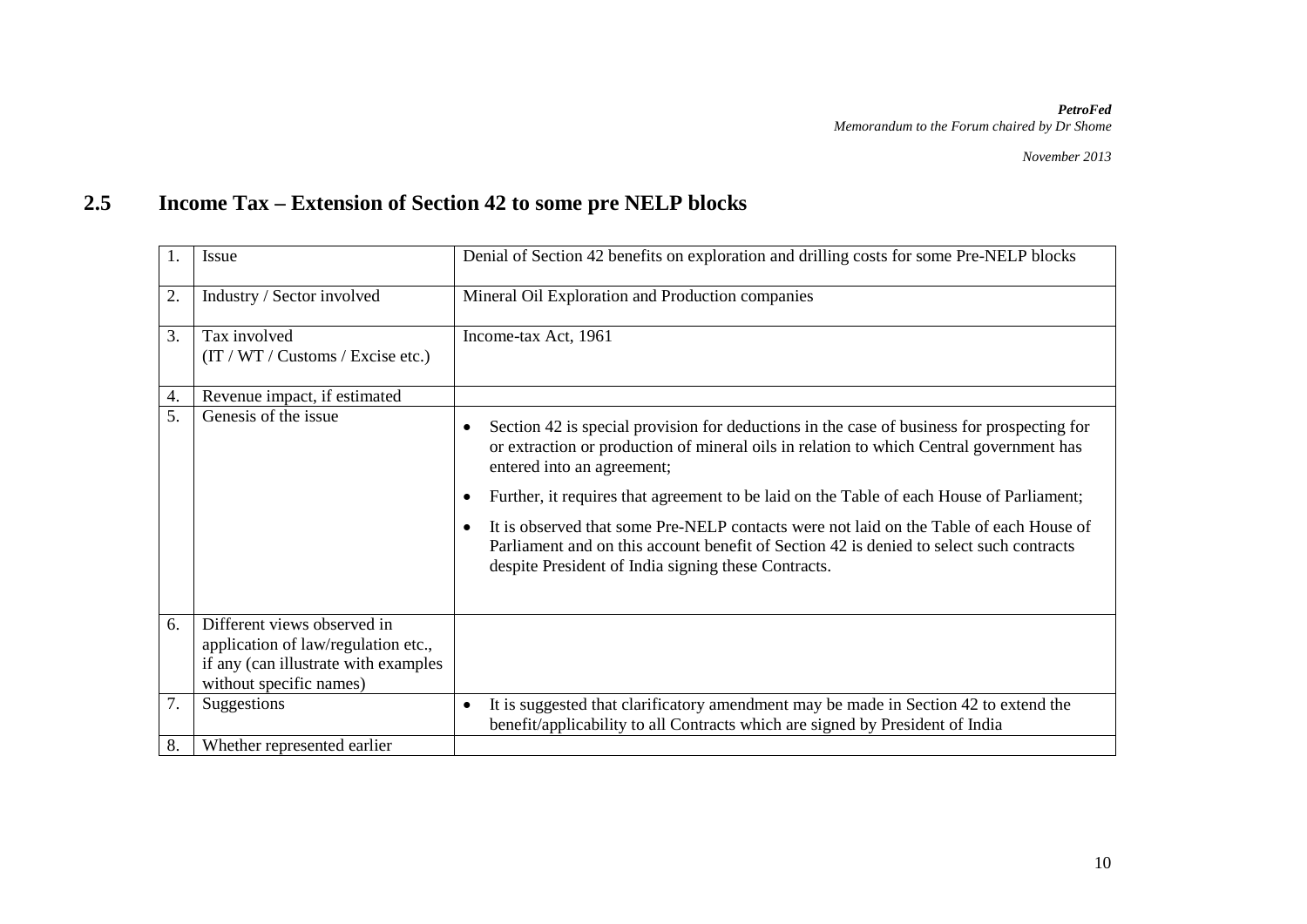## **2.6 Income Tax - Delay in processing Income-tax refunds and passing Order giving effect to the Appellate Orders**

| 1. | Issue                                                                                                                                 | Delay in processing Income-tax refunds and passing Order giving effect to the Appellate<br>Orders                                                                                                                                                                                                                                                                                                                                         |
|----|---------------------------------------------------------------------------------------------------------------------------------------|-------------------------------------------------------------------------------------------------------------------------------------------------------------------------------------------------------------------------------------------------------------------------------------------------------------------------------------------------------------------------------------------------------------------------------------------|
| 2. | Industry / Sector involved                                                                                                            | Indian Oil companies                                                                                                                                                                                                                                                                                                                                                                                                                      |
| 3. | Tax involved<br>(T / WT / Customs / Excise etc.)                                                                                      | Income-tax Act, 1961                                                                                                                                                                                                                                                                                                                                                                                                                      |
| 4. | Revenue impact, if estimated                                                                                                          |                                                                                                                                                                                                                                                                                                                                                                                                                                           |
| 5. | Genesis of the issue                                                                                                                  | In the absence of any specific time limit, refunds are seldom processed timely and<br>always been held up.<br>Also, the Assessing Officer delays in passing Order giving effect to the Order of the<br>Appellate Authorities.<br>While there might not be any official reason for the delay, the Assessing Officer is<br>constrained by Revenue/Collection targets and the whole process is less transparent and<br>hugely discretionary. |
| 6. | Different views observed in<br>application of law/regulation etc.,<br>if any (can illustrate with examples<br>without specific names) |                                                                                                                                                                                                                                                                                                                                                                                                                                           |
| 7. | Suggestions                                                                                                                           | Holding up of Income Tax Refunds leads to drain of liquidity resulting in huge borrowing<br>$\bullet$<br>costs. It is but natural that no sooner a refund is determined as payable to the assessee, it<br>should be processed instantly. Being so, the law doesn't have any provision specifying                                                                                                                                          |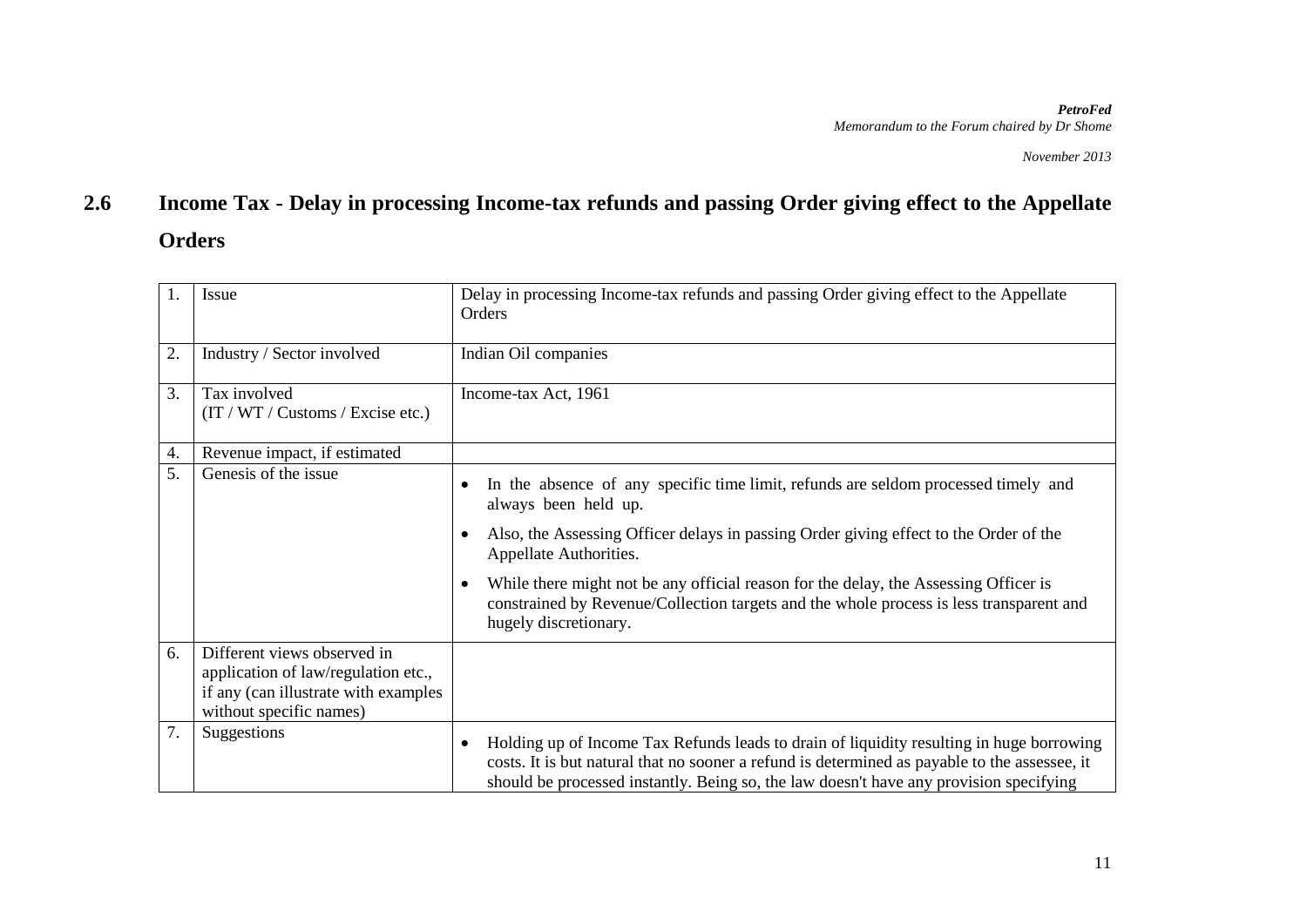*November 2013*

|                             | time limit for issuance of refund. It is imperative to have a time-limit prescribed by<br>Statute.<br>It is imperative to have a statutory dead-line for passing of Order Giving Effect to<br>Appellate Orders by the Assessing Officers. |
|-----------------------------|-------------------------------------------------------------------------------------------------------------------------------------------------------------------------------------------------------------------------------------------|
| Whether represented earlier |                                                                                                                                                                                                                                           |

## **2.7 Income Tax - Incentivizing Corporate Social Responsibility Activities**

| 1.               | Issue                                              | Providing weighted deduction to the expenditure incurred on Corporate Social Responsibility                                                                                                                                                                                                                                                                                                                                                                                                                                                                                                   |
|------------------|----------------------------------------------------|-----------------------------------------------------------------------------------------------------------------------------------------------------------------------------------------------------------------------------------------------------------------------------------------------------------------------------------------------------------------------------------------------------------------------------------------------------------------------------------------------------------------------------------------------------------------------------------------------|
| 2.               | Industry / Sector involved                         | All Industries                                                                                                                                                                                                                                                                                                                                                                                                                                                                                                                                                                                |
| $\overline{3}$ . | Tax involved<br>(T / WT / Customs / Exercise etc.) | Income-tax Act, 1961                                                                                                                                                                                                                                                                                                                                                                                                                                                                                                                                                                          |
| 4.               | Revenue impact, if estimated                       |                                                                                                                                                                                                                                                                                                                                                                                                                                                                                                                                                                                               |
| 5.               | Genesis of the issue                               | The Ministry of Heavy Industries and Public Enterprises has mandated incurrence of<br>expenditure by Public Sector Undertakings ('PSUs') on Corporate Social Responsibility<br>('CSR') activities. For this purpose, a percentage of the net profit of every PSU has been<br>earmarked for spending by it on CSR activities every year.<br>The Companies Act, 2013, requires incurrence of CSR expenditure equivalent to 2% of<br>average net profits of last 3 years by specified companies.<br>Rule $3(g)$ of Part I of the draft Corporate Social Responsibility Rules, 2013, specify that |
|                  |                                                    | "Tax treatment of CSR spend will be in accordance with the IT Act as may be notified by<br>CBDT".                                                                                                                                                                                                                                                                                                                                                                                                                                                                                             |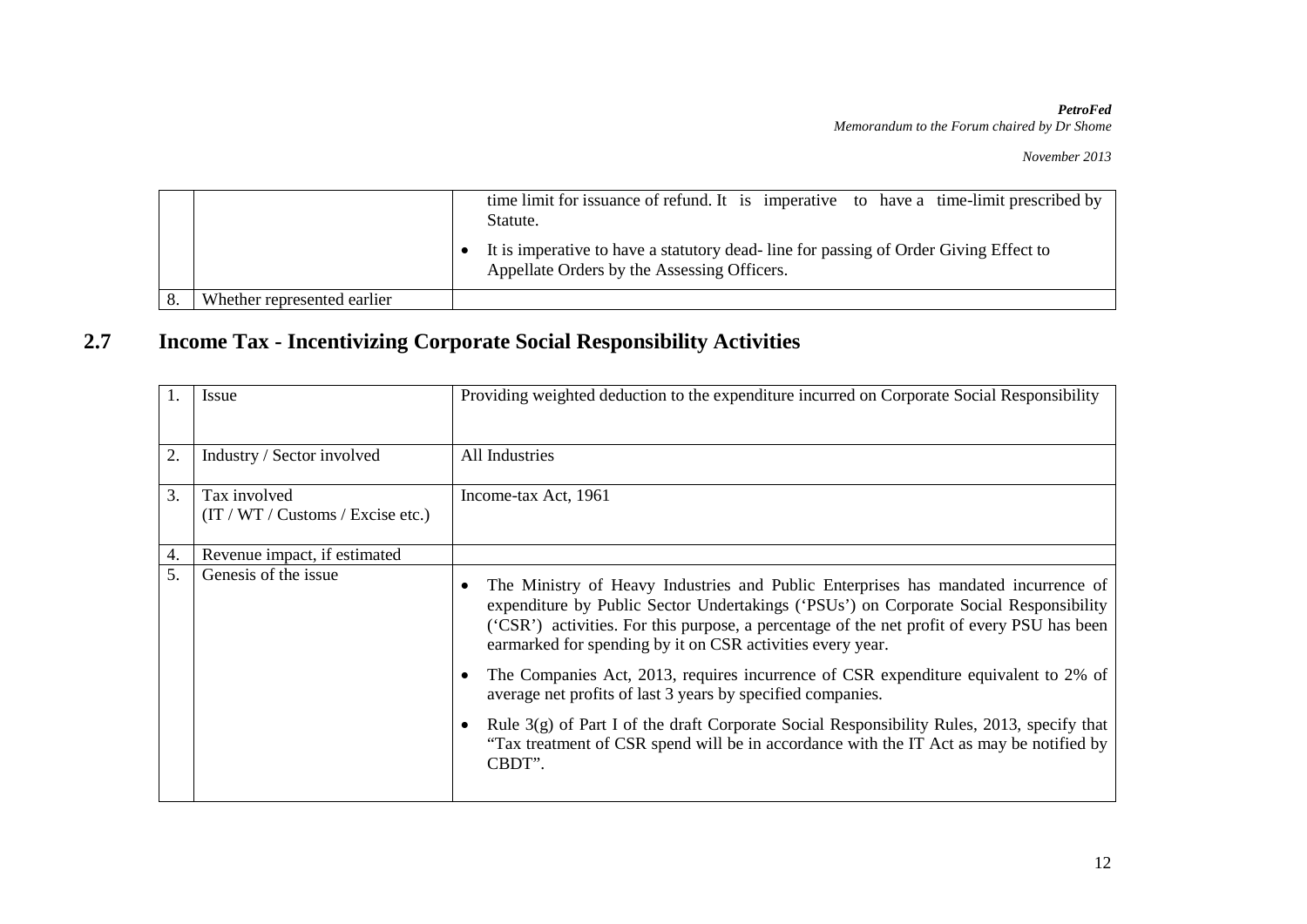*November 2013*

| 6. | Different views observed in<br>application of law/regulation etc., |                                                                                                                                                                                                                                                                                                                                          |
|----|--------------------------------------------------------------------|------------------------------------------------------------------------------------------------------------------------------------------------------------------------------------------------------------------------------------------------------------------------------------------------------------------------------------------|
|    |                                                                    |                                                                                                                                                                                                                                                                                                                                          |
|    | if any (can illustrate with examples                               |                                                                                                                                                                                                                                                                                                                                          |
|    | without specific names)                                            |                                                                                                                                                                                                                                                                                                                                          |
|    | Suggestions                                                        | The law does not, presently, provide for any specific incentive for incurrence of<br>expenditure on CSR activities undertaken in the national interest whereas incurrence of<br>expenditure on scientific research activities is incentivized by providing a 200% deduction<br>for the same $u/s$ . 35(2AB) of the Income-tax Act, 1961. |
|    |                                                                    | Considering that CSR activities are equally important for the nation, the Income- tax Act<br>should be amended to provide for a weighted deduction upto 200% of expenditure<br>incurred on CSR activities.                                                                                                                               |
| 8  | Whether represented earlier                                        |                                                                                                                                                                                                                                                                                                                                          |

## **2.8 Income Tax - Withholding tax at higher rate for non-submission of the Permanent Account Number**

|                | <i>Issue</i>                                     | Withholding tax at higher rate for non-submission of the Permanent Account Number<br>('PAN') under section 206AA of the Income Tax Act, 1961. |
|----------------|--------------------------------------------------|-----------------------------------------------------------------------------------------------------------------------------------------------|
| $\overline{2}$ | Industry / Sector involved                       | <b>Oil Marketing Companies</b>                                                                                                                |
| 3              | Tax involved<br>(T / WT / Customs / Excise etc.) | Income-tax Act, 1961                                                                                                                          |
|                | Revenue impact, if estimated                     |                                                                                                                                               |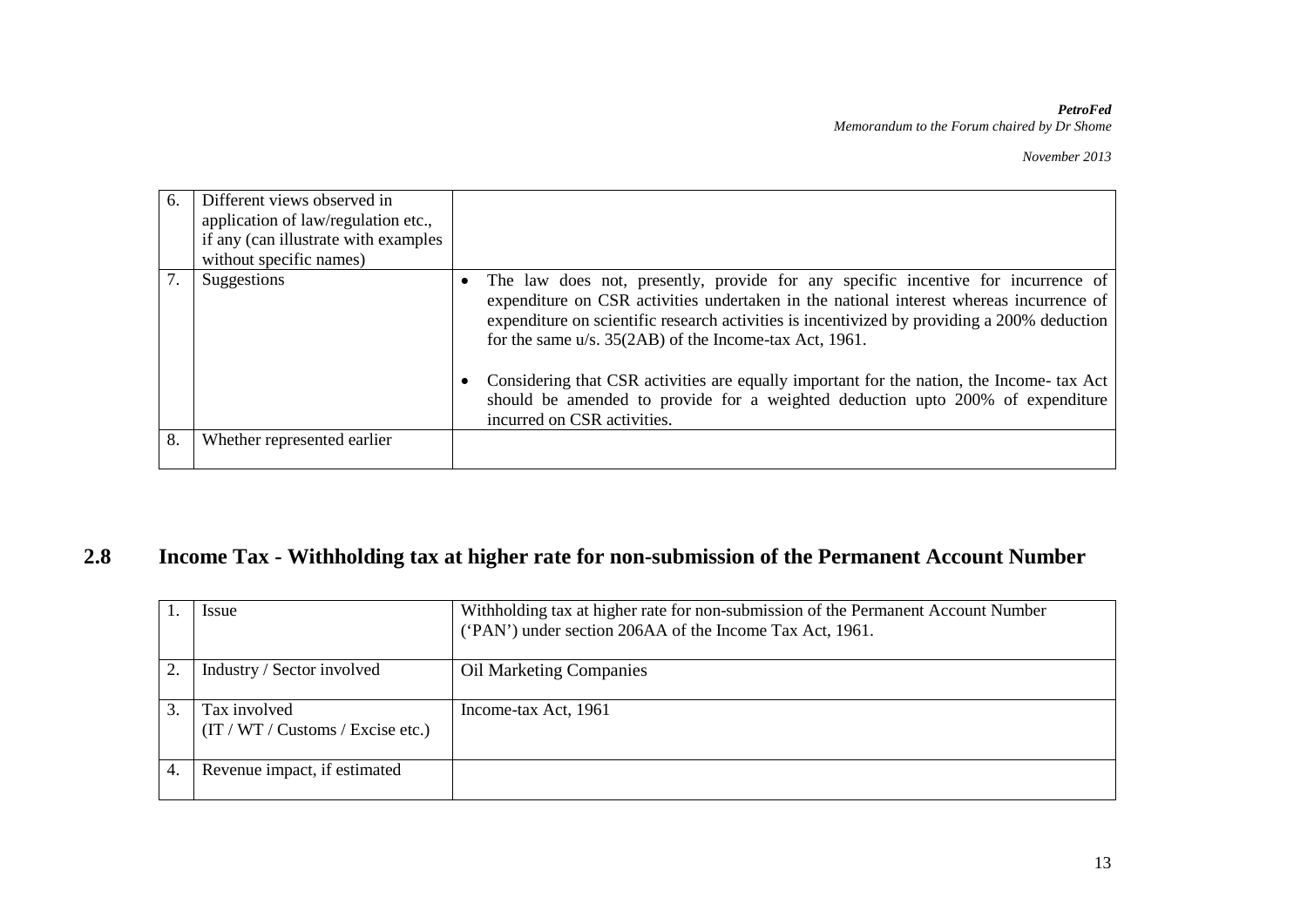#### *November 2013*

| 5. | Genesis of the issue                                                                                                                  | Under section 206AA of the Act, on non-submission of the PAN by the recipient, tax<br>is required to be deducted at higher of the following:<br>- Rates specified in the Act;<br>- Rate of rates in force; or<br>- Rate of $20%$<br>Consequently, section 206AA has an overriding effect on normal Income tax<br>provisions as well as treaty agreements with other countries, according to which in<br>absence of PAN the deductee needs to deduct tax at a higher rate of tax.<br>Section 206AA further states that without PAN the deductee will not be able to make<br>an application for lower deduction of tax under section 197 of the Act.<br>Most of the agreements with the Non-residents and foreign companies have provision<br>by which the tax needs to be borne by the Indian Companies. Accordingly, these<br>provision leads to financial burden on Indian companies, specifically engaged in Oil |
|----|---------------------------------------------------------------------------------------------------------------------------------------|--------------------------------------------------------------------------------------------------------------------------------------------------------------------------------------------------------------------------------------------------------------------------------------------------------------------------------------------------------------------------------------------------------------------------------------------------------------------------------------------------------------------------------------------------------------------------------------------------------------------------------------------------------------------------------------------------------------------------------------------------------------------------------------------------------------------------------------------------------------------------------------------------------------------|
|    |                                                                                                                                       | and Gas centre.                                                                                                                                                                                                                                                                                                                                                                                                                                                                                                                                                                                                                                                                                                                                                                                                                                                                                                    |
| 6. | Different views observed in<br>application of law/regulation etc.,<br>if any (can illustrate with examples<br>without specific names) |                                                                                                                                                                                                                                                                                                                                                                                                                                                                                                                                                                                                                                                                                                                                                                                                                                                                                                                    |
| 7. | Suggestions                                                                                                                           | It is suggested that the provision of section 206AA may be amended to exclude for the<br>recovery of TDS amount under section 195A of the Act or a suitable clarification may<br>be issued for the purpose so that the incidence of tax on the deductor can be<br>eliminated                                                                                                                                                                                                                                                                                                                                                                                                                                                                                                                                                                                                                                       |
| 8. | Whether represented earlier                                                                                                           |                                                                                                                                                                                                                                                                                                                                                                                                                                                                                                                                                                                                                                                                                                                                                                                                                                                                                                                    |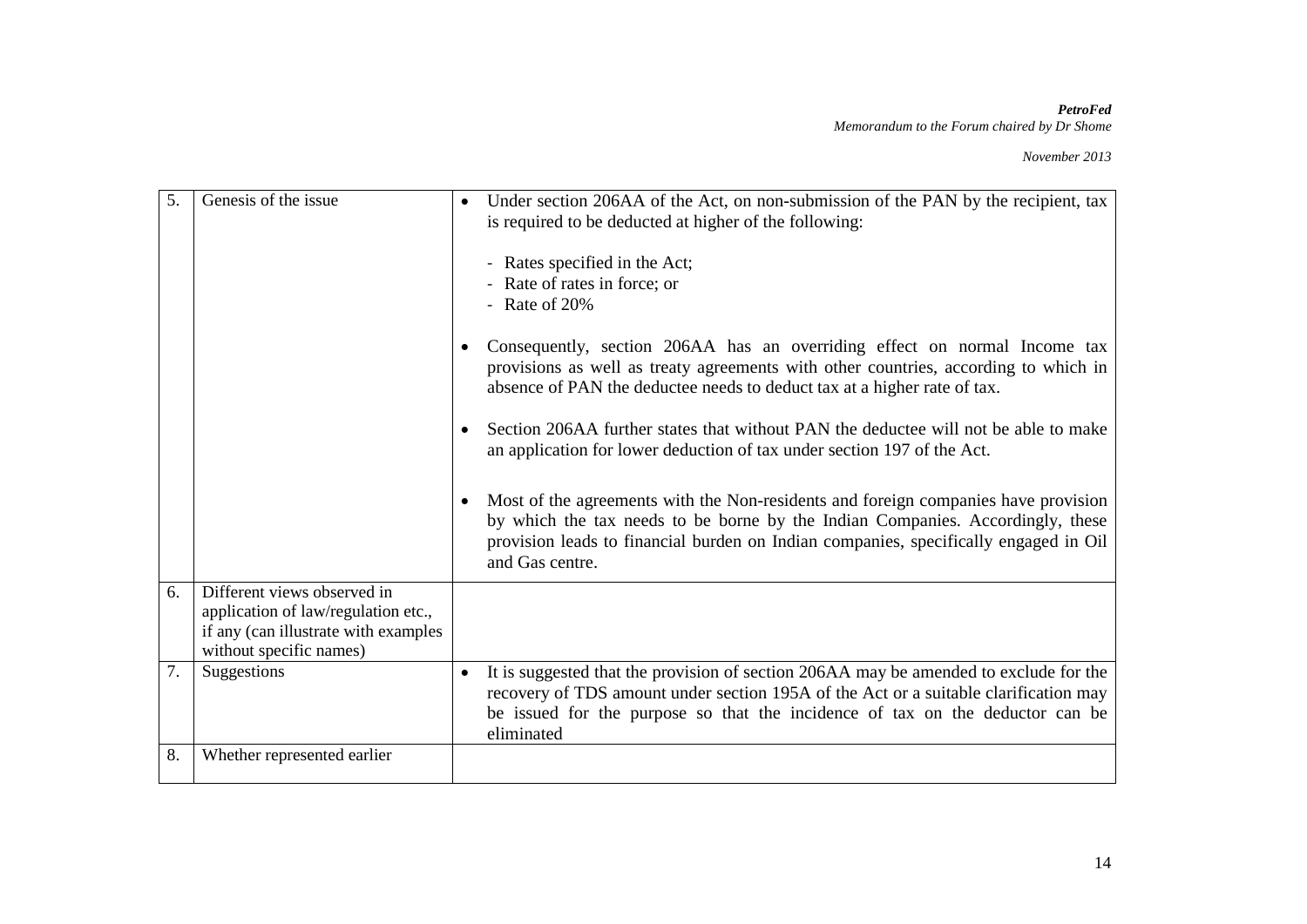### **3 Issues requiring clarification through circular/notification/instruction**

We have listed issues below requiring clarification through issue of circular/notification/instruction and withdrawal of circular.

## **3.1 Income Tax - Waiver of interest levied under section 234B and 234C of the Act in the absence of ability to estimate the profits**

| 1. | Issue                                             | Waiver of interest levied under Section 234B and 234C of the Income-tax Act, 1961 in the<br>absence of ability to estimate the profits                                           |
|----|---------------------------------------------------|----------------------------------------------------------------------------------------------------------------------------------------------------------------------------------|
| 2. | Industry / Sector involved                        | Indian Oil Marketing companies                                                                                                                                                   |
| 3. | Tax involved<br>(T / WT / Customs / Excise, etc.) | Income-tax Act, 1961                                                                                                                                                             |
| 4. | Revenue impact, if estimated                      |                                                                                                                                                                                  |
| 5. | Genesis of the issue                              | Interest under Section 234B is levied for delay in payment of self-assessment tax and<br>interest under Section 234C is levied for shortage in payment of advance tax.           |
|    |                                                   | Oil Companies have not been able to estimate their profits with any accuracy due to<br>pricing mechanism currently in vogue and sensitivity of pricing of petroleum<br>products. |
|    |                                                   | However, the Industry has been subjected to 234B/234C like any other Assessee without a<br>special dispensation.                                                                 |
|    |                                                   | The statute provides powers to Chief Commissioner of Income Tax for waiver of interest.<br>However, the waiver applications are currently not disposed off.                      |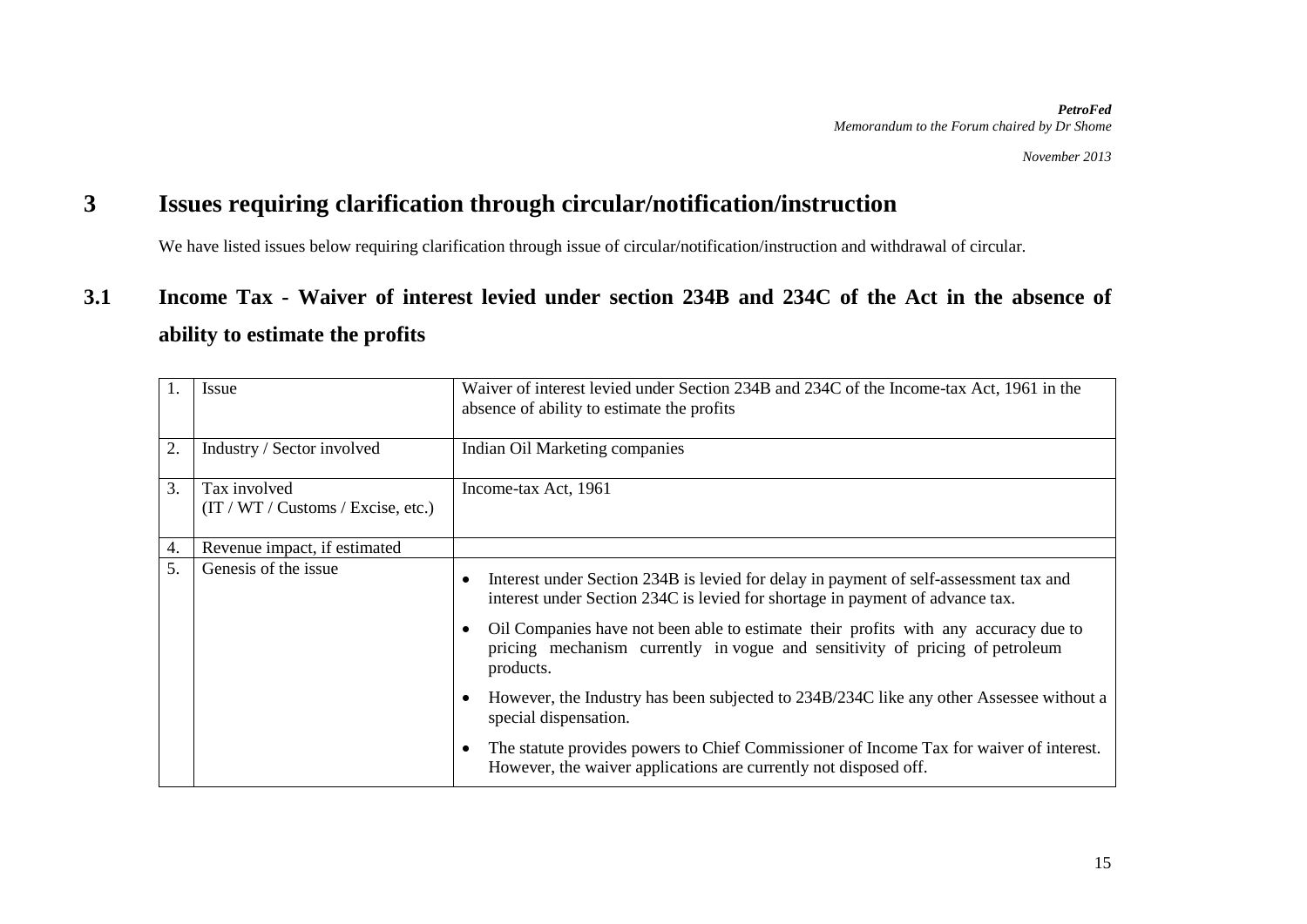*November 2013*

| 6. | Different views observed in<br>application of law/regulation etc., |                                                                                                                                                                                                                                                                             |
|----|--------------------------------------------------------------------|-----------------------------------------------------------------------------------------------------------------------------------------------------------------------------------------------------------------------------------------------------------------------------|
|    |                                                                    |                                                                                                                                                                                                                                                                             |
|    | if any (can illustrate with examples                               |                                                                                                                                                                                                                                                                             |
|    | without specific names)                                            |                                                                                                                                                                                                                                                                             |
|    | Suggestions                                                        | There is a genuine hardship of the Oil marketing companies in estimating their profits in<br>view of no clear and specific guidelines issued by the Government in this regard.<br>It is imperative to pass on necessary administrative instructions by the Central Board of |
|    |                                                                    | Direct Taxes ('CBDT') for disposal of waiver applications in a time bound manner.                                                                                                                                                                                           |
| 8. | Whether represented earlier                                        |                                                                                                                                                                                                                                                                             |

## **3.2 Income Tax – Classification of Oil/Gas Wells under 'Plant & Machinery'**

|    | Issue                                            | Oil/Gas wells being classified as "Building" instead of "Plant and Machinery" for calculating<br>depreciation under section 32 of the Income Tax Act                                                         |
|----|--------------------------------------------------|--------------------------------------------------------------------------------------------------------------------------------------------------------------------------------------------------------------|
| 2. | Industry / Sector involved                       | Mineral Oil Exploration and Production companies                                                                                                                                                             |
| 3. | Tax involved<br>(T / WT / Customs / Excise etc.) | Income-tax Act, 1961                                                                                                                                                                                         |
| 4. | Revenue impact, if estimated                     |                                                                                                                                                                                                              |
| 5. | Genesis of the issue                             | One of the significant activity for exploration $\&$ exploitation of hydrocarbons is oil/gas<br>well, which requires substantial investment and definitely is a key 'plant and machinery'<br>for E&P sector; |
|    |                                                  | However, tax department, relying on definition given in the notes forming part of                                                                                                                            |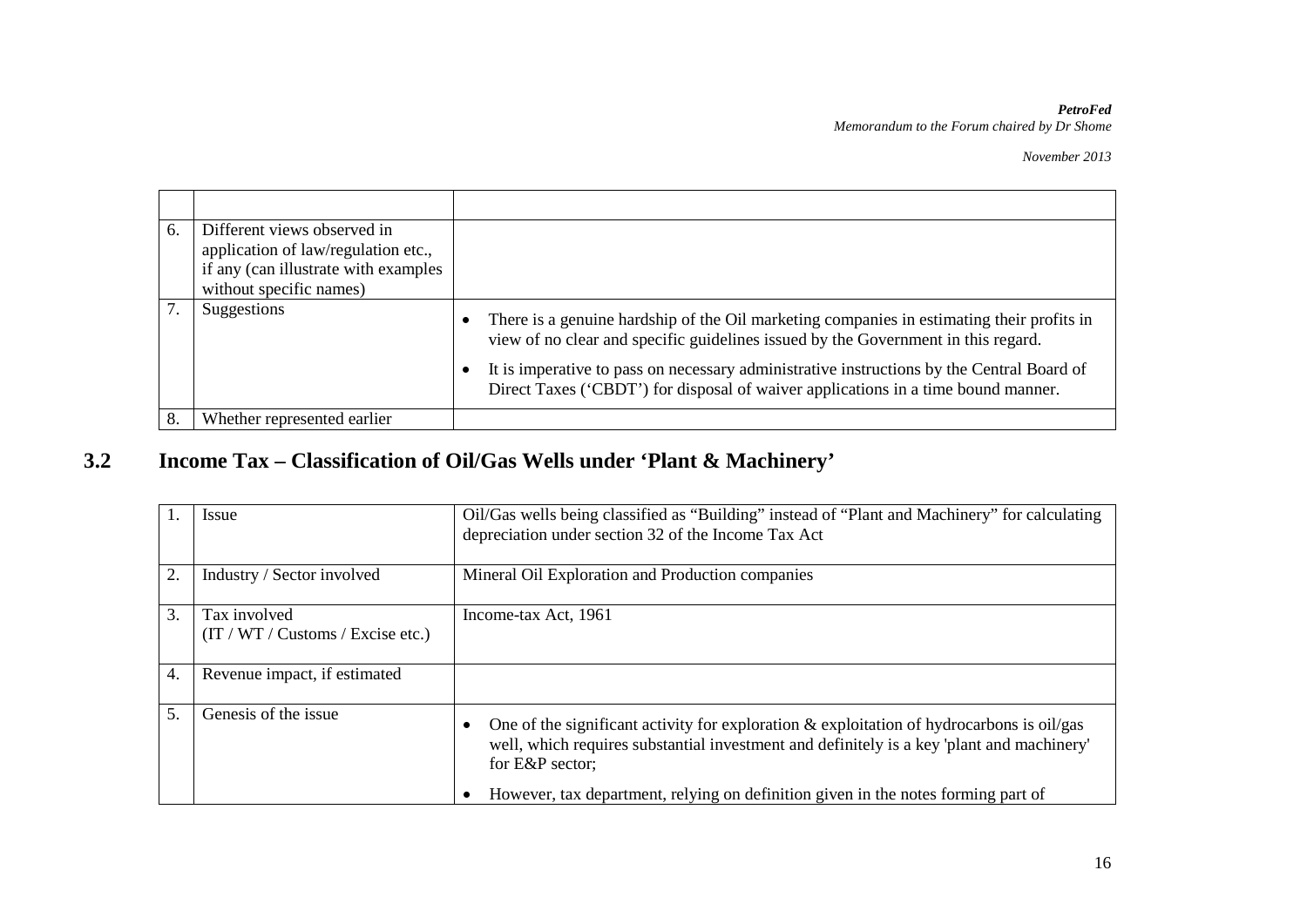|    |                                                                                                                                       |           | Appendix 1 in Income Tax Act, which reads as 'Building' includes roads, bridges,<br>culverts, wells and tubewells", is considering oil/gas well as building and allowed<br>depreciation at the rate of 10% only though it can be inferred from the said definition that<br>the reference to 'well' in definition of 'building' refers to water wells and this also gets<br>support from the said definition itself as 'tubewells' is also included in that definition; |
|----|---------------------------------------------------------------------------------------------------------------------------------------|-----------|------------------------------------------------------------------------------------------------------------------------------------------------------------------------------------------------------------------------------------------------------------------------------------------------------------------------------------------------------------------------------------------------------------------------------------------------------------------------|
|    |                                                                                                                                       | $\bullet$ | There are some Pre-NELP contracts that are denied benefit of Section 42 (Refer para 2.5)<br>supra)                                                                                                                                                                                                                                                                                                                                                                     |
|    |                                                                                                                                       | $\bullet$ | Alternatively, companies have categorized cost of Oil & Gas Wells as 'Plant &<br>Machinery' since they are used to produce Oil & Gas                                                                                                                                                                                                                                                                                                                                   |
|    |                                                                                                                                       | $\bullet$ | The Tax Authorities have denied the categorization and instead categorized as 'Building'<br>for the purpose of computing depreciation under the income Tax Act                                                                                                                                                                                                                                                                                                         |
|    |                                                                                                                                       | $\bullet$ | The above treatment has resulted in reduced claim of depreciation due to incorrect<br>categorization by Tax Authorities                                                                                                                                                                                                                                                                                                                                                |
| 6. | Different views observed in<br>application of law/regulation etc.,<br>if any (can illustrate with examples<br>without specific names) |           |                                                                                                                                                                                                                                                                                                                                                                                                                                                                        |
| 7. | Suggestions                                                                                                                           | $\bullet$ | Schedule II of the Companies Act 2013 classifies Oil & Gas Wells as Plant & machinery;<br>and                                                                                                                                                                                                                                                                                                                                                                          |
|    |                                                                                                                                       | $\bullet$ | Hence, it should be clarified that Oil & Gas Wells should be treated as Plant & Machinery<br>for the purposes of Income Tax Act as well to have uniform treatment across different<br>legislations.                                                                                                                                                                                                                                                                    |
| 8. | Whether represented earlier                                                                                                           |           |                                                                                                                                                                                                                                                                                                                                                                                                                                                                        |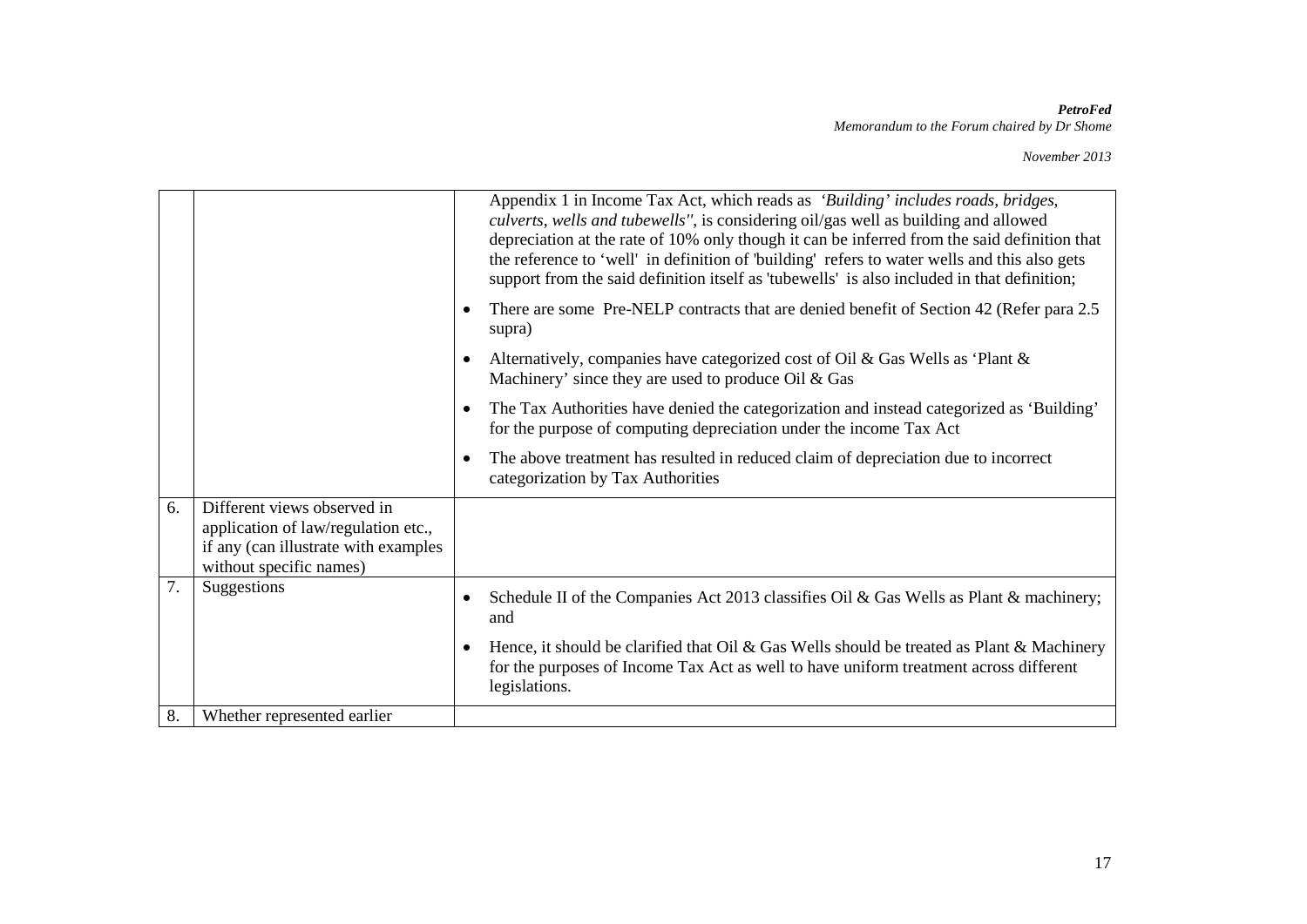## **3.3 Income Tax – Classification of Offshore Platforms under 'Plant & Machinery'**

| 1. | Issue                                                                                                                                 | Oil/Gas wells & Offshore platforms being classified as "Building" instead of "Plant and<br>Machinery" for calculating depreciation under section 32 of the Income Tax Act                                        |
|----|---------------------------------------------------------------------------------------------------------------------------------------|------------------------------------------------------------------------------------------------------------------------------------------------------------------------------------------------------------------|
| 2. | Industry / Sector involved                                                                                                            | Mineral Oil Exploration and Production companies                                                                                                                                                                 |
| 3. | Tax involved<br>(IT / WT / Customs / Excise etc.)                                                                                     | Income-tax Act, 1961                                                                                                                                                                                             |
| 4. | Revenue impact, if estimated                                                                                                          |                                                                                                                                                                                                                  |
| 5. | Genesis of the issue                                                                                                                  | The companies have categorized cost of Offshore Platforms used for drilling, production<br>$\bullet$<br>and process of oil as 'Plant & Machinery'.                                                               |
|    |                                                                                                                                       | The Tax Authorities have denied the categorization and instead categorized as 'Building'<br>$\bullet$<br>for the purpose of computing depreciation under the Income Tax Act                                      |
|    |                                                                                                                                       | The above treatment has resulted in reduced claim of depreciation due to incorrect<br>$\bullet$<br>categorization by Tax Authorities                                                                             |
| 6. | Different views observed in<br>application of law/regulation etc.,<br>if any (can illustrate with examples<br>without specific names) |                                                                                                                                                                                                                  |
| 7. | Suggestions                                                                                                                           | Schedule II of the Companies Act 2013 classifies Oil & Gas processing plants and<br>$\bullet$<br>facilities as Plant & machinery; and                                                                            |
|    |                                                                                                                                       | Hence, it should be clarified that offshore plants should be treated as Plant & Machinery<br>$\bullet$<br>for the purposes of Income Tax Act as well to have uniform treatment across different<br>legislations. |
| 8. | Whether represented earlier                                                                                                           |                                                                                                                                                                                                                  |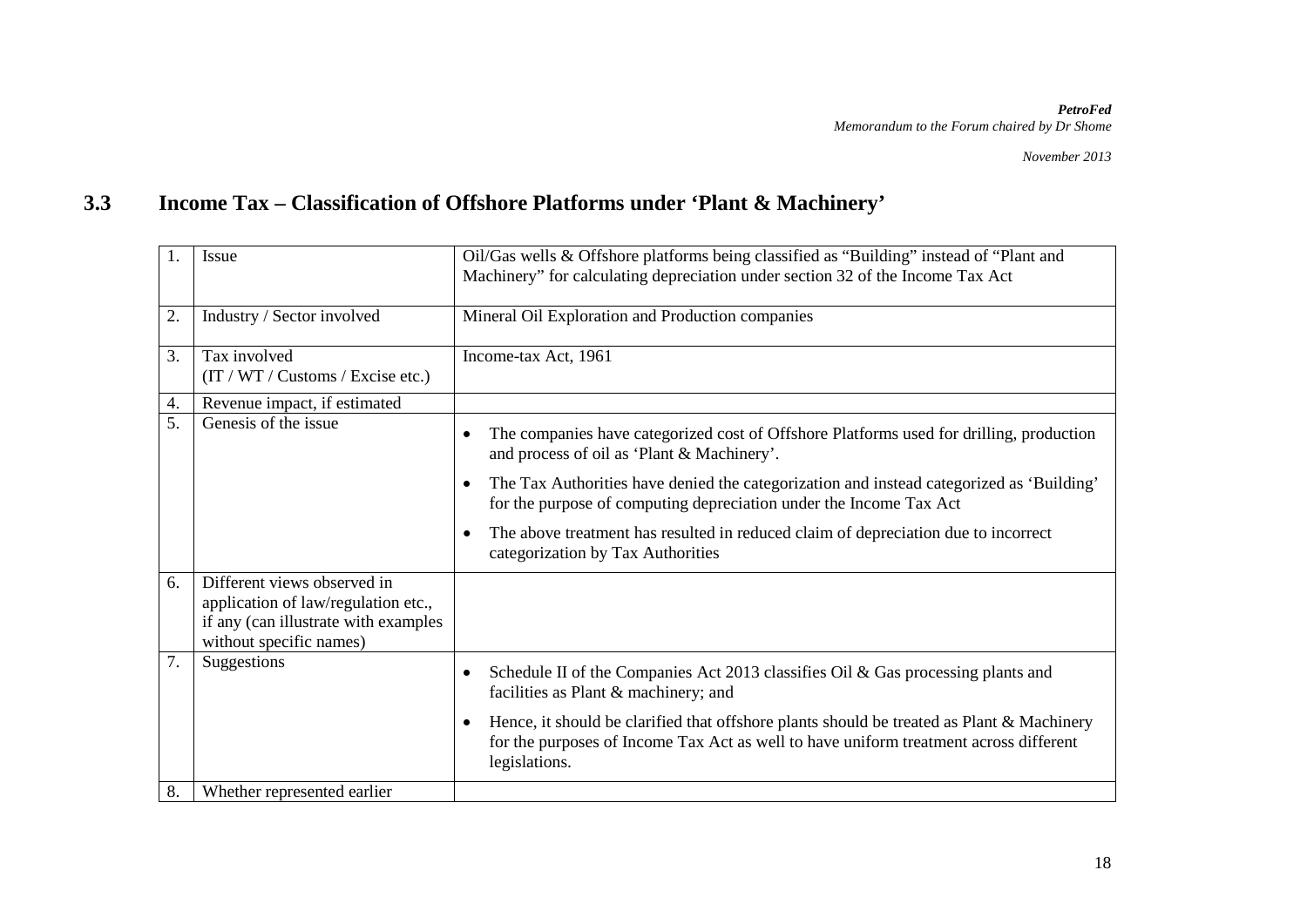## **3.4 Income Tax – Additional depreciation on new plant and machinery**

| 1. | Issue                                                                                                                                 | Additional depreciation $u/s$ 32 (1) (iia) of the Income-tax Act, 1961 on acquisition and<br>installation of new plant & machinery                                                                                                                                                                                |
|----|---------------------------------------------------------------------------------------------------------------------------------------|-------------------------------------------------------------------------------------------------------------------------------------------------------------------------------------------------------------------------------------------------------------------------------------------------------------------|
| 2. | Industry / Sector involved                                                                                                            | All companies                                                                                                                                                                                                                                                                                                     |
| 3. | Tax involved<br>(T / WT / Customs / Excise etc.)                                                                                      | Income-tax Act, 1961                                                                                                                                                                                                                                                                                              |
| 4. | Revenue impact, if estimated                                                                                                          |                                                                                                                                                                                                                                                                                                                   |
| 5. | Genesis of the issue                                                                                                                  | As per the section $32(1)$ (iia), any new plant and machinery which has been acquired and<br>$\bullet$<br>installed after 31 March 2005 by an assessee engaged in the business of manufacturing or<br>production of any article or things is eligible for additional depreciation $@$ 20% in the<br>initial year. |
|    |                                                                                                                                       | However, the Income-tax authorities are disallowing the additional depreciation on the<br>$\bullet$<br>ground that both acquisition and installation should be done in the same financial year to<br>claim additional depreciation.                                                                               |
|    |                                                                                                                                       | The section does not specify that both acquisition and installation should be done in the<br>$\bullet$<br>same financial year. The Income-tax authorities are misinterpreting the section and<br>denying the benefit of the additional depreciation.                                                              |
| 6. | Different views observed in<br>application of law/regulation etc.,<br>if any (can illustrate with examples<br>without specific names) |                                                                                                                                                                                                                                                                                                                   |
| 7. | Suggestions                                                                                                                           | The matter may be clarified by the CBDT and the Income-tax authorities should be<br>$\bullet$<br>instructed to allow the benefit of the additional depreciation in order to avoid unnecessary<br>litigation.                                                                                                      |
| 8. | Whether represented earlier                                                                                                           |                                                                                                                                                                                                                                                                                                                   |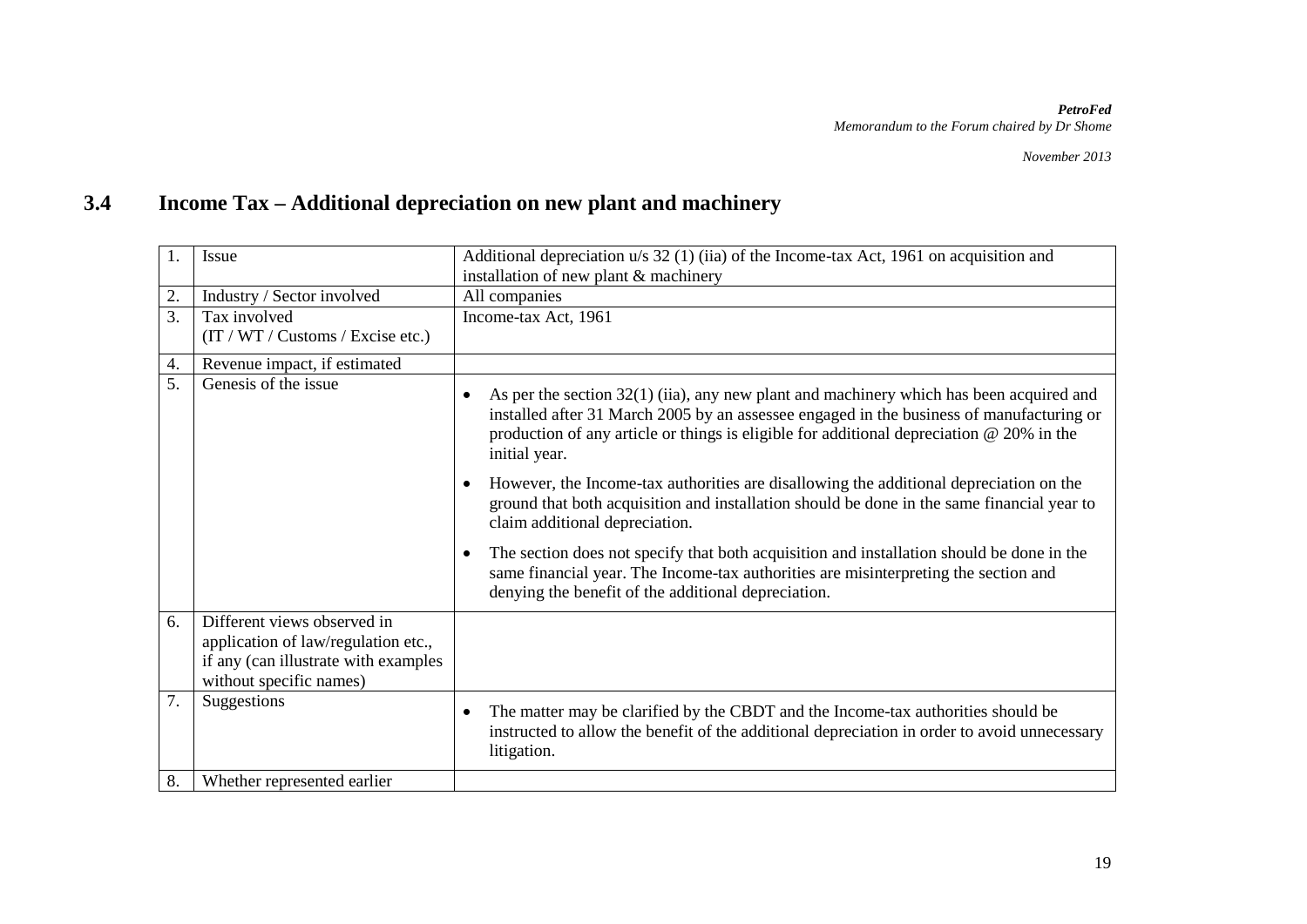### **3.5 Service Tax – Applicability of service tax on cash calls by the Operator from its Joint Venture Partner(s)**

| 1. | Issue                        | Applicability of service tax on cash calls by the Operator from its Joint Venture Partner(s)                                                                                                                                                                                                                                                                                                                                                 |
|----|------------------------------|----------------------------------------------------------------------------------------------------------------------------------------------------------------------------------------------------------------------------------------------------------------------------------------------------------------------------------------------------------------------------------------------------------------------------------------------|
| 2. | Industry/sector involved     | Oil and Gas Industry                                                                                                                                                                                                                                                                                                                                                                                                                         |
| 3. | Tax involved                 | Service Tax                                                                                                                                                                                                                                                                                                                                                                                                                                  |
|    | (IT/WT/Customs Excise etc.)  |                                                                                                                                                                                                                                                                                                                                                                                                                                              |
| 4. | Revenue impact, if estimated |                                                                                                                                                                                                                                                                                                                                                                                                                                              |
| 5. | Genesis of the issue         | Exploration & Production (E&P) activities are high risk and capital intensive operations.<br>Hence, to share the risk, resources, technology, etc. Joint Ventures (JVs) are formed.                                                                                                                                                                                                                                                          |
|    |                              | It is quite common in the E&P sector, for companies to collaborate in participating in E&P<br>ventures. The purpose of such association/collaboration is to leverage from the experience<br>of each other and to share the overall risk of the project.                                                                                                                                                                                      |
|    |                              | The working of Unincorporated JVs for E&P of Hydrocarbons under a Production Sharing<br>Contract (PSC) involves formation of a Management Committee and Operating<br>Committee. These consist of members from the JV partners will finalize the work plan<br>and obtain necessary the approvals, modalities of mobilizing resources, share experience<br>and firm up the Joint Operating Agreement.                                          |
|    |                              | Normally, one of the participants is designated as the Operator. However, work for<br>petroleum operation is executed based on the approval of the Management Committee and<br>Operating Committee. Based on the approved work plan, resources are mobilized/<br>contributed by participants based on participating interest in the oil field and the funds are<br>made available to the Operator for carrying out the petroleum operations. |
|    |                              | Thus, the specified shares of expenses are contributed by the JV Partner to the Operator on                                                                                                                                                                                                                                                                                                                                                  |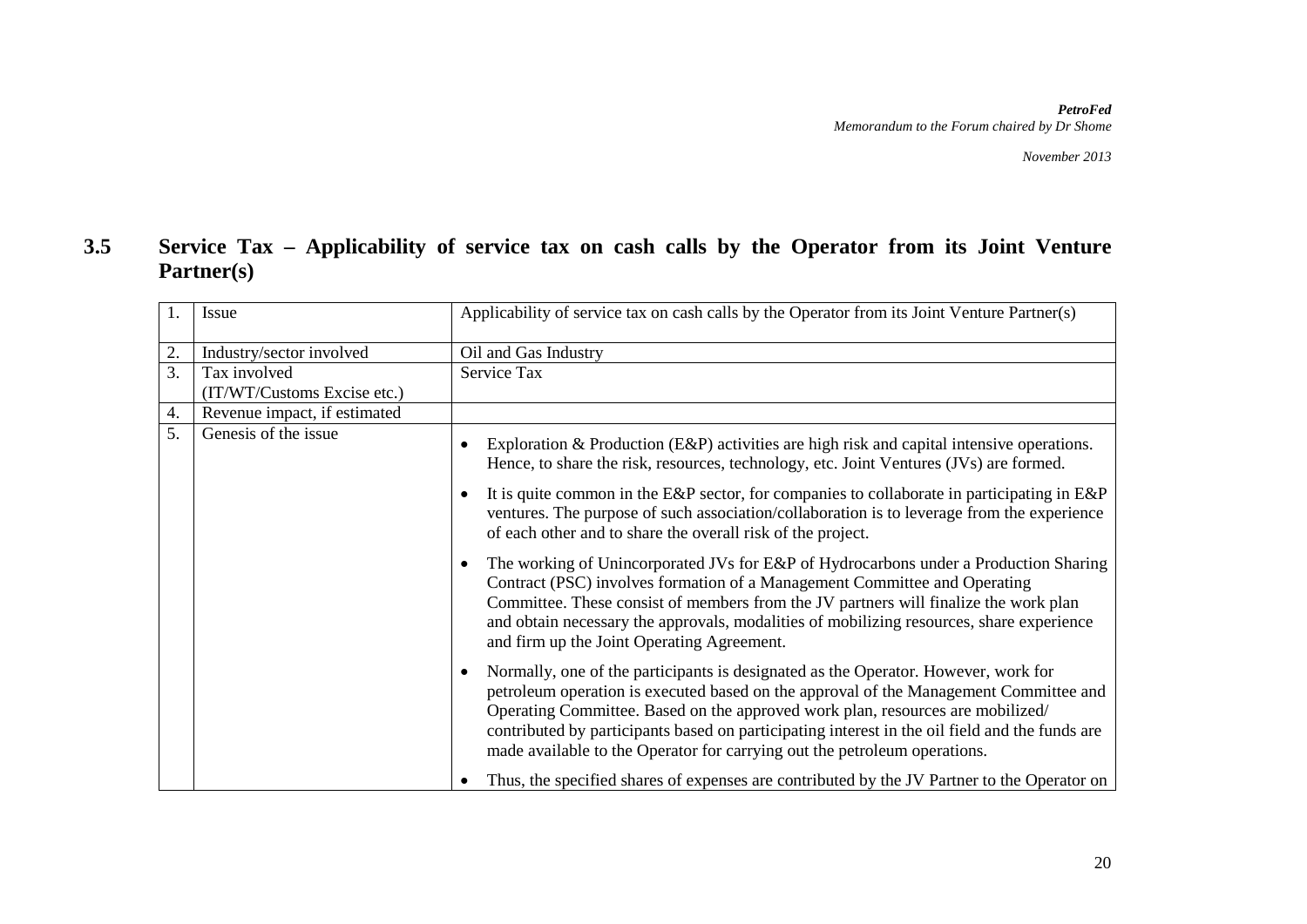|    |                                                                                                                                       |           | account of their share of expenses towards development of the respective oil field.                                                                                                                                                                                                                                                                                                                                                                                                                               |
|----|---------------------------------------------------------------------------------------------------------------------------------------|-----------|-------------------------------------------------------------------------------------------------------------------------------------------------------------------------------------------------------------------------------------------------------------------------------------------------------------------------------------------------------------------------------------------------------------------------------------------------------------------------------------------------------------------|
|    |                                                                                                                                       | $\bullet$ | The above transaction of remittance of contribution by a JV Partner to the Operator is<br>purely an amount paid towards the share of cost of joint development of the oil field from<br>which all the JV parties will derive economic benefits. However, at this juncture, the<br>Operator does not provide any services to the JV Partner and the amount paid by<br>respective JV Partner is in nature of a pure allocation of development cost only.                                                            |
|    |                                                                                                                                       |           | The Negative list based taxation of services is introduced under the Service Tax w.e.f. 1st<br>July 2013. Explanation 3 to Section 65B(44) of the Finance Act, 1994 states that, an<br>unincorporated association or a body of persons, as the case may be, and a member<br>thereof, shall be treated as distinct persons.                                                                                                                                                                                        |
|    |                                                                                                                                       | ٠         | Given the above specifics of the business, under the Income Tax Act, the Government of<br>India (GOI) issued Notification No. GSR 117(E) dated 8-3-1996 under Section 293A of<br>the Income Tax Act, wherein constituent members of a PSC are not taxed as an<br>Association of Persons but taxed in their individual capacity. By implication, each PSC<br>participant is assessed in respect of their share of income with the same status in which<br>that participant entered into the Contract with the GOI. |
|    |                                                                                                                                       | ٠         | The above Explanation 3 to Section 65B (44) of the Finance Act, 1994 may lead to<br>different interpretations by Field Formation by construing that the JV Partners and<br>Operator are two different persons and thus, the contribution made by the JV Partner<br>towards the development cost may be brought within the sweep of service tax.                                                                                                                                                                   |
| 6. | Different views observed in<br>application of law/regulation etc.,<br>if any (can illustrate with examples<br>without specific names) |           |                                                                                                                                                                                                                                                                                                                                                                                                                                                                                                                   |
| 7. | Suggestions                                                                                                                           | $\bullet$ | In line of the clarification issued by the Income Tax authority, the Central Board of Excise<br>and Customs (CBEC) may also issue a Circular clarifying that contribution towards the<br>development cost of the oil field made by the Joint Venture Partner to the Operator does                                                                                                                                                                                                                                 |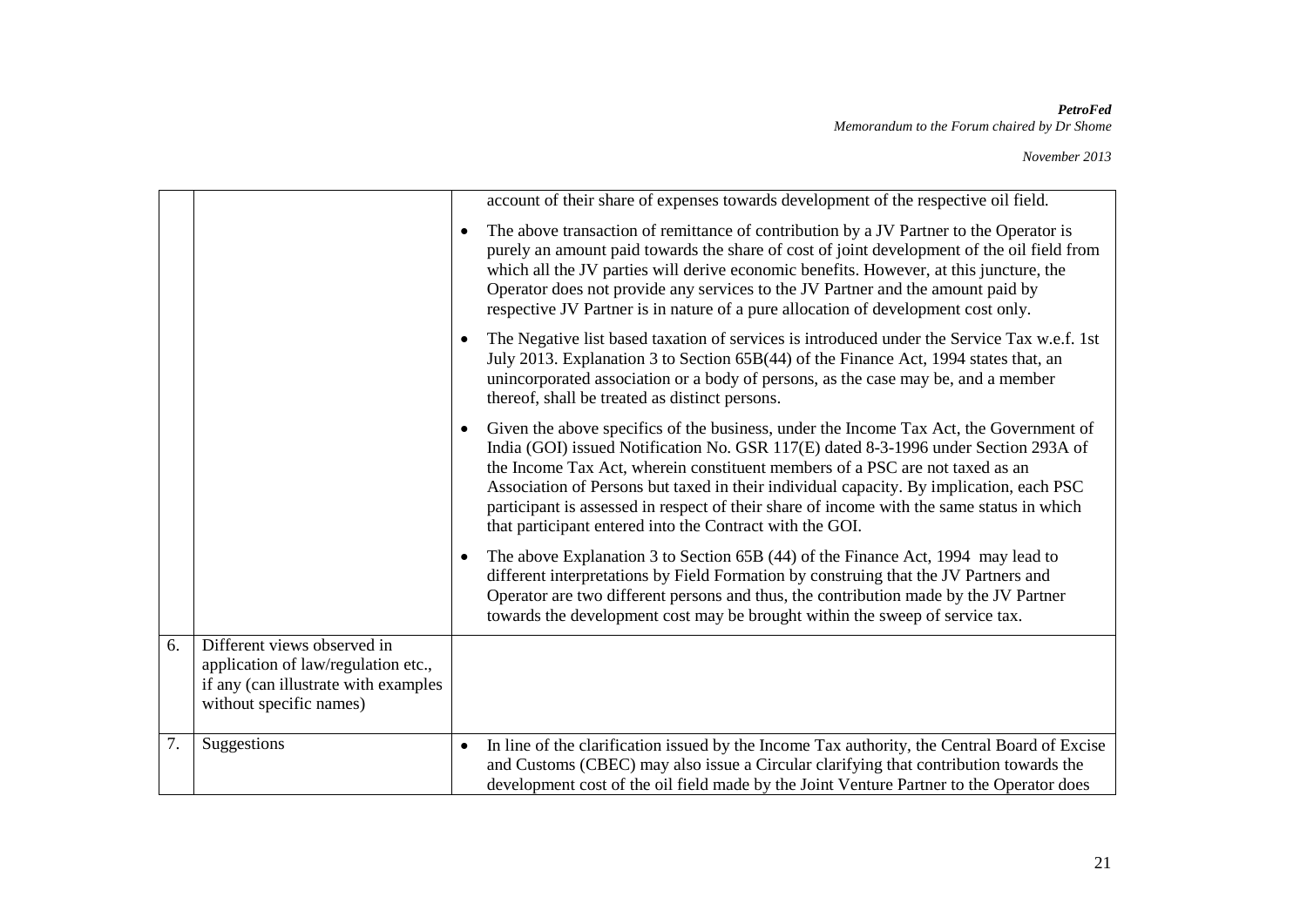*November 2013*

|                             | not involve any provision of services and thus, the same transaction will not be subject to<br>service tax. |
|-----------------------------|-------------------------------------------------------------------------------------------------------------|
| Whether represented earlier |                                                                                                             |

### **3.6 Customs duty & Excise Duty – Exemption to the supply of goods under International Competitive Bidding contracts**

| $\mathbf{1}$ . | Issue                                       | Exemption to the supply of goods under International Competitive Bidding contracts                                                                                                                                                                                                                                                                                                                                                                                                                                                                                                                                                                                                                                                                      |
|----------------|---------------------------------------------|---------------------------------------------------------------------------------------------------------------------------------------------------------------------------------------------------------------------------------------------------------------------------------------------------------------------------------------------------------------------------------------------------------------------------------------------------------------------------------------------------------------------------------------------------------------------------------------------------------------------------------------------------------------------------------------------------------------------------------------------------------|
| 2.             | Industry/sector involved                    | All industry                                                                                                                                                                                                                                                                                                                                                                                                                                                                                                                                                                                                                                                                                                                                            |
| 3.             | Tax involved<br>(IT/WT/Customs/Excise etc.) | Customs duty and Excise duty                                                                                                                                                                                                                                                                                                                                                                                                                                                                                                                                                                                                                                                                                                                            |
| 4.             | Revenue impact, if estimated                |                                                                                                                                                                                                                                                                                                                                                                                                                                                                                                                                                                                                                                                                                                                                                         |
| 5.             | Genesis of the issue                        | Customs Notification No. 12/2012 and Excise Notification No 12/2012 provide an<br>exemption from the supply of goods effected under International Competitive Bidding<br>(ICB) for specified purposes, subject to the fulfillment of specified conditions.<br>The term ICB is not defined under the Customs or Excise Notifications, Act, Rules. Thus,<br>it is a very subjective area of interpretation as to whether the supplies of goods are made<br>under ICB or not?<br>Generally, when international players are permitted to bid on a contract and a suitable<br>advertisement is issued to this regard in a national/international newspaper etc, this should<br>be sufficient to construe that the supply of goods is effected under the ICB. |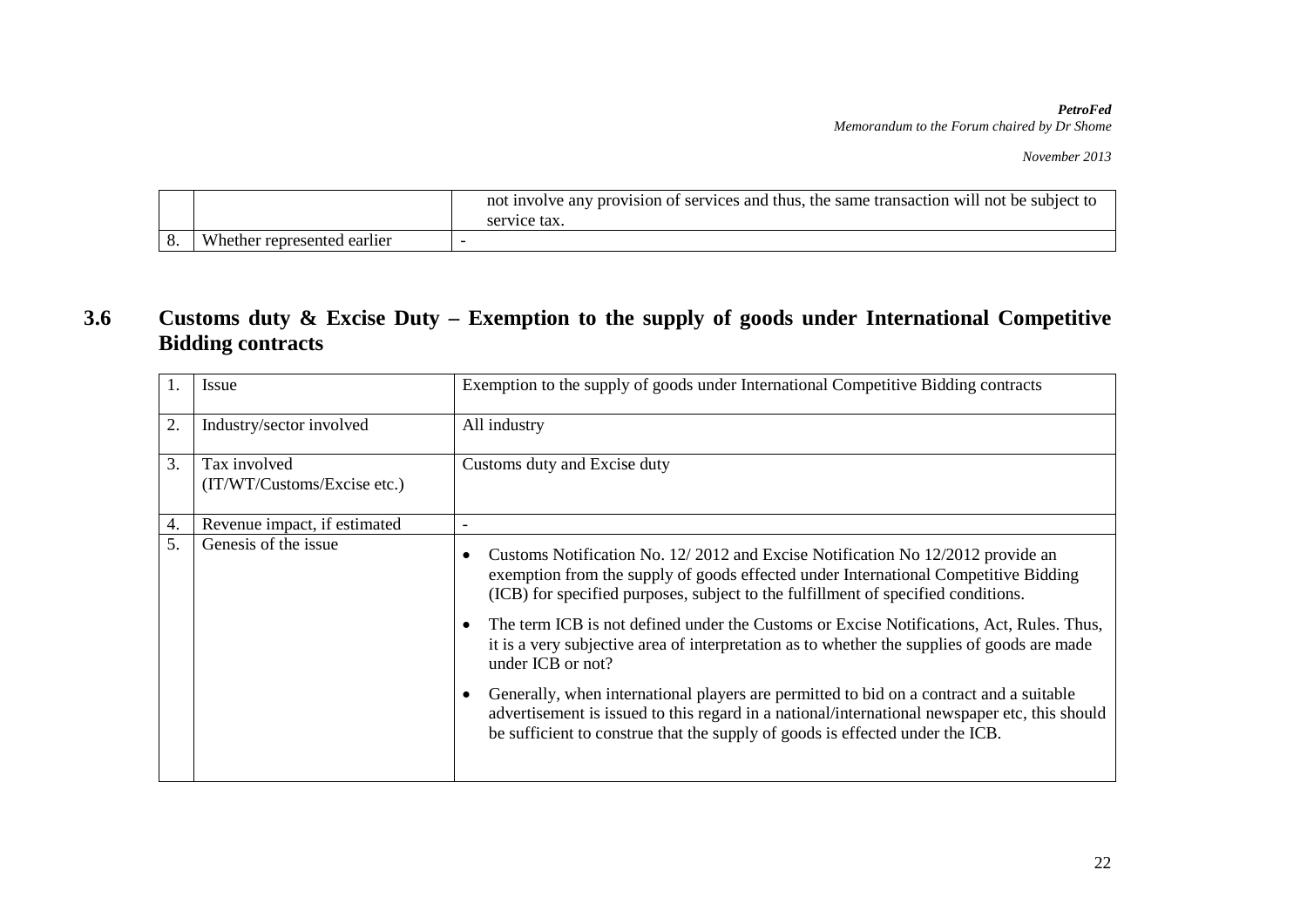|    |                                                                                                                                       | However, in the absence of any guidelines on this matter, Field Formation are denying the<br>benefit of exemption of supply of goods under ICB stating various reasons such as:<br>A proper advertisement was not issued in a national or international newspaper etc or<br>even if the advertisement is issued, the term ICB is not mentioned in advertisement<br>Proper procedure of Request for Proposal and Bidding was not followed |
|----|---------------------------------------------------------------------------------------------------------------------------------------|------------------------------------------------------------------------------------------------------------------------------------------------------------------------------------------------------------------------------------------------------------------------------------------------------------------------------------------------------------------------------------------------------------------------------------------|
|    |                                                                                                                                       | Selection of respective participants was not done in the specified manner                                                                                                                                                                                                                                                                                                                                                                |
|    |                                                                                                                                       | Contract was issued to local vendor even though the foreign vendors were only<br>eliminated at the bidding stage                                                                                                                                                                                                                                                                                                                         |
|    |                                                                                                                                       | Extension of contract awarded in continuance of an earlier contract issued under ICB<br>cannot be construed as supply of goods made under ICB                                                                                                                                                                                                                                                                                            |
|    |                                                                                                                                       | The intention of the legislature seems to allow the benefit when the foreign players are<br>competing with Indian players. Thus, the bid inviting/permitting to tender/bid by a foreign<br>and Indian player should be construed as ICB and thus, the benefit of exemption should<br>be extended to all such contracts.                                                                                                                  |
| 6. | Different views observed in<br>application of law/regulation etc.,<br>if any (can illustrate with examples<br>without specific names) |                                                                                                                                                                                                                                                                                                                                                                                                                                          |
| 7. | Suggestions                                                                                                                           | It is requested that a Circular is issued by the CBEC to clarify the necessary conditions to<br>be fulfilled for a contract to be construed as ICB compliant contract.                                                                                                                                                                                                                                                                   |
| 8. | Whether represented earlier                                                                                                           |                                                                                                                                                                                                                                                                                                                                                                                                                                          |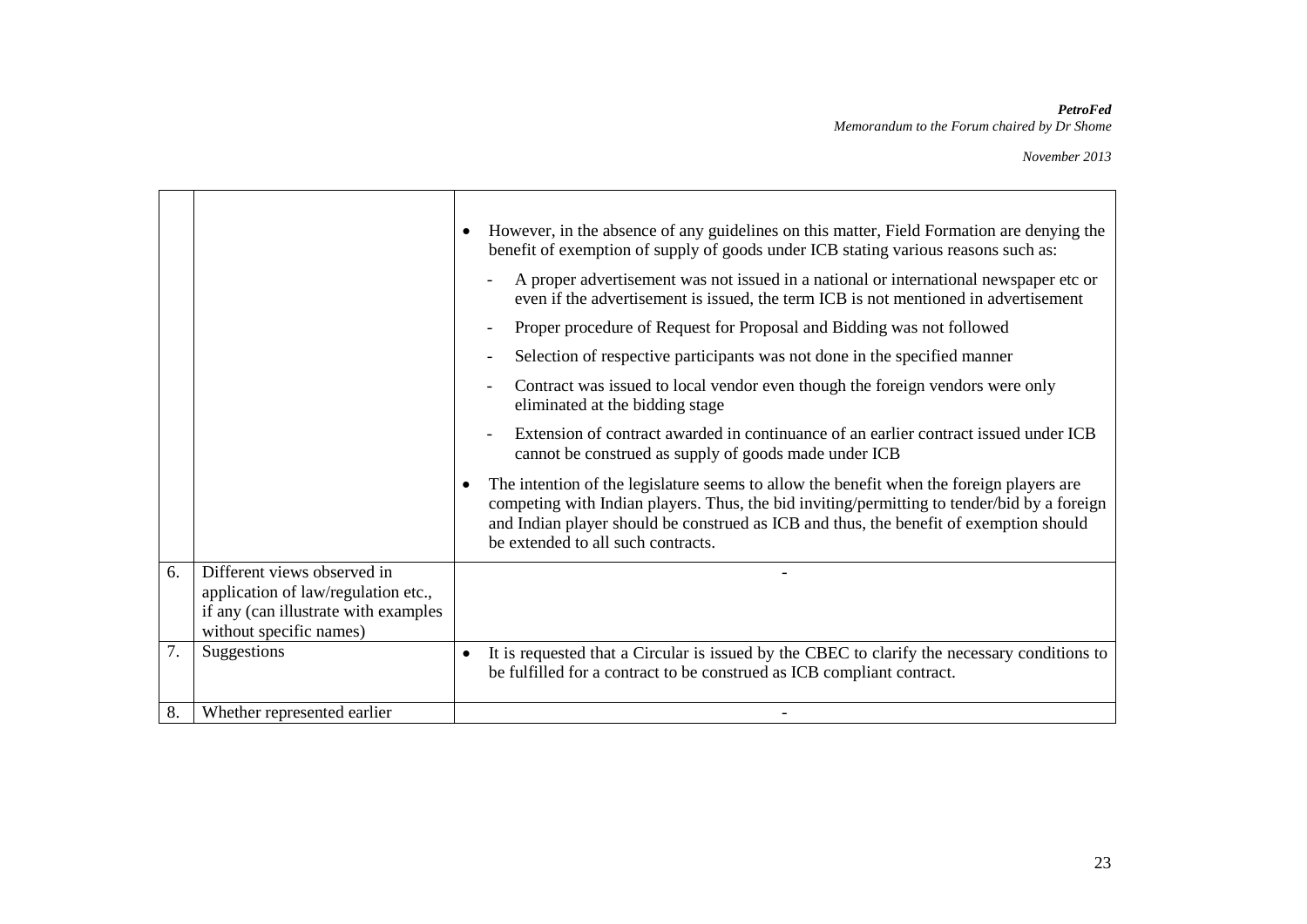# **3.7 Excise Duty – Exemption from excise duty to the supply of goods to a deemed export project**

| 1. | Issue                        | Exemption from excise duty to the supply of goods to a deemed export project                                                                                                                                                                                                                                                                                    |
|----|------------------------------|-----------------------------------------------------------------------------------------------------------------------------------------------------------------------------------------------------------------------------------------------------------------------------------------------------------------------------------------------------------------|
| 2. | Industry/sector involved     | All industries including Oil & Gas industry                                                                                                                                                                                                                                                                                                                     |
| 3. | Tax involved                 | Excise duty                                                                                                                                                                                                                                                                                                                                                     |
|    | (IT/WT/Customs/Excise etc.)  |                                                                                                                                                                                                                                                                                                                                                                 |
| 4. | Revenue impact, if estimated |                                                                                                                                                                                                                                                                                                                                                                 |
| 5. | Genesis of the issue         | The Foreign Trade Policy (FTP) specifies that supply of goods to specified<br>project/customer will be construed as "deemed export" of goods and thus, will enjoy the<br>indirect tax benefits as available to the physical export of goods from India.                                                                                                         |
|    |                              | Paragraph 8.2 of the FTP lists the specified categories of supply that will be construed as<br>deemed export. Sub clause (f) of Paragraph 8.2 of FTP states that "supply of goods to<br>any project or purpose in respect of which the exemption from customs duty is granted<br>under Notification No. 12/2012', will be construed as deemed export of goods". |
|    |                              | The supply of various goods required for petroleum operation is exempted from customs<br>duty vides Notification No. 12/2012. Thus, the supply of goods for petroleum operation<br>qualifies as deemed export of goods.                                                                                                                                         |
|    |                              | The FTP states that supply of goods to deemed export project would be eligible for the<br>either of the following three benefits:                                                                                                                                                                                                                               |
|    |                              | Advance authorization, deemed export drawback, and exemption from terminal excise<br>duty where supplies are made against ICB.                                                                                                                                                                                                                                  |
|    |                              | The Supplier of goods, to a deemed export project, can obtain an Advance authorization<br>since the Supplier will be supplying the goods to deemed export project. Furthermore,                                                                                                                                                                                 |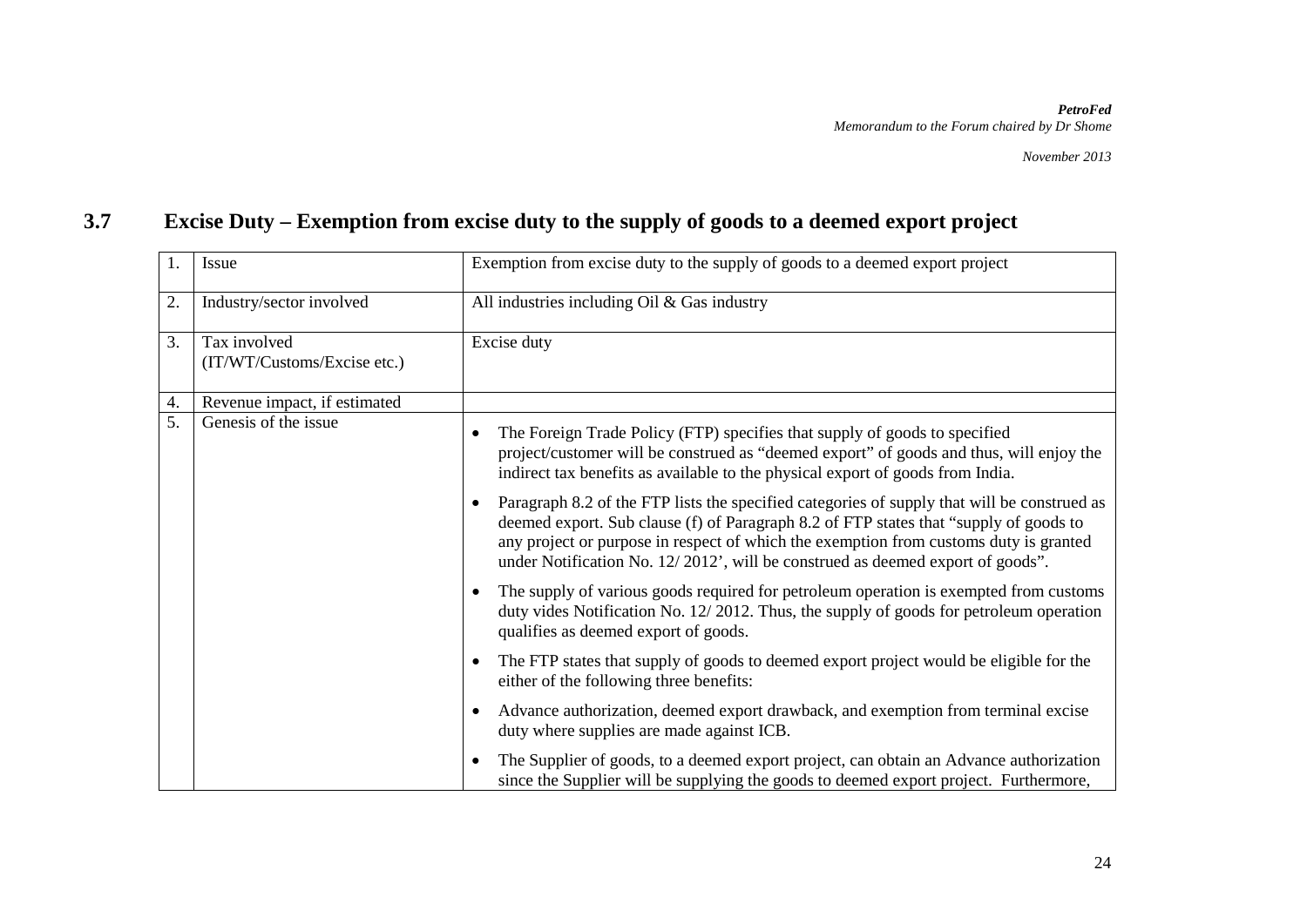|  |           | the supply of goods by the Sub – Supplier of the Supplier to the Supplier will also be<br>construed as deemed export of goods since the same supply of goods is effected under<br>the Advance authorization. Thus, the goods which are designed and manufactured for<br>the deemed export project get the excise duty exemption and competes with the foreign<br>players.                                                                      |
|--|-----------|------------------------------------------------------------------------------------------------------------------------------------------------------------------------------------------------------------------------------------------------------------------------------------------------------------------------------------------------------------------------------------------------------------------------------------------------|
|  | $\bullet$ | To operatonalise the above deemed export benefits; a Notification No. $44/2011 - Excise$<br>was issued under the Central Excise Act. The proviso to the above Notification deals<br>with deemed export and states as follows:                                                                                                                                                                                                                  |
|  | $\bullet$ | "Provided that this procedure shall also be available for the supplies made by an<br>Advance authorization holder to a manufacturer holding another Advance authorization,<br>if such manufacturer, in turn, supplies the resultant products to an ultimate exporter in<br>terms of para 8.3(c) of the Foreign Trade Policy, and the procedure, safeguards and<br>conditions as prescribed in this Notification shall apply mutatis-mutandis." |
|  |           | The above proviso permits a manufacturer to procure goods under the Advance<br>authorization (licence) for supply of the resultant product to an ultimate exporter.                                                                                                                                                                                                                                                                            |
|  |           | Field Formation is taking a view that the term "to an ultimate exporter" should be<br>construed when the goods are physically exported from India and the benefit of the<br>above proviso will not be applicable when the supply of goods is made to a project<br>which qualifies for deemed export.                                                                                                                                           |
|  | $\bullet$ | It should be noted that refund of terminal excise duty is also eligible to the Supplier /<br>Deemed export project. Thus, in any way, the same is revenue neutral as the Supplier /<br>Customer will get the refund of excise duty paid on the same supply of goods.                                                                                                                                                                           |
|  | $\bullet$ | However, since the exemption is sought to be denied at the later point of time (say after<br>a year so) and the time period of filing of refund claim is limited for the one year. Hence,<br>any disallowance of the benefit after the specified period for filing of refund leads to<br>denial of the refund as well as exemption as well.                                                                                                    |
|  |           |                                                                                                                                                                                                                                                                                                                                                                                                                                                |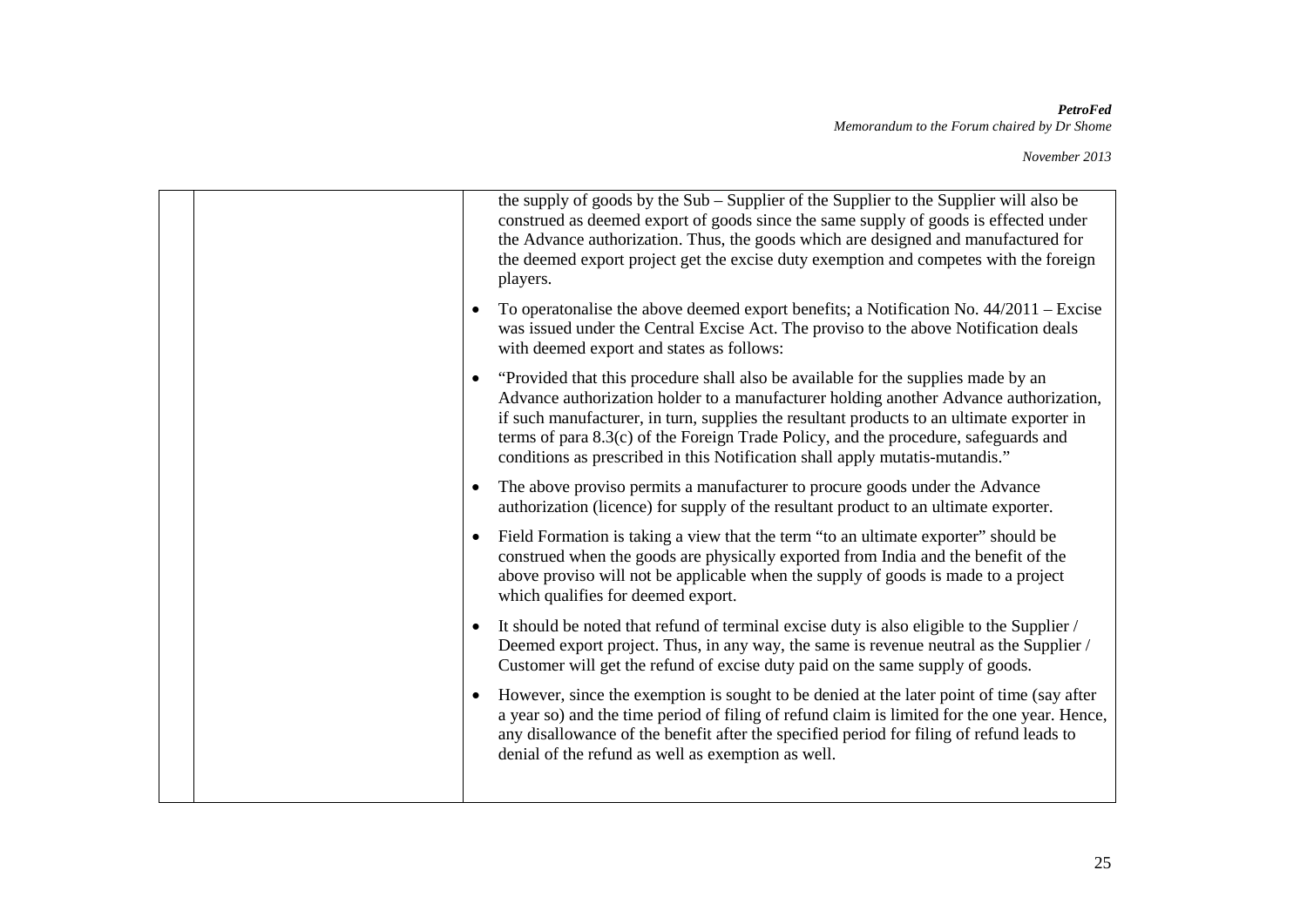| 6. | Different views observed in<br>application of law/regulation etc.,<br>if any (can illustrate with examples<br>without specific names) |                                                                                                                                                                                                                                                                                                                                                                                                                                                                                                                                                                                                                                                                                                                               |
|----|---------------------------------------------------------------------------------------------------------------------------------------|-------------------------------------------------------------------------------------------------------------------------------------------------------------------------------------------------------------------------------------------------------------------------------------------------------------------------------------------------------------------------------------------------------------------------------------------------------------------------------------------------------------------------------------------------------------------------------------------------------------------------------------------------------------------------------------------------------------------------------|
|    | Suggestions                                                                                                                           | The interpretation can vassed by Field Formation will nullify the benefit clearly extended<br>by the FTP to the Trade. Thus, it is requested that this be clarified by issuing a Circular<br>or expressly providing in the Notification that the Supplier of goods to a project/person<br>falling under the definition of deemed export, will also be eligible to procure the goods<br>under an Advance license. Furthermore, it may also be clarified that the 'Sub – Supplier<br>of the Supplier' supplying goods to Supplier will also be eligible for advance<br>authorization since the same supply of goods take place to a person (Supplier has the<br>advance authorization) who is holding an advance authorization. |
| 8. | Whether represented earlier                                                                                                           |                                                                                                                                                                                                                                                                                                                                                                                                                                                                                                                                                                                                                                                                                                                               |

## **3.8 Customs Duty – Refund of Terminal Excise duty for supply of goods to deemed export project**

|    | Issue                        | Refund of Terminal Excise duty for supply of goods to deemed export project                                                                                                                                             |
|----|------------------------------|-------------------------------------------------------------------------------------------------------------------------------------------------------------------------------------------------------------------------|
| 2. | Industry/sector involved     | Oil and Gas                                                                                                                                                                                                             |
| 3. | Tax involved                 | Customs duty                                                                                                                                                                                                            |
|    | (IT/WT/Customs/Excise etc.)  |                                                                                                                                                                                                                         |
| 4. | Revenue impact, if estimated |                                                                                                                                                                                                                         |
| 5. | Genesis of the issue         | As stated above, the Supply of goods for petroleum operation to the Oil filed operator is<br>exempt from customs duty and thus, the supply of goods for petroleum operation enjoys<br>the status of the deemed exports. |
|    |                              | The FTP provides that supply of goods to "deemed export project" will get the benefit<br>of the terminal excise duty and thus, the excise duty paid on the same transaction will be<br>refunded by the DGFT.            |
|    |                              | Recently, it was observed that DGFT is insisting that refund claim of terminal excise                                                                                                                                   |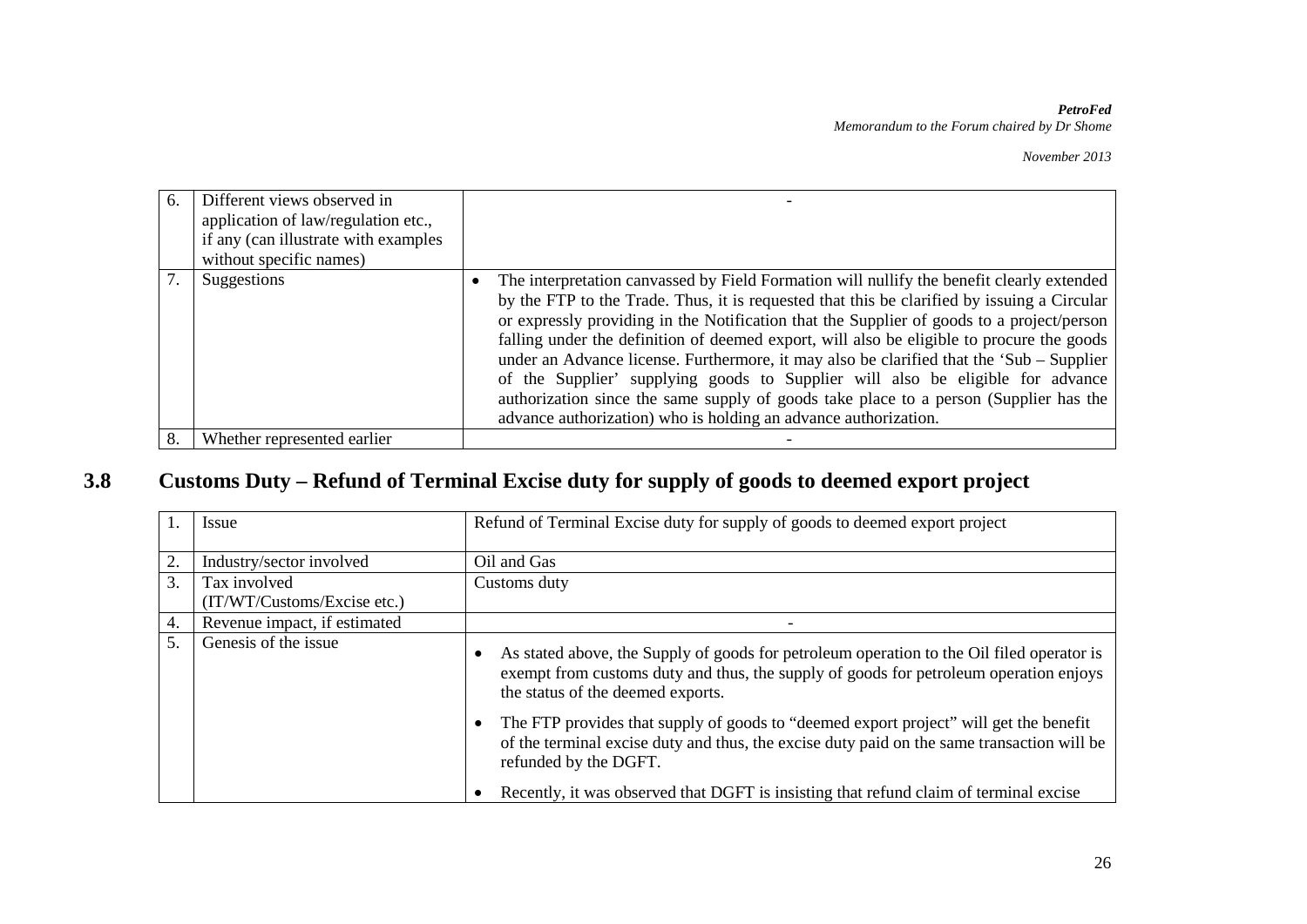|    |                                                                                                                                       | duty should be supported by the Essentiality Certificate issued by the Director General<br>of Hydrocarbon.                                                                                                                                                                                                                 |
|----|---------------------------------------------------------------------------------------------------------------------------------------|----------------------------------------------------------------------------------------------------------------------------------------------------------------------------------------------------------------------------------------------------------------------------------------------------------------------------|
|    |                                                                                                                                       | The 'Essentiality Certificate' is issued by the Director General of Hydrocarbons only for<br>the procurement of goods from outside India (i.e. for import of goods) and the<br>Essentiality Certificates are not issued by the Director General of Hydrocarbons for the<br>local procurement of the goods.                 |
|    |                                                                                                                                       | The FTP nowhere states / provides that to claim the refund of terminal excise duty, the<br>Supplier / Project Owner should submit the 'Essentiality Certificate' duly obtained from<br>the Director General of Hydrocarbons.                                                                                               |
|    |                                                                                                                                       | The refund claims are supported with the Project Authority Certificate (PAC) and all the<br>respective documents to prove that the respective supply of goods has been made to the<br>project eligible for deemed export benefit and the payments against the same supply of<br>goods has been made the Project Authority. |
|    |                                                                                                                                       | Despite the fact that the refund claim is submitted along with the all the specified<br>documents, the DGFT is not processing the refund claim and insisting for the<br>Essentiality Certificate, which is not applicable for the local supply of goods.                                                                   |
| 6. | Different views observed in<br>application of law/regulation etc.,<br>if any (can illustrate with examples<br>without specific names) |                                                                                                                                                                                                                                                                                                                            |
| 7. | Suggestions                                                                                                                           | A suitable clarification may be issued clarifying that to claim the refund of terminal<br>$\bullet$<br>excise duty, the Essentiality Certificate is not required to be submitted by the Supplier /<br>Project Authority.                                                                                                   |
| 8. | Whether represented earlier                                                                                                           |                                                                                                                                                                                                                                                                                                                            |
|    |                                                                                                                                       |                                                                                                                                                                                                                                                                                                                            |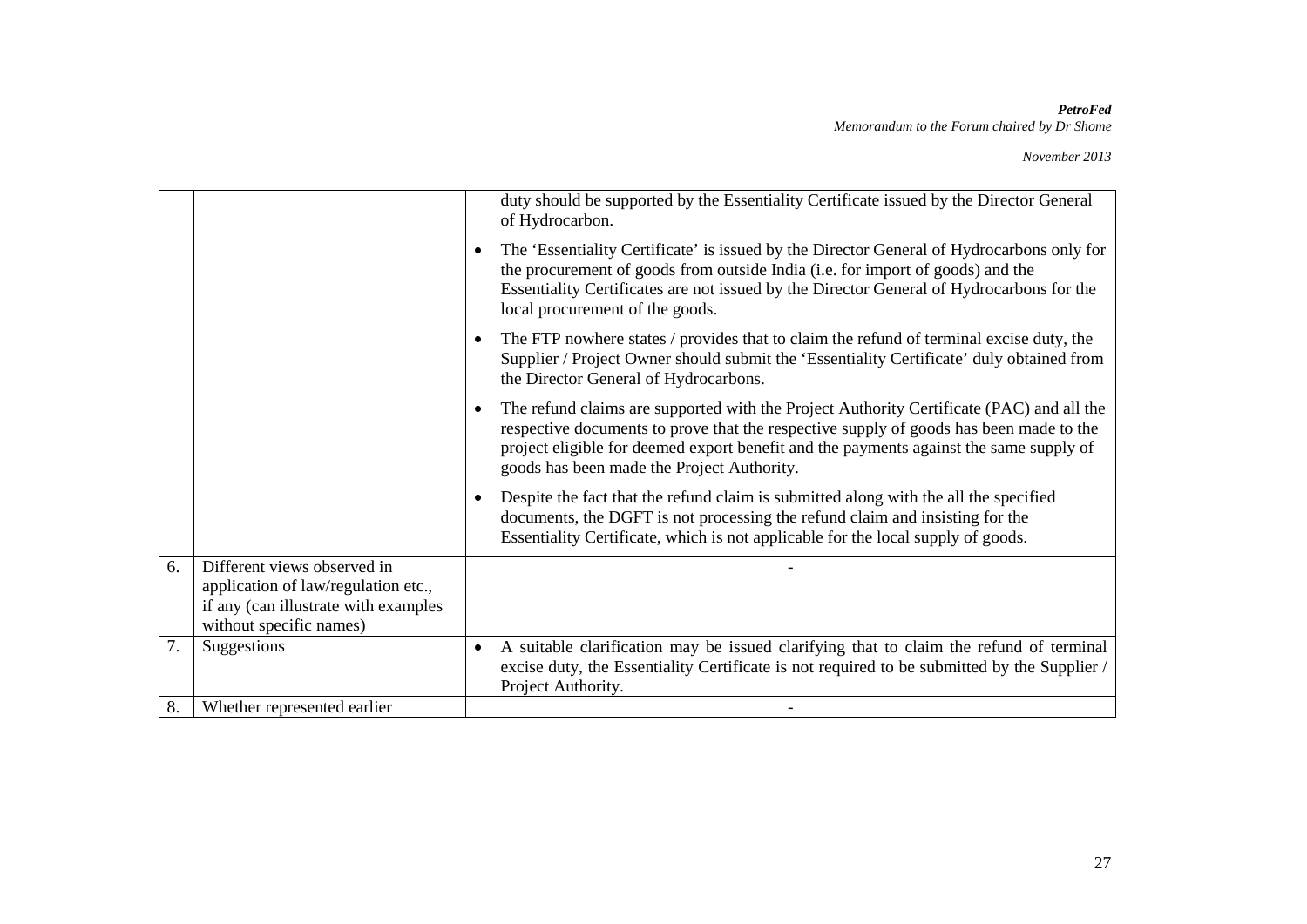## **3.9 Excise Duty – To prescribe a specified percentage of storage losses for various petroleum products**

| 1. | Issue                                                                                                                                 | To prescribe a specified percentage of storage losses for various petroleum products                                                                                                                                                                                                                    |
|----|---------------------------------------------------------------------------------------------------------------------------------------|---------------------------------------------------------------------------------------------------------------------------------------------------------------------------------------------------------------------------------------------------------------------------------------------------------|
| 2. | Industry/sector involved                                                                                                              | Oil companies                                                                                                                                                                                                                                                                                           |
| 3. | Tax involved                                                                                                                          | Excise duty                                                                                                                                                                                                                                                                                             |
|    | (IT/WT/Customs/Excise etc.)                                                                                                           |                                                                                                                                                                                                                                                                                                         |
| 4. | Revenue impact, if estimated                                                                                                          |                                                                                                                                                                                                                                                                                                         |
| 5. | Genesis of the issue                                                                                                                  | Petroleum products are highly volatile and very susceptible to variation in temperature<br>at different stages, whether at the time of decantation or lifting or exposure in storage<br>etc.                                                                                                            |
|    |                                                                                                                                       | The CBEC from time to time has issued various guidelines in this regard for permissible<br>$\bullet$<br>storage losses. Currently based on CBEC Circular/instruction, 0.5% storage loss is<br>permitted under Central excise for products such as motor spirit (MS) and high-speed<br>diesel (HSD) etc. |
|    |                                                                                                                                       | However for products such as Naphtha, Bitumen, JBO and ATF, there is no<br>prescribed norm for permissible storage losses even though these goods are subject<br>to similar storage losses.                                                                                                             |
| 6. | Different views observed in<br>application of law/regulation etc.,<br>if any (can illustrate with examples<br>without specific names) |                                                                                                                                                                                                                                                                                                         |
| 7. | Suggestions                                                                                                                           | A specified percentage of permissible storage losses may be prescribed for all petroleum<br>products such as Naphtha, Bitumen, JBO, ATF may be advised to avoid unnecessary<br>litigation.                                                                                                              |
| 8. | Whether represented earlier                                                                                                           |                                                                                                                                                                                                                                                                                                         |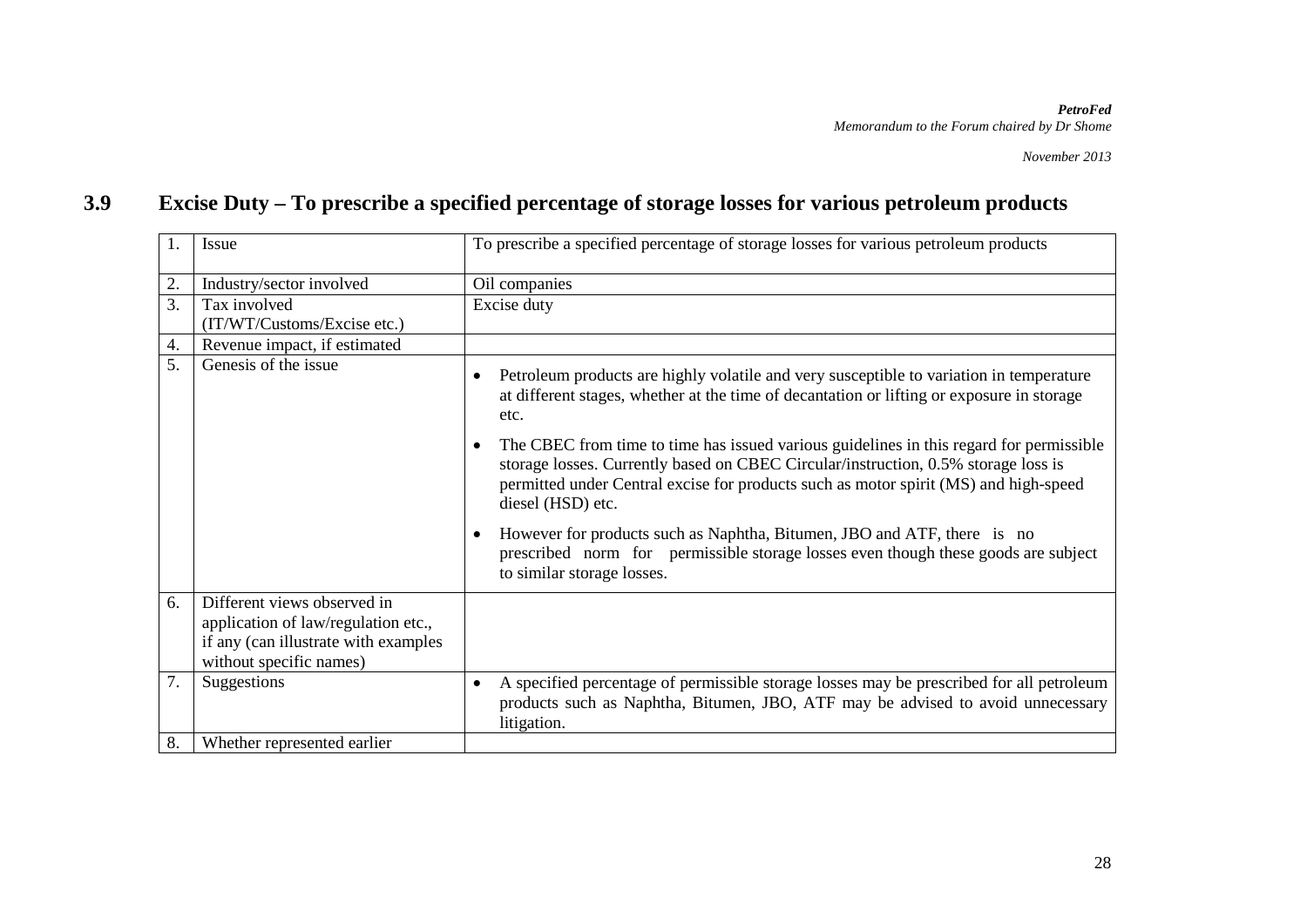### **3.10 Service tax – Denial of whole CENVAT credit of service tax on the LKTK contract, on the ground that the part of the CENVAT Credit relates to civil construction activities**

| 1. | Issue                                                                                                                                 | Denial of whole CENVAT credit of service tax on the LSTK contract on the ground that the<br>part of the CENVAT Credit relates to civil construction activities                                                                                                                                                                                                                                                                                                                       |
|----|---------------------------------------------------------------------------------------------------------------------------------------|--------------------------------------------------------------------------------------------------------------------------------------------------------------------------------------------------------------------------------------------------------------------------------------------------------------------------------------------------------------------------------------------------------------------------------------------------------------------------------------|
| 2. | Industry/sector involved                                                                                                              | All sectors                                                                                                                                                                                                                                                                                                                                                                                                                                                                          |
| 3. | Tax involved<br>(IT/WT/Customs/Excise etc.)                                                                                           | Service tax                                                                                                                                                                                                                                                                                                                                                                                                                                                                          |
| 4. | Revenue impact, if estimated                                                                                                          |                                                                                                                                                                                                                                                                                                                                                                                                                                                                                      |
| 5. | Genesis of the issue                                                                                                                  | Typically, an EPC contract is awarded for construction of a major project by the<br>$\bullet$<br>Employer to the EPC contractor.<br>Under the capacity expansion projects which are undertaken at the Refinery, lump sum or<br>$\bullet$                                                                                                                                                                                                                                             |
|    |                                                                                                                                       | LSTK contracts are awarded which includes both mechanical and civil construction.                                                                                                                                                                                                                                                                                                                                                                                                    |
|    |                                                                                                                                       | It is practically difficult to determine the portion of mechanical and civil jobs involved in<br>$\bullet$<br>such works contract.                                                                                                                                                                                                                                                                                                                                                   |
|    |                                                                                                                                       | Considering the fact, out of the total contract value, a part of the work relates to the civil<br>$\bullet$<br>construction activities and CENVAT credit of service tax pertaining to civil construction<br>activities is specifically denied under the CENVAT Credit Rules, the Field Formation is<br>denying whole Cenvat credit of service tax paid on entire value of LSTK contract on the<br>ground that it is composite contract and fully attributable to civil construction. |
| 6. | Different views observed in<br>application of law/regulation etc.,<br>if any (can illustrate with examples<br>without specific names) |                                                                                                                                                                                                                                                                                                                                                                                                                                                                                      |
| 7. | Suggestions                                                                                                                           | It is requested that CBEC may specify that in case of LSTK contact, where the value of<br>$\bullet$<br>civil construction is not specified in a LSTK contract, an adhoc specified ratio of the total<br>contract value will be construed towards civil construction services and only<br>proportionately CENVAT credit pertaining to adhoc ratio will be only disallowed.                                                                                                            |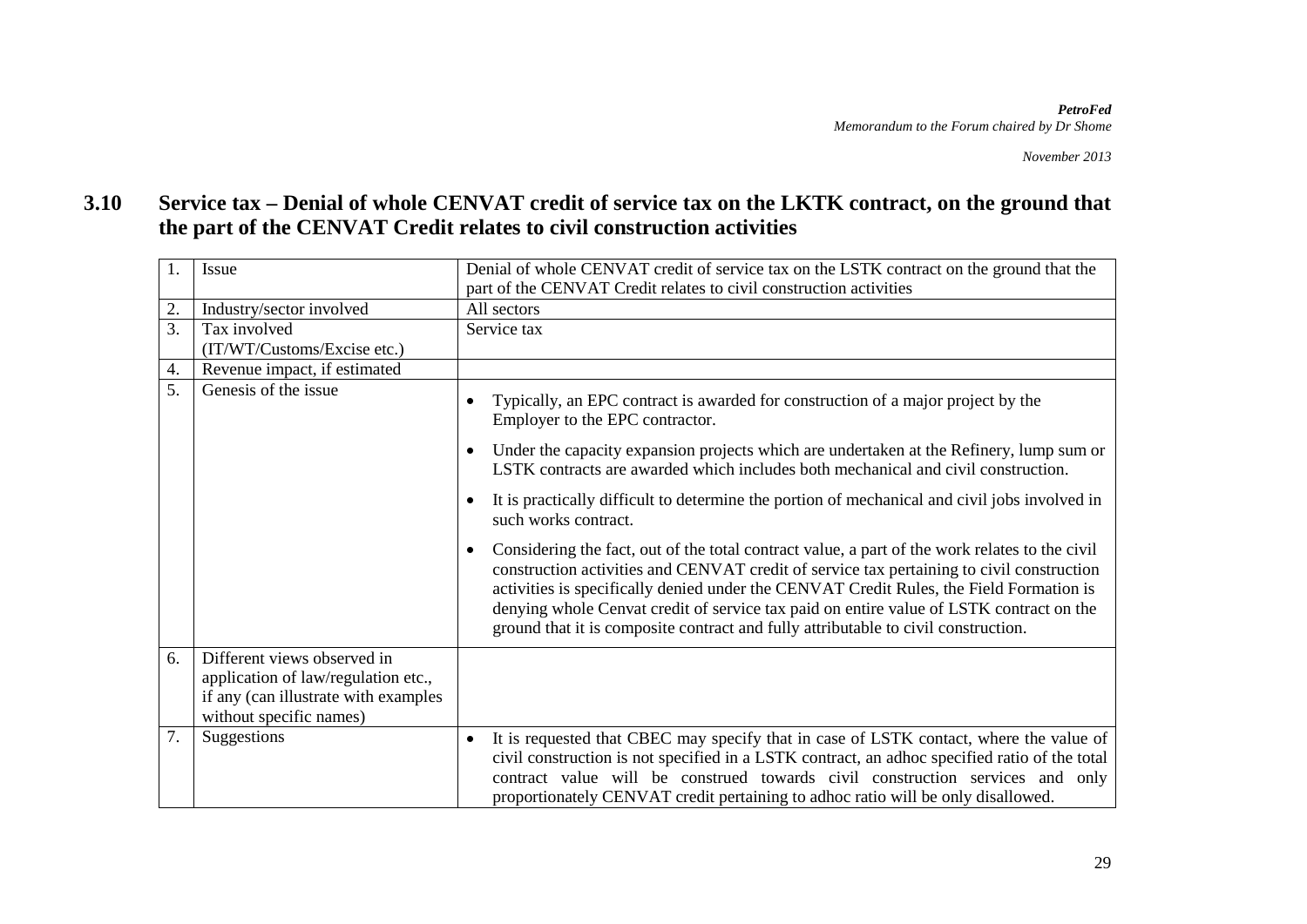*November 2013*

| $\cdot$ . | <b>TTT</b><br>$\mathbf{M}$<br>agrisar<br><b>. .</b><br>וני<br>semeg<br>еаніеі<br>– பட<br>нс<br>. |  |
|-----------|--------------------------------------------------------------------------------------------------|--|

## **3.11 Clarification on the interpretation of the term 'Naphtha' under Central Excise law**

| 1. | Issue                                            | Definition and Classification of 'Naphtha' under Central Excise                                                                                                                                                                                                                                                                                                                                                                                                                                                                                                                                                                                                                                                                                                                                                                                                                                                                                                                                                                                                                                                                                                                             |
|----|--------------------------------------------------|---------------------------------------------------------------------------------------------------------------------------------------------------------------------------------------------------------------------------------------------------------------------------------------------------------------------------------------------------------------------------------------------------------------------------------------------------------------------------------------------------------------------------------------------------------------------------------------------------------------------------------------------------------------------------------------------------------------------------------------------------------------------------------------------------------------------------------------------------------------------------------------------------------------------------------------------------------------------------------------------------------------------------------------------------------------------------------------------------------------------------------------------------------------------------------------------|
| 2. | Industry / Sector involved                       | Petroleum- Natural Gas Processing                                                                                                                                                                                                                                                                                                                                                                                                                                                                                                                                                                                                                                                                                                                                                                                                                                                                                                                                                                                                                                                                                                                                                           |
| 3. | Tax involved<br>(IT / WT / Customs / Excise etc. | Excise duty                                                                                                                                                                                                                                                                                                                                                                                                                                                                                                                                                                                                                                                                                                                                                                                                                                                                                                                                                                                                                                                                                                                                                                                 |
| 4. | Revenue impact, if estimated                     |                                                                                                                                                                                                                                                                                                                                                                                                                                                                                                                                                                                                                                                                                                                                                                                                                                                                                                                                                                                                                                                                                                                                                                                             |
| 5. | Genesis of the issue                             | As per the Central Excise Tariff, product 'Naphtha' falls under Sub-Heading 2710.12.90<br>(Others) and tariff rate is 14% (16% till 06.07.2009) ad valorem plus Rs.15 per litre.<br>However, Naphtha falling under Chapter heading 2710 has been exempted BY NAME<br>$\bullet$<br>from payment of excise duty in excess of 14% (16% till 06.07.2009) by way of exemption<br>notifications issued from time to time. (Exemption Notification No. 23/2006- CE dt.<br>01.3.2006; 18/2009 CE dt. 07.07.2009 and ; 21/2012 CE dt. 30.03.2012)<br>The Central Excise Department is issuing Show-cause Notices (Rs. 837 crores) stating<br>$\bullet$<br>that 'Naphtha' manufactured was in fact 'Natural Gasoline Liquid (NGL)' that attracted<br>excise duty of Rs. 15/- per litre (till 16.03.2012) in addition to ad valorem excise duty of<br>14% (16% till 06.07.2009) under Central Excise Tariff.<br>It is understood that the Central excise department had earlier raised demand on M/s<br>$\bullet$<br>ONGC Ltd. stating that the Naphtha manufactured by them was SBPS and was liable to<br>excise duty $\omega$ 32% as against excise duty of 16% paid by them. Additional duty is not |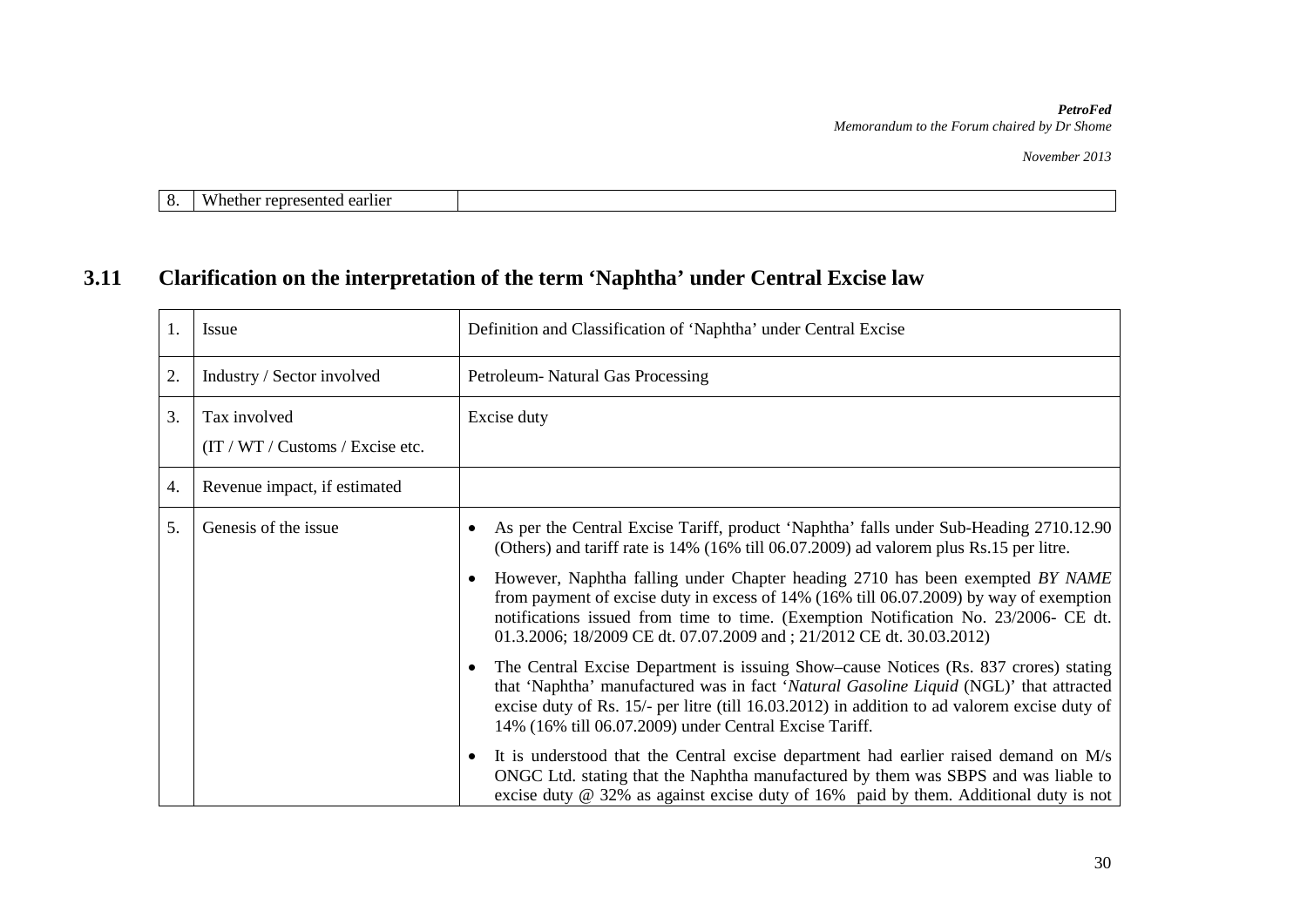|           | applicable on NGL w.e.f. 17.03.2012 and on SBPS w.e.f. 07.07.2009.                                                                                                                                                                                                                                                                                                                                                                                                                                                                                                                               |
|-----------|--------------------------------------------------------------------------------------------------------------------------------------------------------------------------------------------------------------------------------------------------------------------------------------------------------------------------------------------------------------------------------------------------------------------------------------------------------------------------------------------------------------------------------------------------------------------------------------------------|
|           | It is observed that 'Naphtha' is not defined under the Central Excise Tariff Act and this is<br>the primary reason for emergence of this dispute. In absence of any definition under<br>excise law, the benefit of exemption genuinely available to products meeting the<br>specification/definition followed by industry/ various government agencies is being<br>denied to the manufacturers by the department.                                                                                                                                                                                |
|           | The term 'Naphtha' is defined by Ministry of Petroleum and Natural Gas (MoP&NG)<br>under "Naphtha (Acquisition, sale, storage and prevention of use in automobile), order<br>2000' dated 05.06.2000" as:                                                                                                                                                                                                                                                                                                                                                                                         |
|           | " a light hydrocarbon liquid with 90% volume distillation, by ASTM D86 distillation<br>method, 190 degrees centigrade or less."                                                                                                                                                                                                                                                                                                                                                                                                                                                                  |
| $\bullet$ | 'Naphtha' is defined under the Glossary of Petroleum Terms of Bureau of Indian<br>Standard (IS: 4639-68) as:                                                                                                                                                                                                                                                                                                                                                                                                                                                                                     |
|           | "A generic term applied to refined, partly refined or unrefined, petroleum products and<br>liquid products of natural gas, not less than 10 percent of which distills below $175^{\circ}$ C and<br>not less than 95 percent of which distills below $240^{\circ}$ C when subjected to a standard<br>method test."                                                                                                                                                                                                                                                                                |
| ٠         | The above BIS definition of Naphtha was accepted by the Central Excise Department<br>before the Hon'ble Central Excise and Service Tax Appellate Tribunal (CESTAT),<br>Mumbai in the matter of Indian Petrochemical Corporation vs. Commissioner of Central<br>Excise, Vadodara [2005 (186) ELT 81 (Tri.-Mumbai)]. This case was maintained by the<br>Hon'ble Supreme Court as reported at 2006 (198) ELT A68 (SC). The issue before the<br>Hon'ble court was whether 'return stream naphtha' having distillation rage of $70^{\circ}$ C to<br>$150^{\circ}$ C would be classifiable as Naphtha. |
|           | The Chief Chemist of the Central Excise Department had considered the definition of<br>Naphtha as provided in the Indian Standard.                                                                                                                                                                                                                                                                                                                                                                                                                                                               |
|           | Specifications of Naphtha are also prescribed in 'Industrial Quality control Manual                                                                                                                                                                                                                                                                                                                                                                                                                                                                                                              |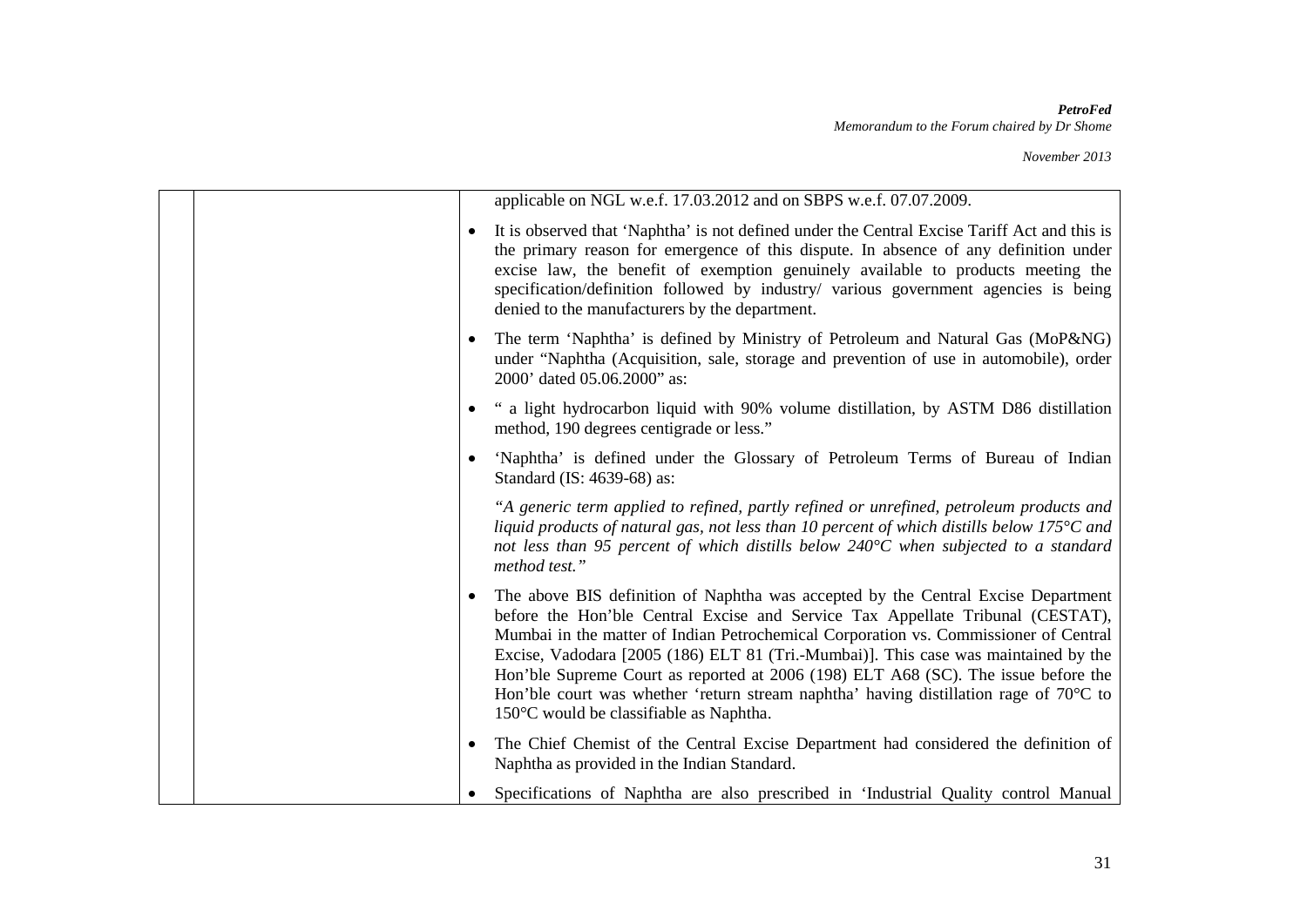|                                                                                                                                                |                        | (IQCM) for non-aviation fuels' which has been prepared by the working group of oil<br>industry under the aegis of MoPNG and is followed by entire Indian Oil & Gas industry<br>producing Naphtha.                                                                                                                                                                                                                                                                                                                                                                                                                                                                                                                                                                                                                                                                   |
|------------------------------------------------------------------------------------------------------------------------------------------------|------------------------|---------------------------------------------------------------------------------------------------------------------------------------------------------------------------------------------------------------------------------------------------------------------------------------------------------------------------------------------------------------------------------------------------------------------------------------------------------------------------------------------------------------------------------------------------------------------------------------------------------------------------------------------------------------------------------------------------------------------------------------------------------------------------------------------------------------------------------------------------------------------|
|                                                                                                                                                |                        | In view of the disputes raised by the department, GAIL had taken up the matter with<br>CBEC with a request to adopt any of the above definitions of 'Naphtha' for the purpose<br>of Central Excise classification. Copies of the letters written to CBEC dated 10.07.2012<br>& 27.06.2013 are enclosed as Annexure 1A & Annexure 1B.                                                                                                                                                                                                                                                                                                                                                                                                                                                                                                                                |
|                                                                                                                                                | $\bullet$              | Subsequently, GAIL submitted a detailed report to MOP&NG in response to ministry's<br>D.O. letter No. L-11011/5/2013-GP.II dated 14.02.2013 and furnished a legal opinion<br>from renowned legal firm M/s Lakshmikumaran & Sridharan on the issue. Copies of<br>GAIL's letters dated 19.02.2013 and 01.04.2012 to MOP&NG are enclosed as Annexure<br>2A & 2B. It is understood that MOP&NG, after obtaining the views of Centre for High<br>Technology on technical aspects, has written to MOF supporting GAIL's view with<br>request to suitably clarify the issue.                                                                                                                                                                                                                                                                                               |
|                                                                                                                                                |                        | As exemption is extended to 'Naphtha' (BY NAME) falling under Chapter Heading 2710.<br>Thus, the benefit of the exemption notifications should be available to every manufacturer<br>provided product meets the definitions/specifications of 'Naphtha' prevailing in the<br>industry and is well recognized in the trade as Naphtha.                                                                                                                                                                                                                                                                                                                                                                                                                                                                                                                               |
| in<br>views<br>Different<br>observed<br>application of law/regulation etc.,<br>if any (can illustrate with examples<br>without specific names) | $\bullet$<br>$\bullet$ | Department is of the view that the product manufactured from Natural Gas is Natural<br>Gasoline liquid (NGL) and cannot be Naphtha. Hence it would attract excise duty Rs. 15/-<br>per litre in addition to ad-valorem duty of 14%/16%.<br>In the present case, the product manufactured from Natural Gas namely Naphtha is<br>eligible for exemption given to Naphtha by NAME as:<br>BIS definition clearly stipulates that Naphtha is generic terms applied to refined,<br>partly refined and unrefined, petroleum products and liquid products of natural gas,<br>Characteristics of Naphtha manufactured by GAIL/ONGC from Natural gas are in<br>line with the specification of Naphtha manufactured by other companies<br>manufacturing Naphtha (e.g. MRPL, BPCL, IOCL, etc.)<br>Naphtha manufactured by GAIL/ONGC from Natural gas is also in conformity with |
|                                                                                                                                                |                        |                                                                                                                                                                                                                                                                                                                                                                                                                                                                                                                                                                                                                                                                                                                                                                                                                                                                     |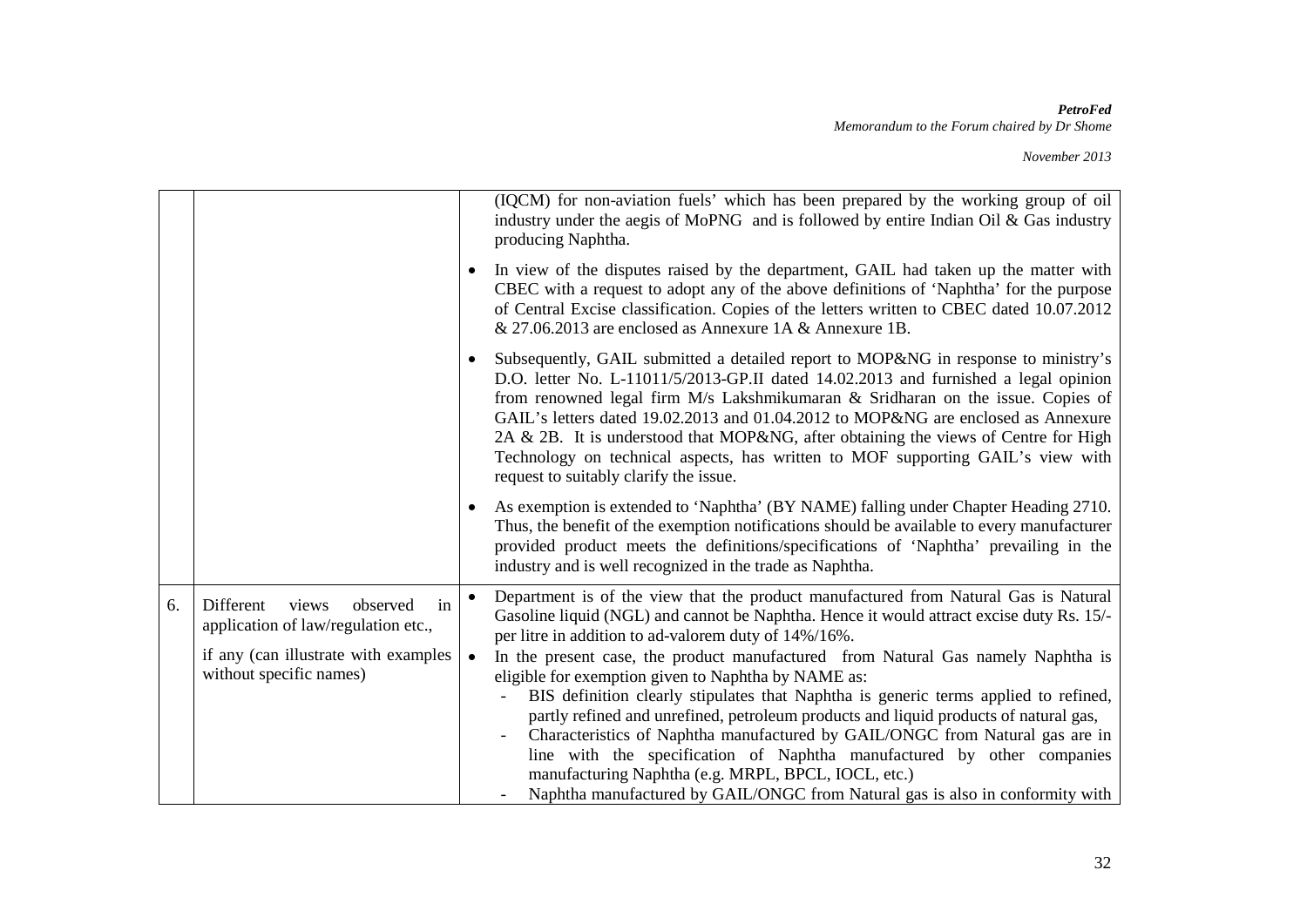| 7. | Suggestions                 | the specification prescribed in 'Industrial Quality Control Manual (IQCM) for non-<br>aviation fuels' adopted by entire oil industry and as defined under Glossary of<br>Petroleum Terms of Bureau of Indian Standard and Naphtha (Acquisition, sale,<br>storage and prevention of use in automobile), Order 2000 issued by MOP&NG<br>which are being followed by the entire petroleum industry.<br>In case, the view taken by the department in the show cause is accepted, it will mean<br>that Naphtha can-not be manufactured from natural Gas. It may be observed from<br>the definition of 'Naphtha' provided in the Glossary of Petroleum Terms of the<br>Bureau of Indian Standards that 'Naphtha' is a liquid petroleum product and can be<br>obtained from Natural Gas. This definition has been accepted in various case laws by<br>the departmental authorities.<br>It should be clarified by CBEC by way of a circular that:<br>$\bullet$<br>The definition of 'Naphtha' as given by MoP&NG under Naphtha (Acquisition, sale,<br>storage and prevention of use in automobile), Order 2000 or by BIS under Glossary of<br>Petroleum Terms shall be adopted under the Central Excise Law for the purpose of<br>classification and payment of excise duty. |
|----|-----------------------------|----------------------------------------------------------------------------------------------------------------------------------------------------------------------------------------------------------------------------------------------------------------------------------------------------------------------------------------------------------------------------------------------------------------------------------------------------------------------------------------------------------------------------------------------------------------------------------------------------------------------------------------------------------------------------------------------------------------------------------------------------------------------------------------------------------------------------------------------------------------------------------------------------------------------------------------------------------------------------------------------------------------------------------------------------------------------------------------------------------------------------------------------------------------------------------------------------------------------------------------------------------------------|
| 8. | Whether represented earlier | Yes, as stated above representations were made to CBEC & MoP&NG.<br>$\bullet$                                                                                                                                                                                                                                                                                                                                                                                                                                                                                                                                                                                                                                                                                                                                                                                                                                                                                                                                                                                                                                                                                                                                                                                        |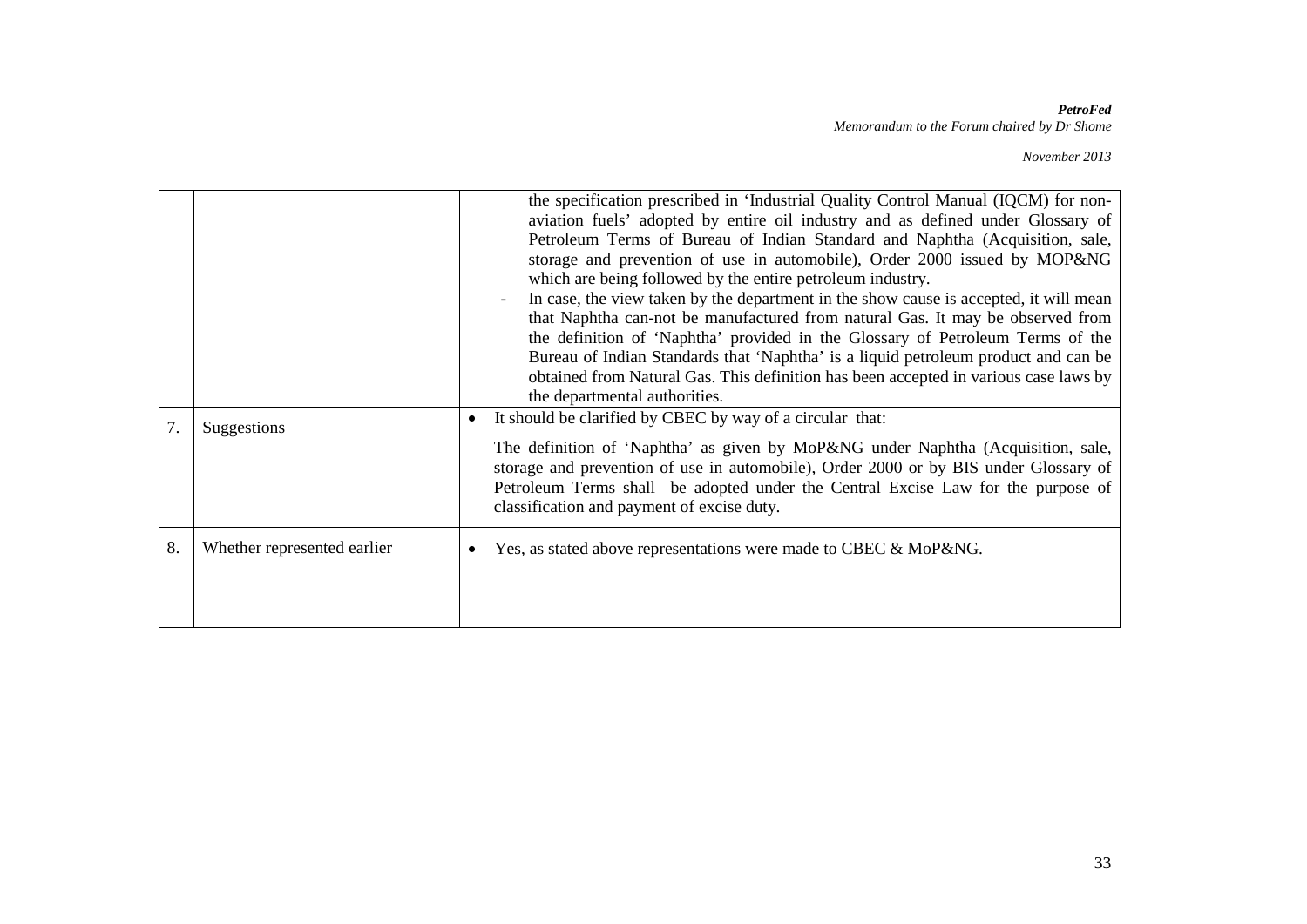### **3.12 Customs Duty – Manner of determination of valuation of leftover / excess goods for the purpose of customs duty**

| 1.               | <b>Issue</b>                                                                                                                          | Manner of determination of valuation of leftover / excess goods for the purpose of customs                                                                                                                                                                                                                                                                                                               |
|------------------|---------------------------------------------------------------------------------------------------------------------------------------|----------------------------------------------------------------------------------------------------------------------------------------------------------------------------------------------------------------------------------------------------------------------------------------------------------------------------------------------------------------------------------------------------------|
|                  |                                                                                                                                       | duty                                                                                                                                                                                                                                                                                                                                                                                                     |
| 2.               | Industry/sector involved                                                                                                              | Oil and Gas                                                                                                                                                                                                                                                                                                                                                                                              |
| 3.               | Tax involved                                                                                                                          | Customs duty                                                                                                                                                                                                                                                                                                                                                                                             |
|                  | (IT/WT/Customs/Excise etc.)                                                                                                           |                                                                                                                                                                                                                                                                                                                                                                                                          |
| 4.               | Revenue impact, if estimated                                                                                                          |                                                                                                                                                                                                                                                                                                                                                                                                          |
| $\overline{5}$ . | Genesis of the issue                                                                                                                  | Oil and Exploration Companies import various oil field equipment, spares,<br>consumables, drill pipes, etc for petroleum operation in the oil field allotted on a<br>nomination basis, as well as in NELP Blocks.                                                                                                                                                                                        |
|                  |                                                                                                                                       | Material such as line pipes, line/marine pipes etc is imported against the<br>contract/purchase order on an estimated basis.                                                                                                                                                                                                                                                                             |
|                  |                                                                                                                                       | Occasionally, after actual utilization of the goods, a small percentage (say 10%) of the<br>imported consignment remains unused. The leftover / excessive goods are utilized in<br>any other eligible project to the extent possible. However, sometime these pipes being of<br>a particular specification cannot be utilized and remain unused. Hence, such goods need<br>to be disposed of as a scrap. |
|                  |                                                                                                                                       | Due to ambiguity in the applicability of customs duty, the rate of customs duty etc, old<br>materials lie in store and occupy valuable space.                                                                                                                                                                                                                                                            |
| 6.               | Different views observed in<br>application of law/regulation etc.,<br>if any (can illustrate with examples<br>without specific names) |                                                                                                                                                                                                                                                                                                                                                                                                          |
| 7.               | Suggestions                                                                                                                           | Request for clarification to the effect that up to 10% of goods imported and cleared for<br>$\bullet$<br>home consumption for petroleum operation (Exploration & Exploitation of<br>Hydrocarbons) on payment of a Nil or concessional rate of customs duty, but remain                                                                                                                                   |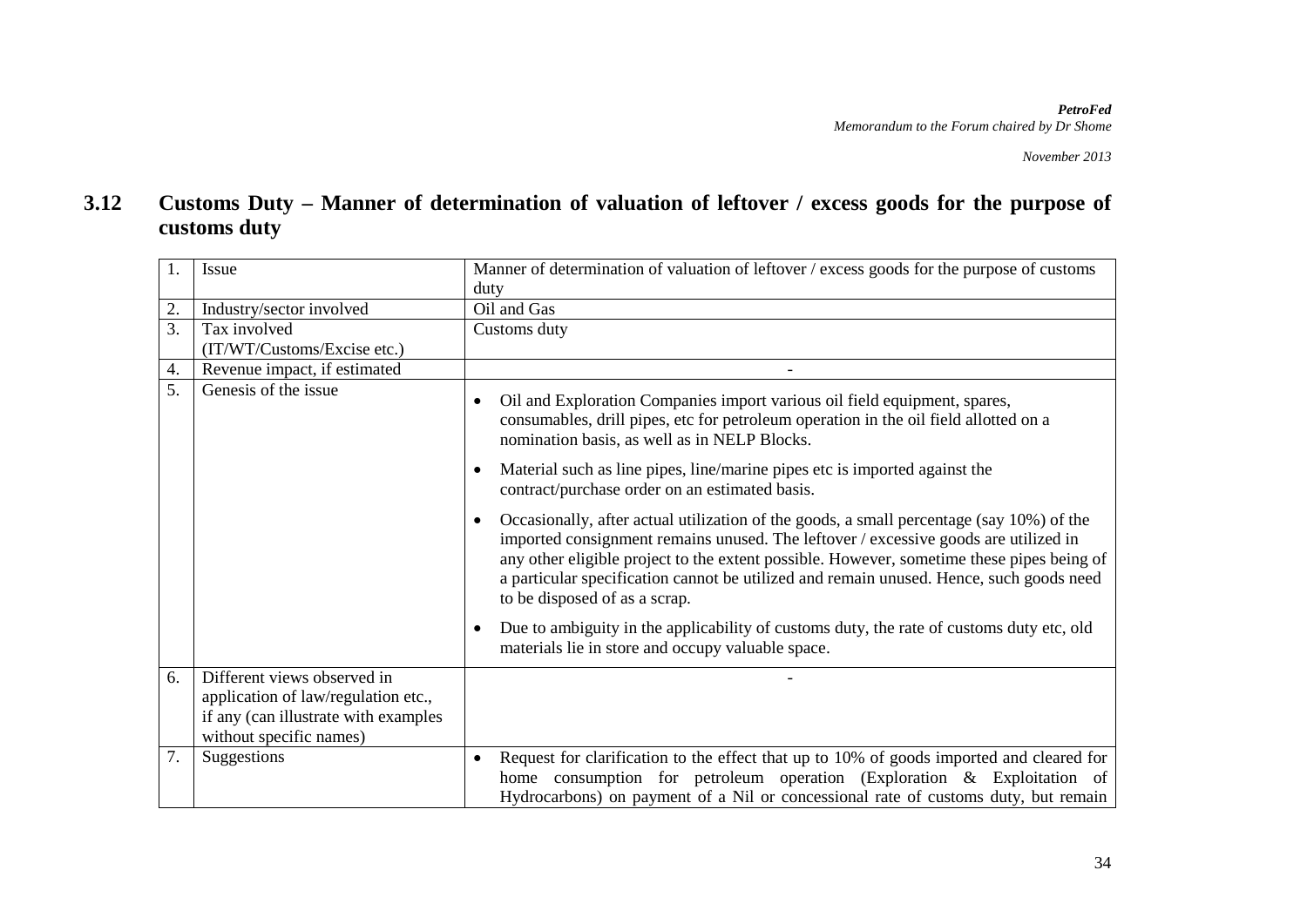*November 2013*

|                             | unused and declared scrap shall be allowed to be disposed of on payment of customs<br>duty on the sale value of scrap. |
|-----------------------------|------------------------------------------------------------------------------------------------------------------------|
| Whether represented earlier |                                                                                                                        |

### **3.13 CENVAT – Dispute on eligibility of Cenvat credit on goods used in factory / premise of service provider (e.g. steel plates used for storage tanks in refinery)**

| 1. | Issue                        | Dispute on eligibility of Cenvat credit on goods used in factory / premise of service provider                                                                                                                                                                                                                                                                         |
|----|------------------------------|------------------------------------------------------------------------------------------------------------------------------------------------------------------------------------------------------------------------------------------------------------------------------------------------------------------------------------------------------------------------|
|    |                              | (e.g. steel plates used for storage tanks in refinery)                                                                                                                                                                                                                                                                                                                 |
| 2. | Industry/sector involved     | All manufacturing sectors and specifically petroleum refinery                                                                                                                                                                                                                                                                                                          |
| 3. | Tax involved                 | <b>CENVAT</b> credit                                                                                                                                                                                                                                                                                                                                                   |
|    | (IT/WT/Customs/Excise etc.)  |                                                                                                                                                                                                                                                                                                                                                                        |
| 4. | Revenue impact, if estimated |                                                                                                                                                                                                                                                                                                                                                                        |
| 5. | Genesis of the issue         | A 'storage tank' used in a factory falls under the definition of capital goods under Rule<br>2(a) of CENVAT Credit Rules 2004 as the same is specifically covered under the<br>definition of capital goods.                                                                                                                                                            |
|    |                              | Once a storage tank is regarded as capital goods, duty paid on any raw material purchased<br>for construction of capital goods should be eligible for CENVAT credit. The above view<br>is also accepted by the Tax authority and was also endorsed in various decisions by<br>CESTAT.                                                                                  |
|    |                              | However, recently, the tax authority has taken a view that since after incorporation/<br>$\bullet$<br>affixing the goods, the resultant goods is in nature of immoveable goods, and hence, the<br>CENVAT credit of excise duty paid on the respective goods should not be eligible to the<br>assessee. The same view was also upheld recently by CESTAT in some cases. |
|    |                              | The CENVAT Credit Rules does not provide any such restriction. Furthermore, the<br>principal of CENVAT credit states that a cascading effect of taxes should be avoided.                                                                                                                                                                                               |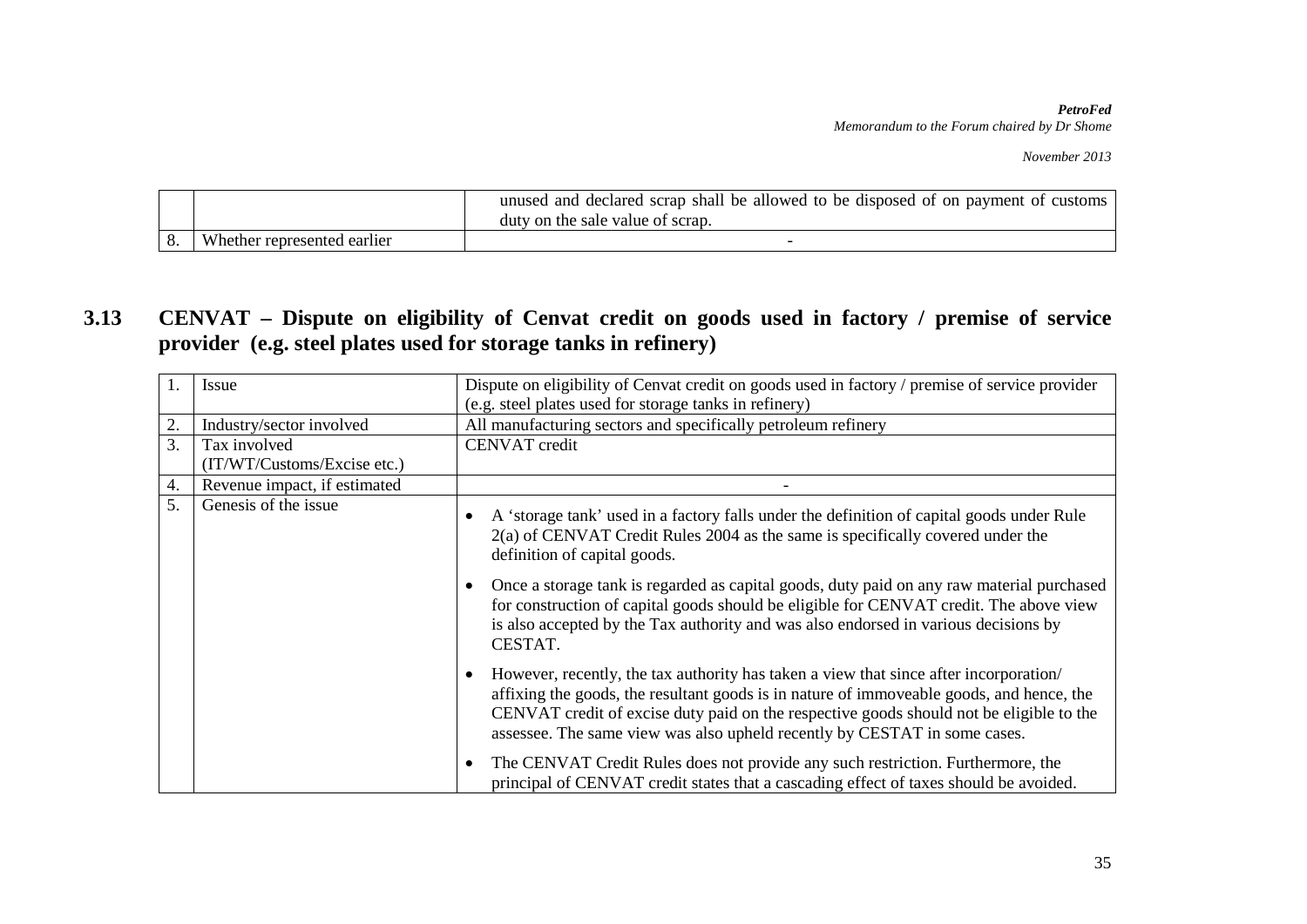|    |                                                                                                                                       | Thus, the manufacturer should be allowed to avail CENVAT credit of excise duty paid on<br>various goods which were used as a factor in the development of the facility irrespective<br>of the fact that the resultant product is moveable or immoveable.                                                                                                          |
|----|---------------------------------------------------------------------------------------------------------------------------------------|-------------------------------------------------------------------------------------------------------------------------------------------------------------------------------------------------------------------------------------------------------------------------------------------------------------------------------------------------------------------|
| 6. | Different views observed in<br>application of law/regulation etc.,<br>if any (can illustrate with examples<br>without specific names) |                                                                                                                                                                                                                                                                                                                                                                   |
|    | Suggestions                                                                                                                           | It may be clarified by way of circular or by amending the CENVAT Credit Rules that<br>CENVAT Credit of excise duty paid on goods used in manufacture of goods/provision of<br>services will be allowed to the manufacturer of goods / provider of services irrespective<br>to the fact that the respective goods are in the form of moveable or immoveable goods. |
|    | Whether represented earlier                                                                                                           | N <sub>0</sub>                                                                                                                                                                                                                                                                                                                                                    |

### **3.14 Customs Duty – Registration of contract with the Custom office under Project Import Regulation, 1986**

|    | Issue                                       | Problem in registration of contract with the Custom office under Project Import Regulation,<br>1986 due to the requirement of an original deed of contract                                                                                                                                            |
|----|---------------------------------------------|-------------------------------------------------------------------------------------------------------------------------------------------------------------------------------------------------------------------------------------------------------------------------------------------------------|
| 2. | Industry/sector involved                    | All major Project/refinery expansions.                                                                                                                                                                                                                                                                |
| 3. | Tax involved<br>(TT/WT/Customs/Excise etc.) | Customs duty                                                                                                                                                                                                                                                                                          |
| 4. | Revenue impact, if estimated                |                                                                                                                                                                                                                                                                                                       |
|    | Genesis of the issue                        | Clause 5(4) of the Project Import Regulation, 1986 for registration of contract specifies<br>$\bullet$<br>that 'the application shall be accompanied by the original deed of contract together with a<br>true copy thereof, the import trade control licence, wherever required, and an approved list |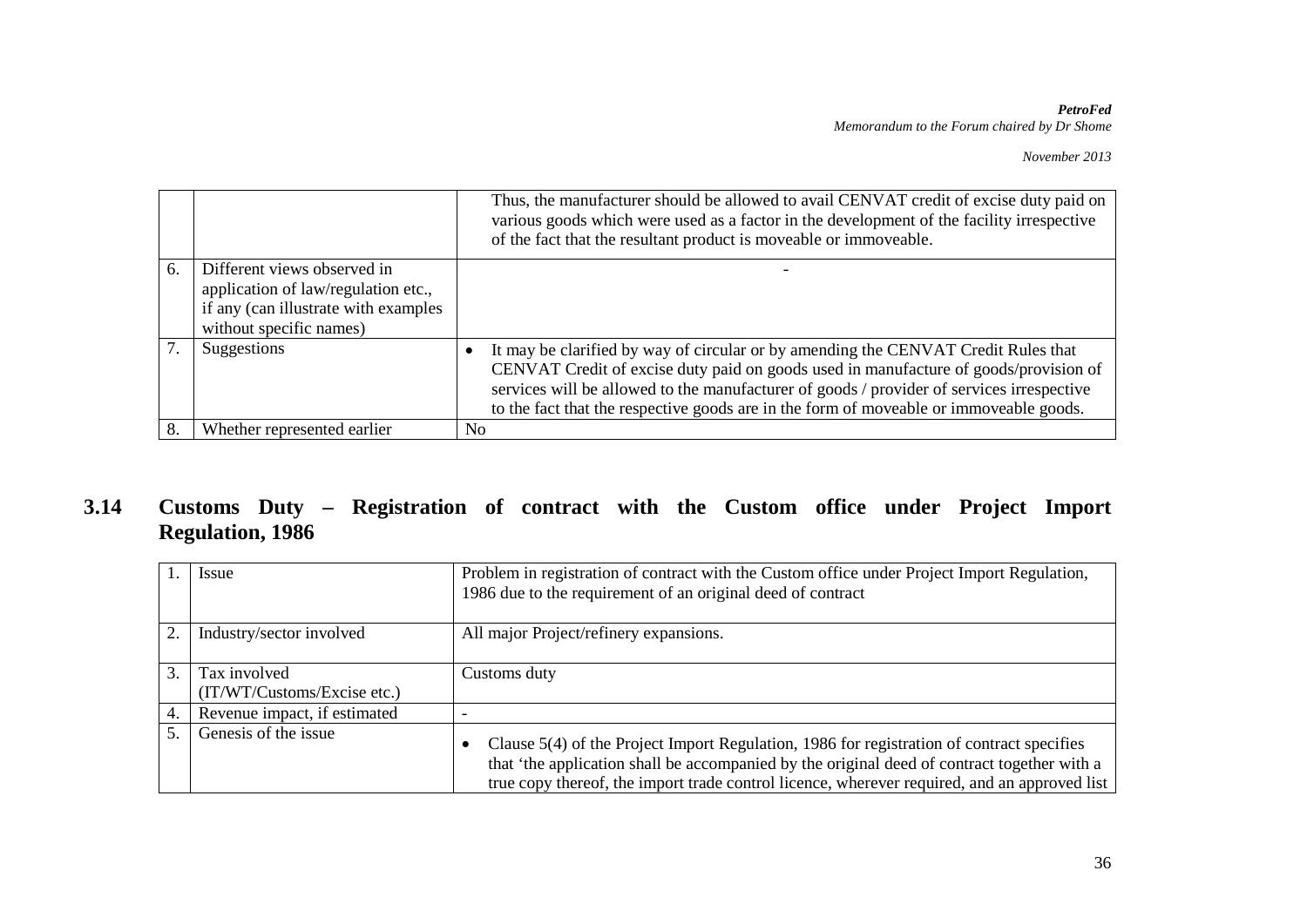|    |                                                                                                        | of items from the concerned sponsoring authority'.                                                                                                                                                                                                                                                                                                                                                                                                                                                                                                                                                                                                                                                                                                                                                                                                                                                                                                  |
|----|--------------------------------------------------------------------------------------------------------|-----------------------------------------------------------------------------------------------------------------------------------------------------------------------------------------------------------------------------------------------------------------------------------------------------------------------------------------------------------------------------------------------------------------------------------------------------------------------------------------------------------------------------------------------------------------------------------------------------------------------------------------------------------------------------------------------------------------------------------------------------------------------------------------------------------------------------------------------------------------------------------------------------------------------------------------------------|
|    |                                                                                                        | In a recent experience, the Department insisted on submission of the original deed of<br>$\bullet$<br>contract in the form of an agreement incorporating all the terms and conditions in the<br>stamp paper instead of a Purchase Order (PO) signed by both the parties to the contract.<br>The term 'original deed of contract' is not defined in the above Regulation.                                                                                                                                                                                                                                                                                                                                                                                                                                                                                                                                                                            |
|    |                                                                                                        | Section 2(h) of the Indian Contract Act, 1872 defines a contract as an agreement<br>enforceable by law. Section 2(e) defines an agreement as "every promise and every set of<br>promises forming consideration for each other". Section 2(b) defines a promise in these<br>words: "When the person to whom the proposal is made signifies his or her assent thereto,<br>the proposal is said to be accepted. A proposal when accepted becomes a promise". On<br>the other hand a PO is a commercial document issued by a buyer to a seller, indicating the<br>types, quantities of products and agreed prices for products or services the seller will<br>provide to the buyer. Sending a PO to a supplier constitutes a legal offer to buy products<br>or services. Acceptance of a PO by a seller usually forms a contract between the buyer<br>and seller, so a contract exists on acceptance of the PO. Thus the PO is a contract<br>agreement. |
|    |                                                                                                        | The Department has narrowly construed the expression "deed of contract" and considers<br>this only the formal document in the Stamp Paper. The contractual documents in the form<br>of a PO exchanged between buyer and seller, which is the general form in commerce with<br>the order and acceptance containing sufficient particulars of the transaction, should be<br>treated as a deed of contract. These principles are also accepted in Advance Ruling No.<br>AAR/01(Cus)/2007 in Application No. AAR/17(Cus)/2006 in the case of M/s Enercon<br>(India) Limited vs Commissioner of Customs (Import) Raigad.                                                                                                                                                                                                                                                                                                                                 |
| 6. | Different views observed in                                                                            |                                                                                                                                                                                                                                                                                                                                                                                                                                                                                                                                                                                                                                                                                                                                                                                                                                                                                                                                                     |
|    | application of law/regulation etc.,<br>if any (can illustrate with examples<br>without specific names) |                                                                                                                                                                                                                                                                                                                                                                                                                                                                                                                                                                                                                                                                                                                                                                                                                                                                                                                                                     |
| 7. | Suggestions                                                                                            | It may be clarified that for registration of the contract under the Project Import                                                                                                                                                                                                                                                                                                                                                                                                                                                                                                                                                                                                                                                                                                                                                                                                                                                                  |
|    |                                                                                                        | Regulations, any form of contractually binding document (i.e. purchase order etc) will be                                                                                                                                                                                                                                                                                                                                                                                                                                                                                                                                                                                                                                                                                                                                                                                                                                                           |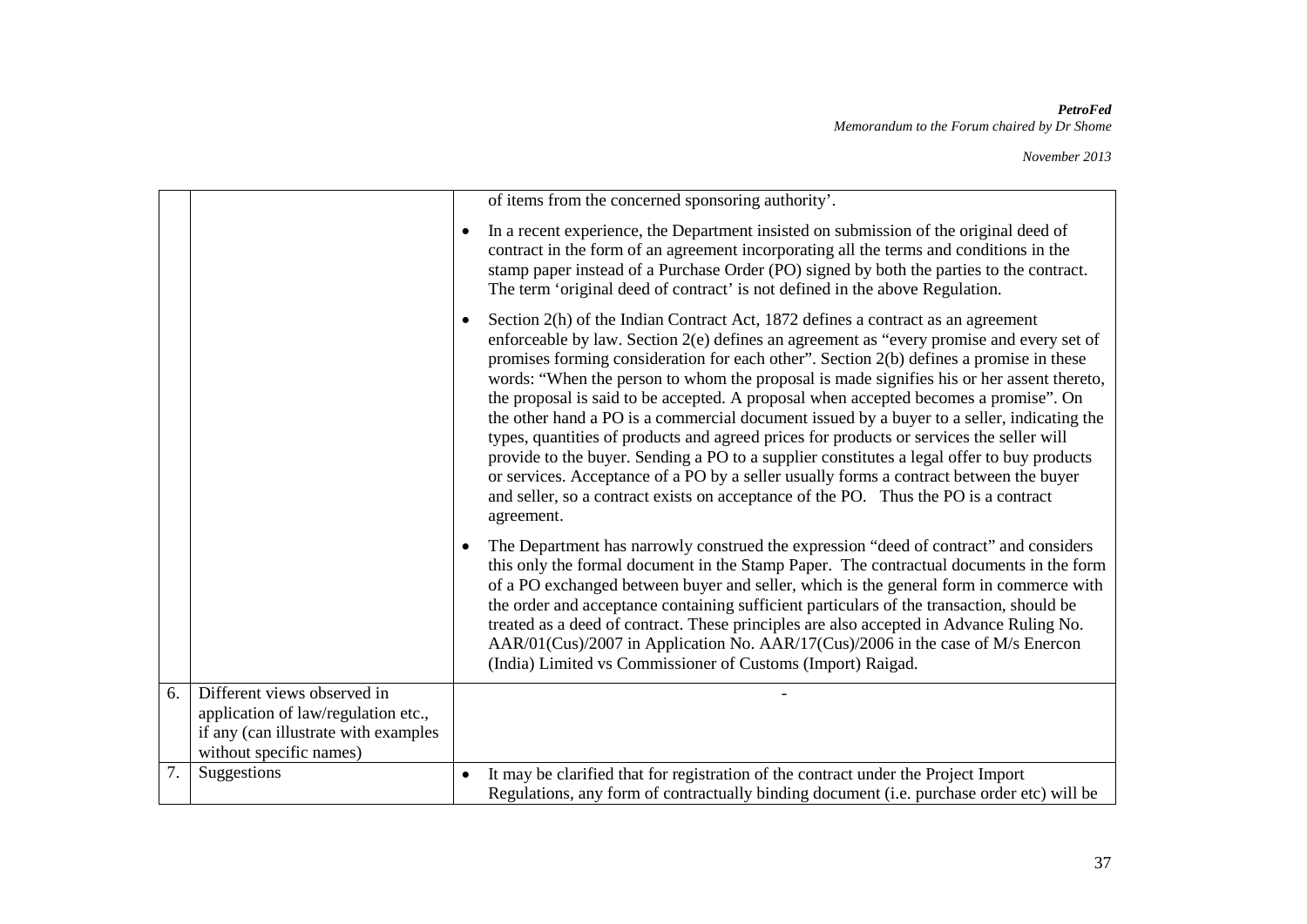*November 2013*

|         |                           | Regulations.<br>SH1<br>under<br>the<br>Proiect<br>Imn<br>n∩rt<br>$r \alpha \alpha$<br>tract<br>tor<br>.<br>the<br>-conti<br>- 01<br>- 11 CC<br>ганог<br>'ISL<br>. v |
|---------|---------------------------|---------------------------------------------------------------------------------------------------------------------------------------------------------------------|
| ⌒<br>v, | earlier<br>ำnte⊾<br>1 I F | N <sub>0</sub>                                                                                                                                                      |

### **3.15 Service Tax – Service tax on transportation charges and marketing margin where natural gas is sold and delivered at the customer's premises**

| $^{\circ}$ 1.    | Issue                        | Applicability of service tax on transportation charges and marketing margin where natural                                                                                                                                                                                                                                                                                                                                                                                                                                                                                                             |  |
|------------------|------------------------------|-------------------------------------------------------------------------------------------------------------------------------------------------------------------------------------------------------------------------------------------------------------------------------------------------------------------------------------------------------------------------------------------------------------------------------------------------------------------------------------------------------------------------------------------------------------------------------------------------------|--|
|                  |                              | gas is sold and delivered at the customer's premises                                                                                                                                                                                                                                                                                                                                                                                                                                                                                                                                                  |  |
| $\overline{2}$ . | Industry/sector involved     | Transportation of goods through pipeline other than water (i.e. transmission of gas)                                                                                                                                                                                                                                                                                                                                                                                                                                                                                                                  |  |
| 3.               | Tax involved                 | Service tax                                                                                                                                                                                                                                                                                                                                                                                                                                                                                                                                                                                           |  |
|                  | (IT/WT/Customs/Excise etc.)  |                                                                                                                                                                                                                                                                                                                                                                                                                                                                                                                                                                                                       |  |
| 4.               | Revenue impact, if estimated |                                                                                                                                                                                                                                                                                                                                                                                                                                                                                                                                                                                                       |  |
| 5.               | Genesis of the issue         | GAIL purchases Natural Gas from ONGC/Petronet LNG Ltd. The gas so purchased is<br>$\bullet$<br>transmitted through a pipeline network owned and operated by GAIL for sale to various<br>consumers. GAIL enters into contract for sale of natural gas with the customers. Under<br>the terms of contract for sale of gas, GAIL transports gas up to the delivery point located<br>at the customer's premises, where ownership of natural gas is transferred to the<br>customer. Gas transmission charges are shown separately on the invoices raised by GAIL<br>in addition to other price components. |  |
|                  |                              | Considering the entire transaction as a sale transaction, GAIL pays sales tax/VAT on the<br>$\bullet$<br>total price including transmission charges under VAT/sales tax law of the State where<br>ownership of gas is transferred.                                                                                                                                                                                                                                                                                                                                                                    |  |
|                  |                              | In addition to the transportation charges, GAIL also charges gas consumers a marketing<br>€<br>margin on the sale of natural gas on which appropriate VAT/CST is being paid by GAIL<br>as a component of the sale price.                                                                                                                                                                                                                                                                                                                                                                              |  |
|                  |                              | Natural Gas transmission charges as fixed by Petroleum and Natural Gas Regulatory                                                                                                                                                                                                                                                                                                                                                                                                                                                                                                                     |  |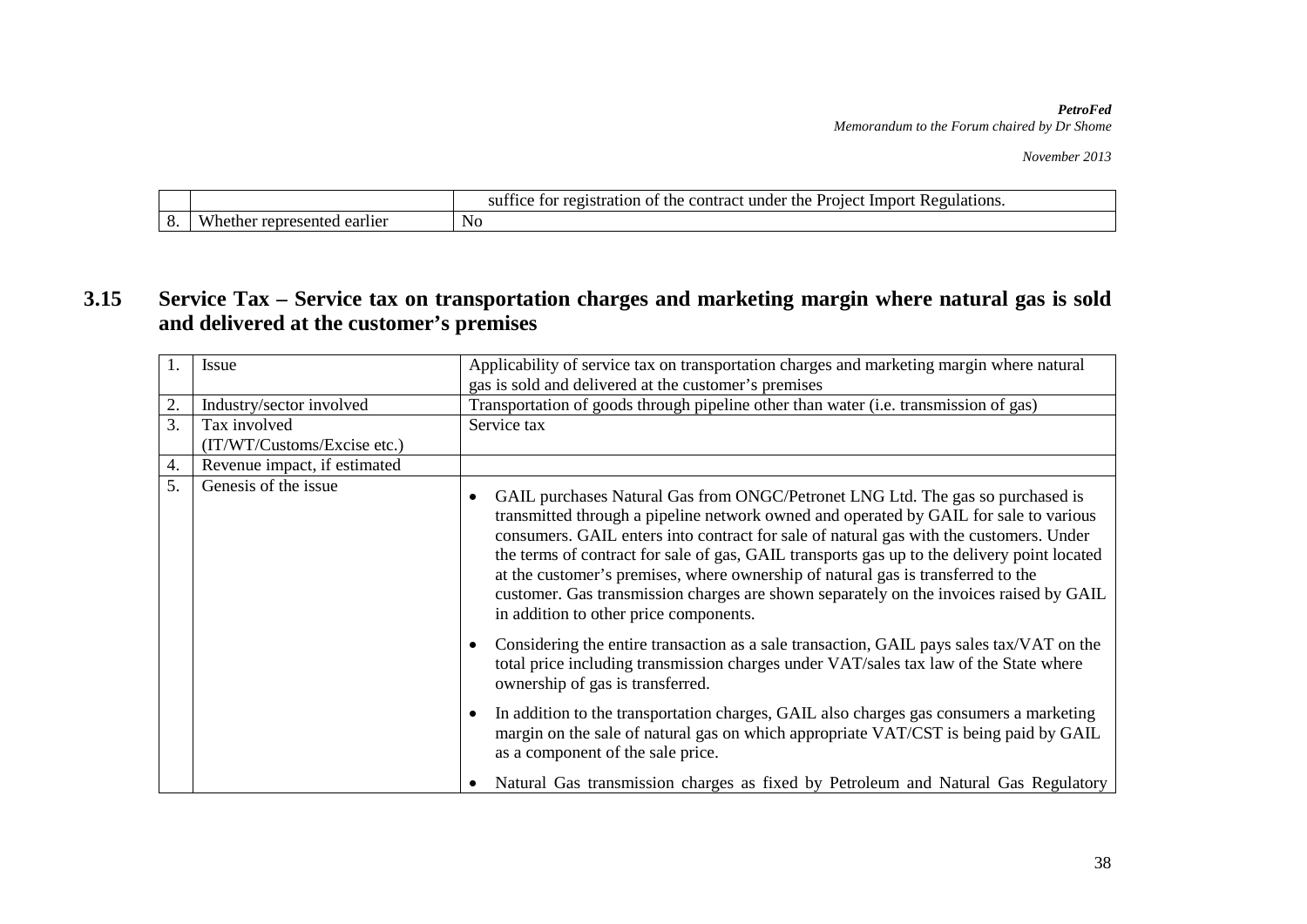|  |  | Board (PNGRB) are being charged and shown in the invoice by GAIL. Considering the<br>entire transaction as 'sale' transaction, GAIL is paying sales tax/VAT on the 'total price'<br>including transmission charges under VAT/sales tax law of the State where ownership of<br>gas is transferred.                                                                                                                                                                                                                                                                                                                                                                                                                                                                                                     |
|--|--|-------------------------------------------------------------------------------------------------------------------------------------------------------------------------------------------------------------------------------------------------------------------------------------------------------------------------------------------------------------------------------------------------------------------------------------------------------------------------------------------------------------------------------------------------------------------------------------------------------------------------------------------------------------------------------------------------------------------------------------------------------------------------------------------------------|
|  |  | Besides above, GAIL also transport the natural gas of other gas suppliers/sellers such as<br>RIL, IOCL, and BPCL through it's pipeline networks. GAIL enters into contract for<br>transportation of gas (GTA) which belongs to the shippers (owner of gas). GAIL charges<br>natural gas transportation charges as fixed by PNGRB from such shippers. It is pertinent<br>to note that transmission charges under both the above methods are non-discriminatory<br>and hence transmission charges are same under GSA and GTA.                                                                                                                                                                                                                                                                           |
|  |  | Service Tax was made applicable on the category of 'transportation of goods through<br>pipeline' w.e.f. 16.06.2005. At that time, it was felt that Service tax may not be leviable<br>on such 'gas sales contracts' where transmission of own gas is done by GAIL through its<br>own pipeline. Accordingly, a clarification was sought by GAIL from the Commissioner<br>of Service Tax, New Delhi. The Commissioner of Service Tax, New Delhi vide letter<br>dated 26.08.2005 had clarified service tax is payable by GAIL.<br>Accordingly, various units of GAIL had sought registration with the Service Tax<br>Department under the category of 'transportation of goods through pipeline' and started<br>payment of service tax on transportation charges claimed on sale of its own Natural Gas. |
|  |  | Subsequently, GAIL represented to the Central Board of Excise & Customs to re-<br>examine the matter and issue a clarification on applicability of Service tax on<br>transportation involved on sale of own Natural Gas.                                                                                                                                                                                                                                                                                                                                                                                                                                                                                                                                                                              |
|  |  | The Service Tax Department recently raised a demand of service tax on the marketing<br>margin stating that it is an additional consideration for the service of transportation of<br>natural gas on which service tax was being paid by GAIL. This demand has now been<br>confirmed by the Commissioner, Central Excise & Service Tax, LTU, New Delhi. It is<br>pertinent to note that other traders of natural gas who are not transporters are also                                                                                                                                                                                                                                                                                                                                                 |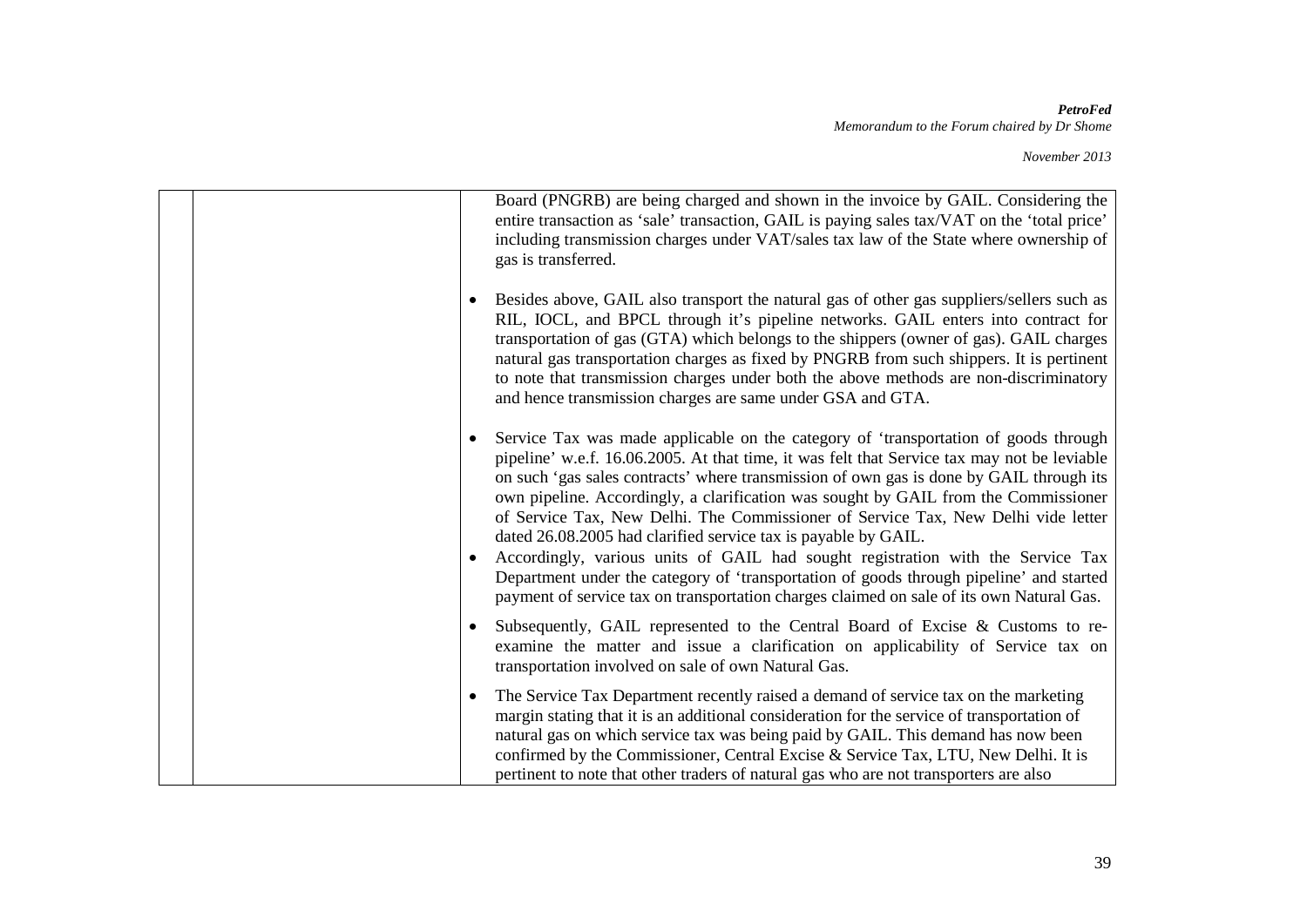|    |                                                                                                                                       |           | charging marketing margin on the sale of natural gas.                                                                                                                                                                                                                                                                                                                                                                                                                                             |
|----|---------------------------------------------------------------------------------------------------------------------------------------|-----------|---------------------------------------------------------------------------------------------------------------------------------------------------------------------------------------------------------------------------------------------------------------------------------------------------------------------------------------------------------------------------------------------------------------------------------------------------------------------------------------------------|
|    |                                                                                                                                       | $\bullet$ | CBDT vide Circular No. 9/2012 Dated 17 October 2012 has also clarified that in the case<br>the seller of the gas sells as well as transports the gas up to the point of delivery of the<br>buyer where the ownership of gas is simultaneously transferred, the manner of raising the<br>sale bill (whether the transportation charges are embedded in the cost of gas or shown<br>separately) does not alter the basic nature of such contract, which remains essentially a<br>contract for sale. |
|    |                                                                                                                                       |           | The Gujarat High Court in the decision of M/s Krishak Bharti Cooperative Limited held<br>that such agreement essentially is for purchase and sale of gas. It was also observed by<br>the Court that there is no contract between GAIL and the assessee for carriage of goods<br>and transportation of gas by GAIL is only in furtherance of the contract of sale of gas.                                                                                                                          |
|    |                                                                                                                                       | $\bullet$ | Now, in view of the judgment of the Gujarat High Court and the CBDT Circular dated<br>17 October 2012, the contracts for sale and transportation of natural gas entered into by<br>GAIL, where ownership of gas is transferred by GAIL at customer's premises, are<br>essentially contracts for sale and the manner of raising sales invoice does not alter the<br>basic natural of the sale contracts.                                                                                           |
|    |                                                                                                                                       | $\bullet$ | After CBDT circular, GAIL again took up the matter with CBEC and other senior<br>authorities for clarification. Senior officers from GAIL also met with the concerned<br>authorities for appropriate clarification so that unnecessary litigation on the issue could<br>be avoided and the following anomalies in existing tax treatment could be cured.                                                                                                                                          |
|    |                                                                                                                                       |           | - Service tax and VAT are both being levied on the same transaction.                                                                                                                                                                                                                                                                                                                                                                                                                              |
|    |                                                                                                                                       |           | - Cascading effect of tax (i.e. tax on tax is being levied).                                                                                                                                                                                                                                                                                                                                                                                                                                      |
| 6. | Different views observed in<br>application of law/regulation etc.,<br>if any (can illustrate with examples<br>without specific names) | $\bullet$ | The Department is of the view that service tax is applicable on the component of<br>transportation charges and marketing margin charged to customers under a gas sale and<br>transmission agreement for sale and delivery of gas at the customer's door-point.                                                                                                                                                                                                                                    |
| 7. | Suggestions                                                                                                                           |           | It may be clarified by the CBEC by way of a Circular that:                                                                                                                                                                                                                                                                                                                                                                                                                                        |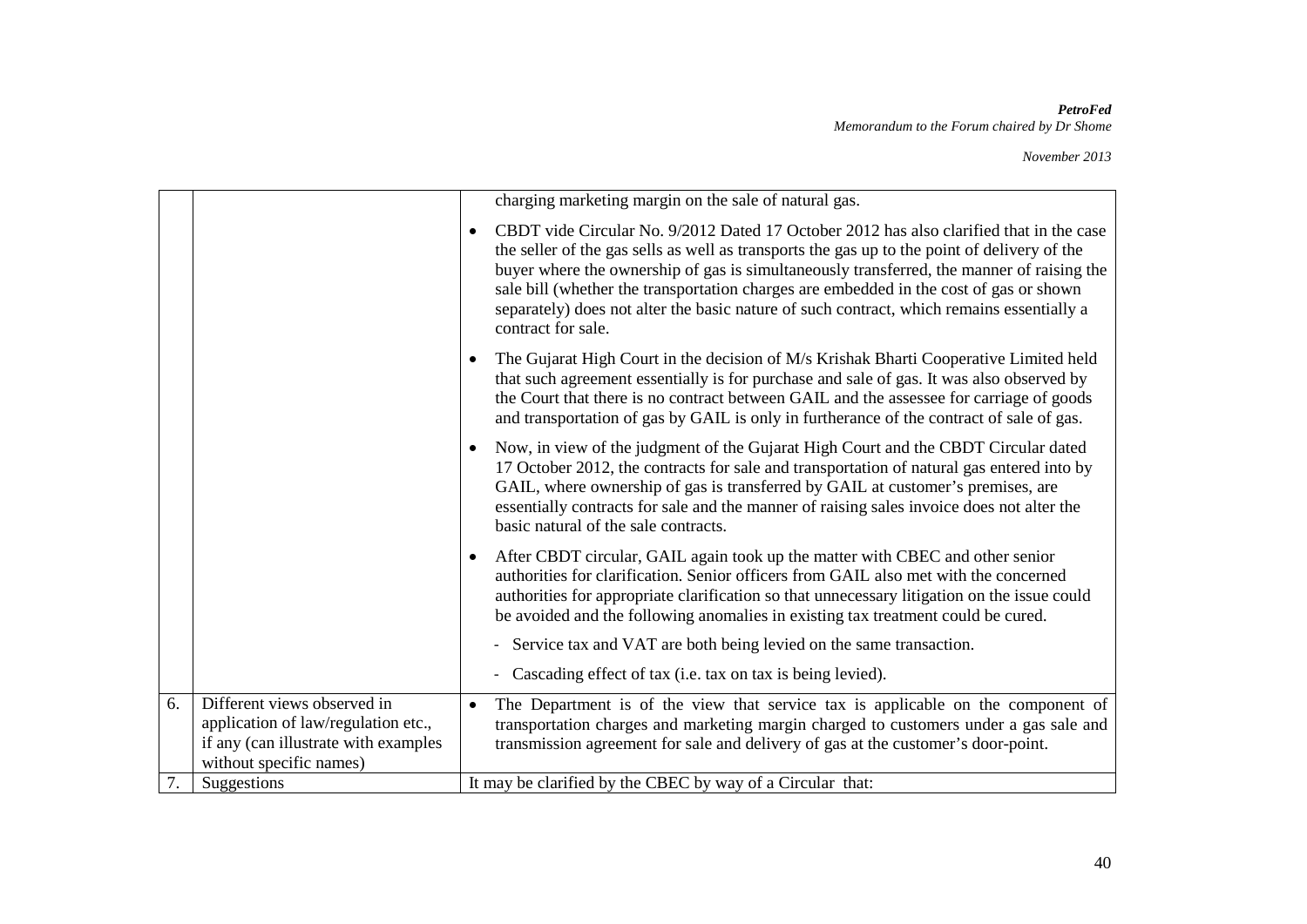|                             | Service tax is not applicable on transportation of natural gas where the seller of the gas<br>sells as well as transports the gas up to the point of delivery of the buyer and where the<br>ownership of gas is simultaneously transferred,.<br>The manner of raising the sale bill (whether the transportation charges or any other<br>component are embedded in the price of gas or shown separately) does not alter the |
|-----------------------------|----------------------------------------------------------------------------------------------------------------------------------------------------------------------------------------------------------------------------------------------------------------------------------------------------------------------------------------------------------------------------------------------------------------------------|
|                             | basic nature of such contract which remains essentially a contract for sale.                                                                                                                                                                                                                                                                                                                                               |
| Whether represented earlier | Yes, as stated above representations were made to CBEC & Commissioners- Service Tax                                                                                                                                                                                                                                                                                                                                        |
|                             | Delhi, Commissioner- LTU.                                                                                                                                                                                                                                                                                                                                                                                                  |

## **3.16 Custom Duty – LPG used for non-domestic purposes**

| 1.               | Issue                        | Customs duty for LPG used for non-domestic purposes                                                                                                                                                                         |
|------------------|------------------------------|-----------------------------------------------------------------------------------------------------------------------------------------------------------------------------------------------------------------------------|
| 2.               | Industry/sector involved     | Oil companies                                                                                                                                                                                                               |
| 3.               | Tax involved                 | Custom duty                                                                                                                                                                                                                 |
|                  | (IT/WT/Customs/Excise etc.)  |                                                                                                                                                                                                                             |
| $\overline{4}$ . | Revenue impact, if estimated |                                                                                                                                                                                                                             |
| 5.               | Genesis of the issue         | With effect from $02/05/2005$ , the applicable customs duty on import of<br>LPG/butane/propane for domestic PDS purposes is 'Nil' vide Notification No.<br>37/2005 dtd. 02/05/2005.                                         |
|                  |                              | LPG is also manufactured by various refineries in India.                                                                                                                                                                    |
|                  |                              | At port locations LPG is indigenously produced as well as imported and is stored in<br>common storage tanks in commingled condition, since irrespective of the source, the<br>BIS specification of the product is the same. |
|                  |                              | Though LPG is primarily used only for domestic PDS purposes, some minor quantity of<br>LPG is also required for non-domestic purposes. Differential excise duty is duly paid                                                |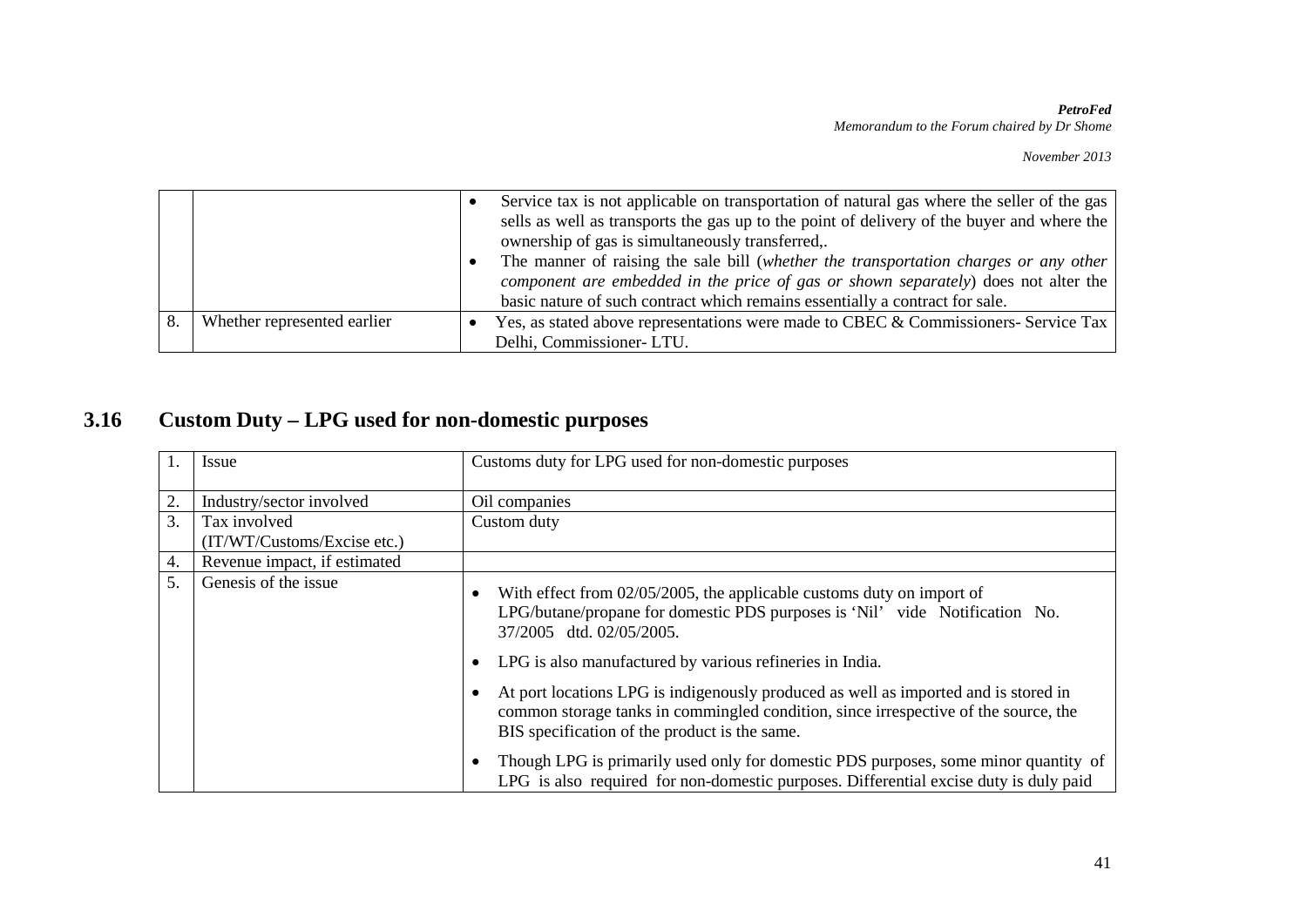|    |                                                                                                                                       | by the refineries to the extent the LPG is used for the non domestic purposes.                                                                                                                                                                                                                                                                                                                 |
|----|---------------------------------------------------------------------------------------------------------------------------------------|------------------------------------------------------------------------------------------------------------------------------------------------------------------------------------------------------------------------------------------------------------------------------------------------------------------------------------------------------------------------------------------------|
|    |                                                                                                                                       | LPG plants are duty paid locations and there is no mandatory requirement of<br>maintaining stock records on a FIFO basis for receipts and dispatches.                                                                                                                                                                                                                                          |
|    |                                                                                                                                       | Customs authorities, however have initiated proceedings under the Customs Act on the<br>basis that by applying the FIFO system, some portion of the Imported LPG was<br>used for non-domestic purposes and the exemption extended for imports is not<br>applicable, and therefore appropriate customs duty should also be paid for such use,<br>in spite of excise duty having been deposited. |
|    |                                                                                                                                       | It should be noted that excise duty is already paid by the refineries to the extent the LPG<br>is used for non domestic purposes.                                                                                                                                                                                                                                                              |
| 6. | Different views observed in<br>application of law/regulation etc.,<br>if any (can illustrate with examples<br>without specific names) |                                                                                                                                                                                                                                                                                                                                                                                                |
| 7. | Suggestions                                                                                                                           | Appropriate clarification should be issued to confirm that since the excise duty is already<br>paid on LPG used for non domestic purposes, hence, the benefit of customs duty<br>exemption should not be denied.                                                                                                                                                                               |
| 8. | Whether represented earlier                                                                                                           |                                                                                                                                                                                                                                                                                                                                                                                                |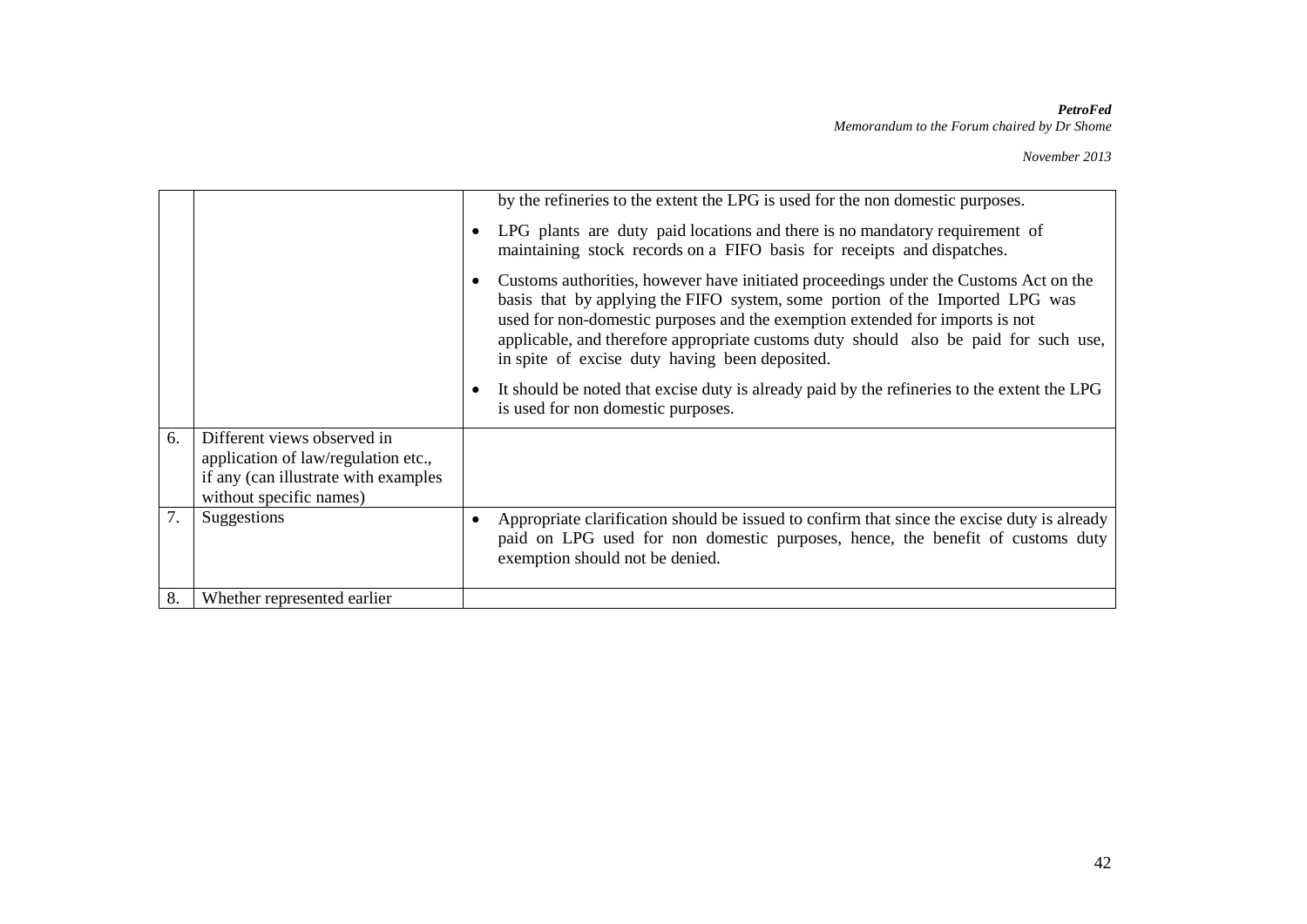### **3.17 Excise Duty – Dispute on rate of excise duty on intermingling loss of SKO in pipeline transportation**

| 1.<br>2.         | Issue<br>Industry/sector involved                           | Dispute on excise duty on intermingling loss of superior kerosene oil (SKO) in pipeline<br>transportation at higher rate under Board Circular No 637/27/2002-CX dated 22.04.2002 in<br>contravention of Central Excise Rule.<br>Petroleum refinery transporting the products through pipeline.                                                                                                                                                                                                                                                                                                                                                                                                                                                                                                  |
|------------------|-------------------------------------------------------------|-------------------------------------------------------------------------------------------------------------------------------------------------------------------------------------------------------------------------------------------------------------------------------------------------------------------------------------------------------------------------------------------------------------------------------------------------------------------------------------------------------------------------------------------------------------------------------------------------------------------------------------------------------------------------------------------------------------------------------------------------------------------------------------------------|
| 3.               | Tax involved<br>(IT/WT/Customs/Excise etc.)                 | Excise duty                                                                                                                                                                                                                                                                                                                                                                                                                                                                                                                                                                                                                                                                                                                                                                                     |
| 4.               | Revenue impact, if estimated                                | $\overline{\phantom{a}}$                                                                                                                                                                                                                                                                                                                                                                                                                                                                                                                                                                                                                                                                                                                                                                        |
| $\overline{5}$ . | Genesis of the issue<br>$\bullet$<br>$\bullet$<br>$\bullet$ | Oil Companies have been using the pipeline for transportation of multiple products <i>i.e.</i><br>MS, HSD and SKO from its Refinery to various pipeline head depots /installations. Each<br>parcel of HSD, SKO and MS individually is called a batch. The sequence of the products<br>is MS then SKO then HSD then SKO. Since all the products packed inside the pipeline<br>move at very high velocity and pressure, some commingling/intermixing of batches is<br>unavoidable at the boundary of the continuous batches and this intermixing of two<br>adjoining product inside a pipeline is called an INTERFACE. The interfaces between<br>MS-SKO or HSD-SKO are generally upgraded to MS or HSD respectively. Not very<br>clear to me and no need to mention.                              |
|                  |                                                             | The SKO cleared through pipeline at a nil rate is for ultimate sale through PDS under<br>Notification No 4/2006 CE dtd 01.03.2006 as amended. On receipt of SKO PDS at the<br>receiving point, assessment of the quantity of actual loss of SKO PDS and loss in<br>pipeline transportation and pay the duty on the quantity at the industrial SKO rate on the<br>applicable assessable value as the exemption of duty at nil rate on SKO PDS is not<br>available against the actual loss quantity of SKO PDS.<br>After removal of warehousing facility for petroleum products w.e.f. 06.09.2004, the<br>Board Circular no 796/29/2004 CX dated 04.09.2004 states that the excise duty is liable<br>to be paid by the refineries at the time of removal. Rule $4(1)$ of Central Excise Rule 2002 |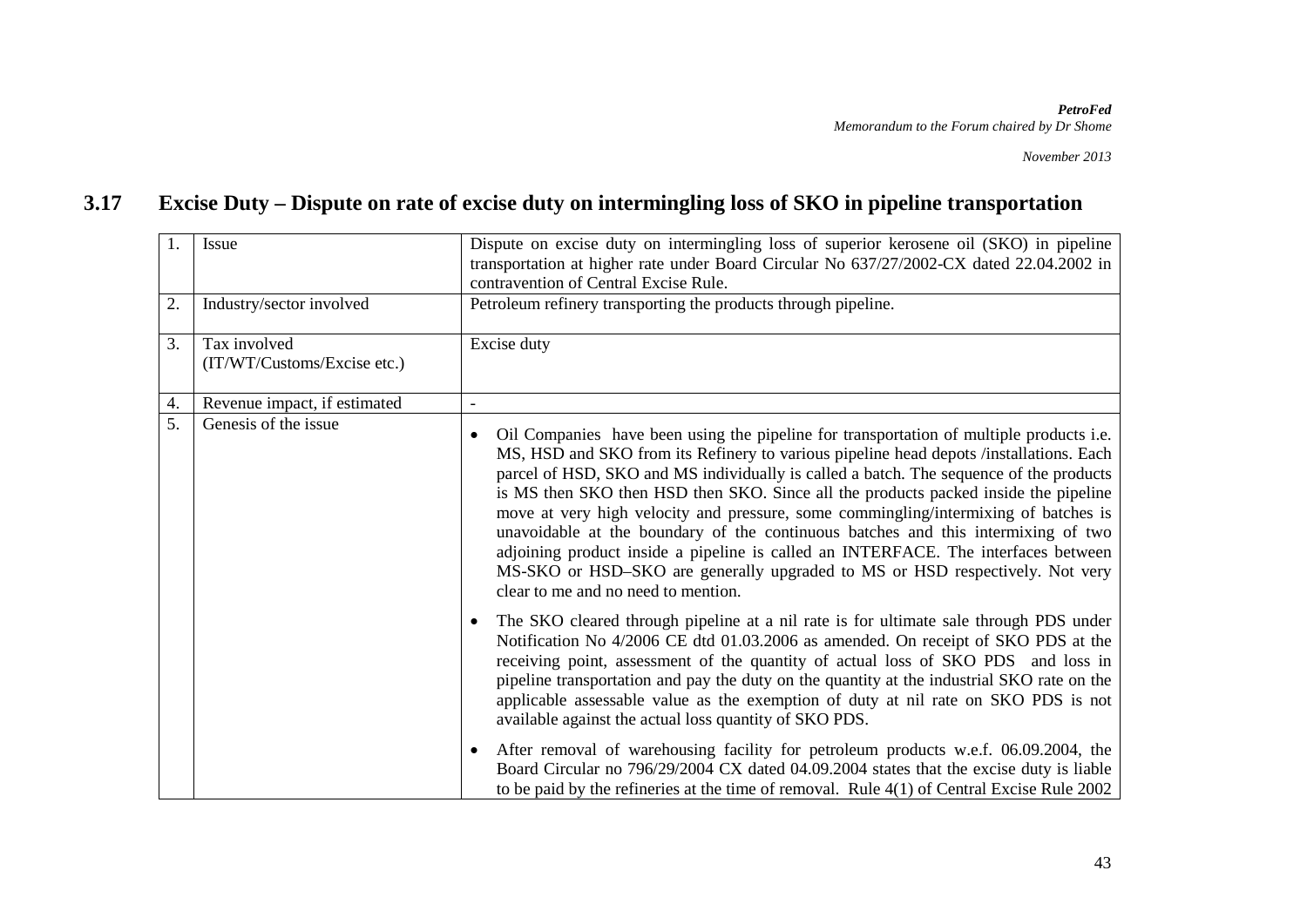|  |           | states that no excisable goods on which any duty is payable, shall be removed without<br>payment of duty from a place where they are produced or manufactured or from a<br>warehouse.                                                                                                                                                                                                                                                                                                                                                                                                                                                                                                                                                                                                                 |
|--|-----------|-------------------------------------------------------------------------------------------------------------------------------------------------------------------------------------------------------------------------------------------------------------------------------------------------------------------------------------------------------------------------------------------------------------------------------------------------------------------------------------------------------------------------------------------------------------------------------------------------------------------------------------------------------------------------------------------------------------------------------------------------------------------------------------------------------|
|  | $\bullet$ | Rule 5(1) of Central Excise Rules 2002 states that the rate of duty shall be the rate or<br>value in force on the date when such goods are removed from a factory or warehouse.<br>Section 3 of the Central Excise Act, 1944 specifies that duties are to be levied on the<br>excisable goods manufactured.                                                                                                                                                                                                                                                                                                                                                                                                                                                                                           |
|  | $\bullet$ | Thus the applicable duty on MS, HSD, SKO–PDS manufactured by the Refinery needs to<br>be discharged at the factory gate on clearance through the pipeline (here the applicable<br>duty rate on SKO PDS is nil) after removal of the warehousing facility for petroleum<br>products.                                                                                                                                                                                                                                                                                                                                                                                                                                                                                                                   |
|  | $\bullet$ | The Department however disputed the practice followed by Refineries based on Board<br>Circular No 637/27/2002-CX dated 22.04.2002 and issued a Show Cause Notice<br>demanding the higher of the two duties i.e. duty payable on SKO not used for the<br>intended purpose and duty payable on surge/gain in MS or HSD against the loss quantity<br>of SKO PDS. This Circular is no more valid as post removal of the warehousing<br>provision with effect from 2.9.2004, duty is to be discharged at the point of removal.                                                                                                                                                                                                                                                                             |
|  | $\bullet$ | The subject Board Circular states that:                                                                                                                                                                                                                                                                                                                                                                                                                                                                                                                                                                                                                                                                                                                                                               |
|  |           | "The problem of accountal of petroleum products resulting from intermingling of<br>different products pumped through pipelines has been engaging the attention of the<br>Board for quite some time. In a recent case, one of the oil companies has represented<br>against the differential duty demanded by the Department on account of shortage of SKO<br>imported under concessional rate of duty. It has been contented that the movement of<br>petroleum products through pipelines is carried out by product with another is<br>inevitable. The case of the oil company is that shortage of SKO imported under<br>concessional rate of duty is accounted for in terms of the interface quantity i.e. the gain<br>in Motor Spirit (MS)/High-Speed Diesel (HSD) and the duty paid by them on this |
|  |           | interface quantity is more than the duty foregone on SKO on account of concessional                                                                                                                                                                                                                                                                                                                                                                                                                                                                                                                                                                                                                                                                                                                   |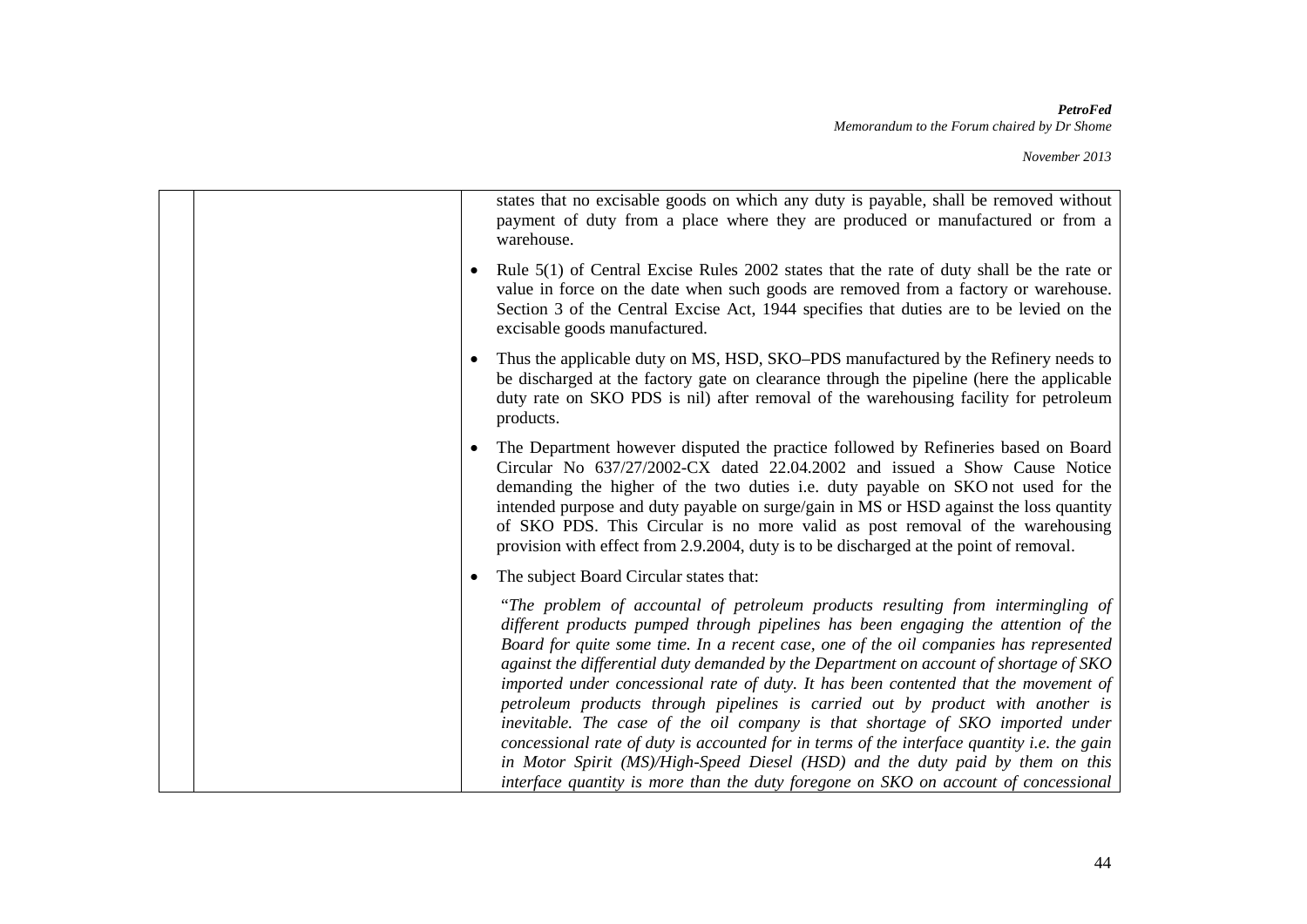*November 2013*

*rate of duty. Therefore, as per the assessee, the question of additional duty liability does not arise.*

*2. The Board has examined the issue from the twin objectives of safeguarding revenue as well as avoiding unnecessary litigation. The existing instructions vide Board's letter F.No. 21/13/66-CX.III dated 20.3.67 and F.No. 11A/9/70-CX 9dated 27.3.1973 accept the off-setting of gain observed in one product against loss observed in another product. Though in the scheme of accountal of one product for the other, the duty payable on the interface SKO (co-mingled products) taken as MS or HSD is presently more than the duty liability on the shortage of imported SKO, however, the situation can be reverse also. Furthermore, it is a fact that the SKO imported under concessional duty is not fully utilized for the intended purpose and in such case, the concessional duty can not be extended. The Board is therefore, of the view that in the event of inter mixing of the products, the higher of the two duties i.e. duty payable on SKO not used for intended purpose and duty payable on surge/gain in MS or HSD shall be payable for the intermixed/interface quantity. In other words, the duty of inter mixed part of SKO and MS/HSD as the case may be, may be quantified and higher of the two values may be accepted. The existing instructions on the subject stand modified to the above extent.*"

• Based on a reading of the Board Circular, it is clear that the benefit of nil duty/concessional duty cannot be extended against loss of SKO PDS as this is not utilized for the intended purpose. Accordingly, Refineries have been paying the applicable duty on SKO against the loss quantity of SKO PDS, which was also recognized in the first part of the Circular. The Board clarification on the second part on the payment of the higher of the two duties i.e. duty payable on SKO not used for intended purpose and duty payable on surge/gain in MS or HSD against the loss quantity of SKO PDS contradicts the Central Excise Provision after withdrawal of warehousing provision for petroleum products, which itself created the basis for litigation.

• Furthermore, in a recent case, BPCL vs CCE Coimbatore 2013-TIOL-1215-CESTAT-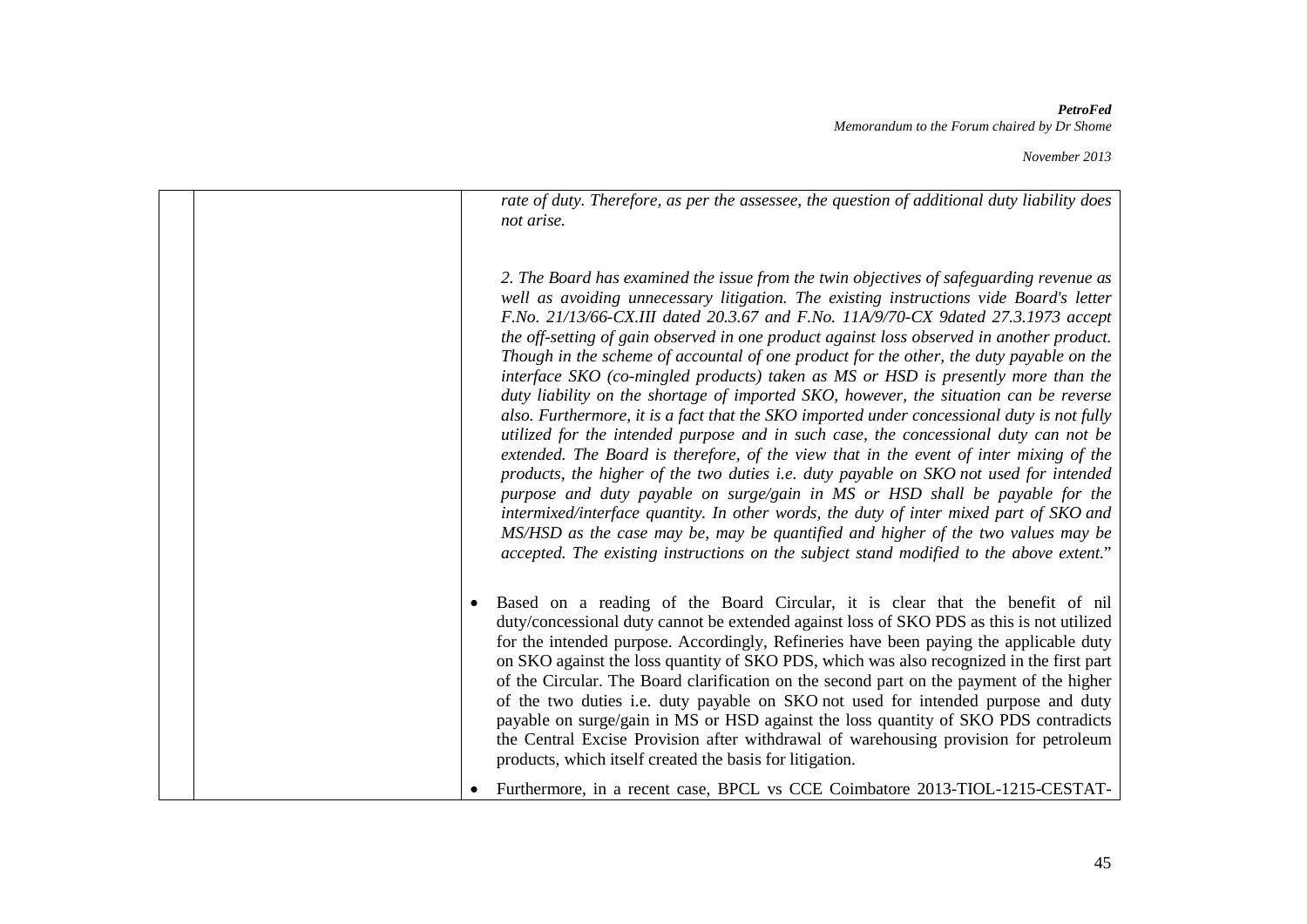|    |                                      |                | MAD, CESTAT has criticized the approach of the Department on imposing duty liability<br>based on a Circular issued by the CBEC, without explaining the legal provisions under<br>which duty liability arose. |
|----|--------------------------------------|----------------|--------------------------------------------------------------------------------------------------------------------------------------------------------------------------------------------------------------|
|    |                                      |                | In view of the above, withdrawal of the Circular is required or appropriate clarification<br>may be issued.                                                                                                  |
| 6. | views<br>in<br>Different<br>observed |                |                                                                                                                                                                                                              |
|    | application of law/regulation etc.,  |                |                                                                                                                                                                                                              |
|    | if any (can illustrate with examples |                |                                                                                                                                                                                                              |
|    | without specific names)              |                |                                                                                                                                                                                                              |
| 7. | Suggestions                          |                |                                                                                                                                                                                                              |
| 8. | Whether represented earlier          | N <sub>0</sub> |                                                                                                                                                                                                              |

## **3.18 Service tax and CENVAT credit on Corporate Social Responsibility (CSR) activities**

|    | Issue                                       | Service tax and CENVAT credit on Corporate Social Responsibility (CSR) activities                                                                                                                                                                                                                                                                                                                                                                                                                                                                                                                              |
|----|---------------------------------------------|----------------------------------------------------------------------------------------------------------------------------------------------------------------------------------------------------------------------------------------------------------------------------------------------------------------------------------------------------------------------------------------------------------------------------------------------------------------------------------------------------------------------------------------------------------------------------------------------------------------|
| 2. | Industry/sector involved                    | All industries and service sectors                                                                                                                                                                                                                                                                                                                                                                                                                                                                                                                                                                             |
| 3. | Tax involved<br>(IT/WT/Customs/Excise etc.) | Service tax                                                                                                                                                                                                                                                                                                                                                                                                                                                                                                                                                                                                    |
| 4. | Revenue impact, if estimated                |                                                                                                                                                                                                                                                                                                                                                                                                                                                                                                                                                                                                                |
| 5. | Genesis of the issue                        | Under the directives of the Department of Public Enterprises, GOI, large public sector<br>undertakings are required to spend 2% of their net profit towards various welfare<br>measures under CSR projects. Accordingly, large PSUs (such as ONGC) are making<br>contributions for welfare activities, which is primarily the function of the GOI.<br>In addition to this, the recent amendment in the Companies Act requires that<br>private/public companies should spend a specified amount on various specified<br>corporate social initiatives. Thus, the companies are mandatorily required to spend the |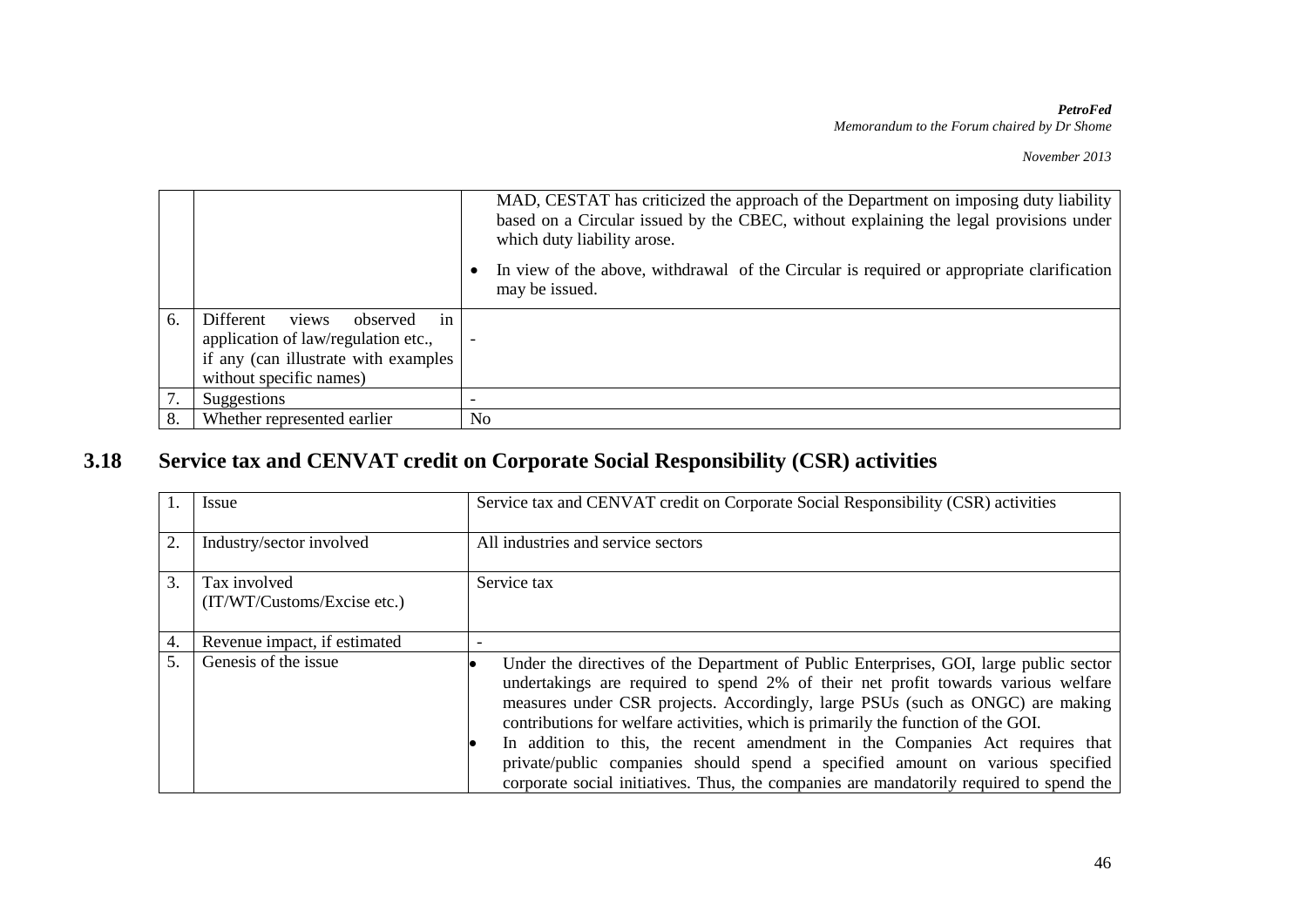| specified amount on CSR initiatives.                                                                                                                                                                                                                                                                                                                                                                                                                              |
|-------------------------------------------------------------------------------------------------------------------------------------------------------------------------------------------------------------------------------------------------------------------------------------------------------------------------------------------------------------------------------------------------------------------------------------------------------------------|
| The basic objective of undertaking CSR projects by CPSEs is to create value in<br>innovative social investments in the community, ensure that the initiatives of CPSEs<br>synergize with initiatives of Central and State Governments, District Administration,<br>Local Administration, Central Government Departments/Agencies, ensure fulfillment of<br>National Plan goals and objectives, as well as Millennium Development Goals adopted<br>by our country. |
| It is submitted that when a particular project is funded by CPSEs, GOI Guidelines<br>provide that, the implementation of the project create a positive image about the<br>company in the public's perception. Accordingly, while taking up any CSR project it is<br>ensured that the CPSE trade name or logo is properly displayed.                                                                                                                               |
| This display of trade name or logo at the CSR site for creating a positive image cannot<br>be or should not construed as mileage for commercial advantage to CPSEs and therefore<br>such CSR activities should not be a taxable service.                                                                                                                                                                                                                          |
| From the above it can be seen that:<br>a areas of activities under CSR as indentified by the GOI are ordinarily entrusted to the<br>GOI including local authorities;                                                                                                                                                                                                                                                                                              |
| b. Such activities are being funded by the GOI from the Consolidated Fund of India.<br>c. Any tax on CSR activities will reduce the funds available for actual CSR works to the<br>extent of the tax liability.                                                                                                                                                                                                                                                   |
| d. Furthermore, services provided to the GOI, a local authority or a governmental<br>authority by way of carrying out any activity in relation to any function ordinarily<br>entrusted to a municipality in relation to water supply, public health, sanitation<br>conservancy, solid waste management or slum improvement and upgrade are<br>exempted from payment of service tax in Sl No 25 of Notification No 25/12-ST dated<br>20.06.2012.                   |
| ii. However, Field Formation (departments) have expressed their the view that these<br>transactions are covered under sponsorship, as ONGC is getting mileage from the CSR<br>Project, and are subject to service tax.                                                                                                                                                                                                                                            |
| CSR projects, as identified by the GOI, are being implemented through specialized                                                                                                                                                                                                                                                                                                                                                                                 |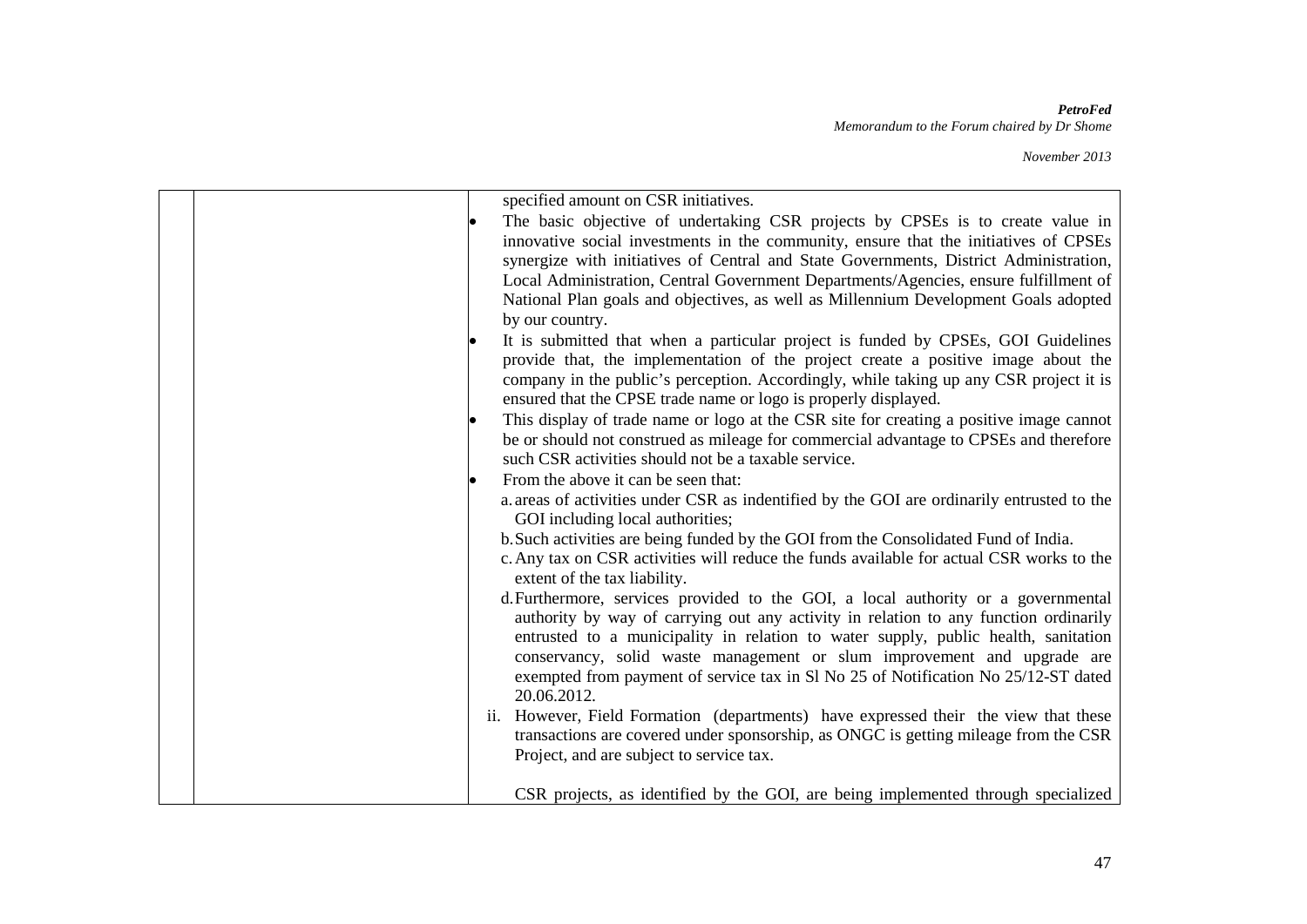|    |                                                                                                                                                | agencies i.e. either NGOs or GOI departments. However, no agency charges are being<br>paid to either NGOs or GOI departments and the CSR budget for such project is fully<br>utilized for CSR works. Some of the CSR activities carried out are as follows:<br>LPG projects with Ministry of Petroleum and Natural Gas.<br>b. MoU between ONGC and Himalayan School Society<br>MoU between ONGC and the Energy and Research Institute<br>$c_{\cdot}$<br>MoU between ONGC and Society for Educational Welfare and Economic<br>d.<br>Development<br>MoU between ONGC and Help Age India<br>MoU between ONGC and Wild Life Trust of India<br>$f_{\cdot}$<br>MoU between ONGC and Paryavaran Evam Van Surakshasamiti<br>g.<br>MoU between ONGC and Tagore Academy, Delhi<br>h.<br>MoU between ONGC and Bhartiya Vidya Bhavan<br>MoU between ONGC and National Culture Fund<br>MoU between ONGC and Aurobindo Society<br>In view of above, it is submitted that CPSEs are carrying out various CSR activities<br>1n<br>terms of GOI Guidelines and there is no intention to get any commercial advantage by way<br>of mileage. Hence a clarification to the effect that CSR activities being carried out by<br>CPSEs in terms of GOI Guidelines are not a service leviable to service tax may kindly be<br>issued. |
|----|------------------------------------------------------------------------------------------------------------------------------------------------|---------------------------------------------------------------------------------------------------------------------------------------------------------------------------------------------------------------------------------------------------------------------------------------------------------------------------------------------------------------------------------------------------------------------------------------------------------------------------------------------------------------------------------------------------------------------------------------------------------------------------------------------------------------------------------------------------------------------------------------------------------------------------------------------------------------------------------------------------------------------------------------------------------------------------------------------------------------------------------------------------------------------------------------------------------------------------------------------------------------------------------------------------------------------------------------------------------------------------------------------------------------------------------------------------------------|
| 6. | Different<br>views<br>observed<br>in<br>application of law/regulation etc.,<br>if any (can illustrate with examples<br>without specific names) |                                                                                                                                                                                                                                                                                                                                                                                                                                                                                                                                                                                                                                                                                                                                                                                                                                                                                                                                                                                                                                                                                                                                                                                                                                                                                                               |
| 7. | Suggestions                                                                                                                                    | Request for issue of Clarification to the effect that Contributions made to CSR projects<br>are not subject to service tax.                                                                                                                                                                                                                                                                                                                                                                                                                                                                                                                                                                                                                                                                                                                                                                                                                                                                                                                                                                                                                                                                                                                                                                                   |
| 8. | Whether represented earlier                                                                                                                    |                                                                                                                                                                                                                                                                                                                                                                                                                                                                                                                                                                                                                                                                                                                                                                                                                                                                                                                                                                                                                                                                                                                                                                                                                                                                                                               |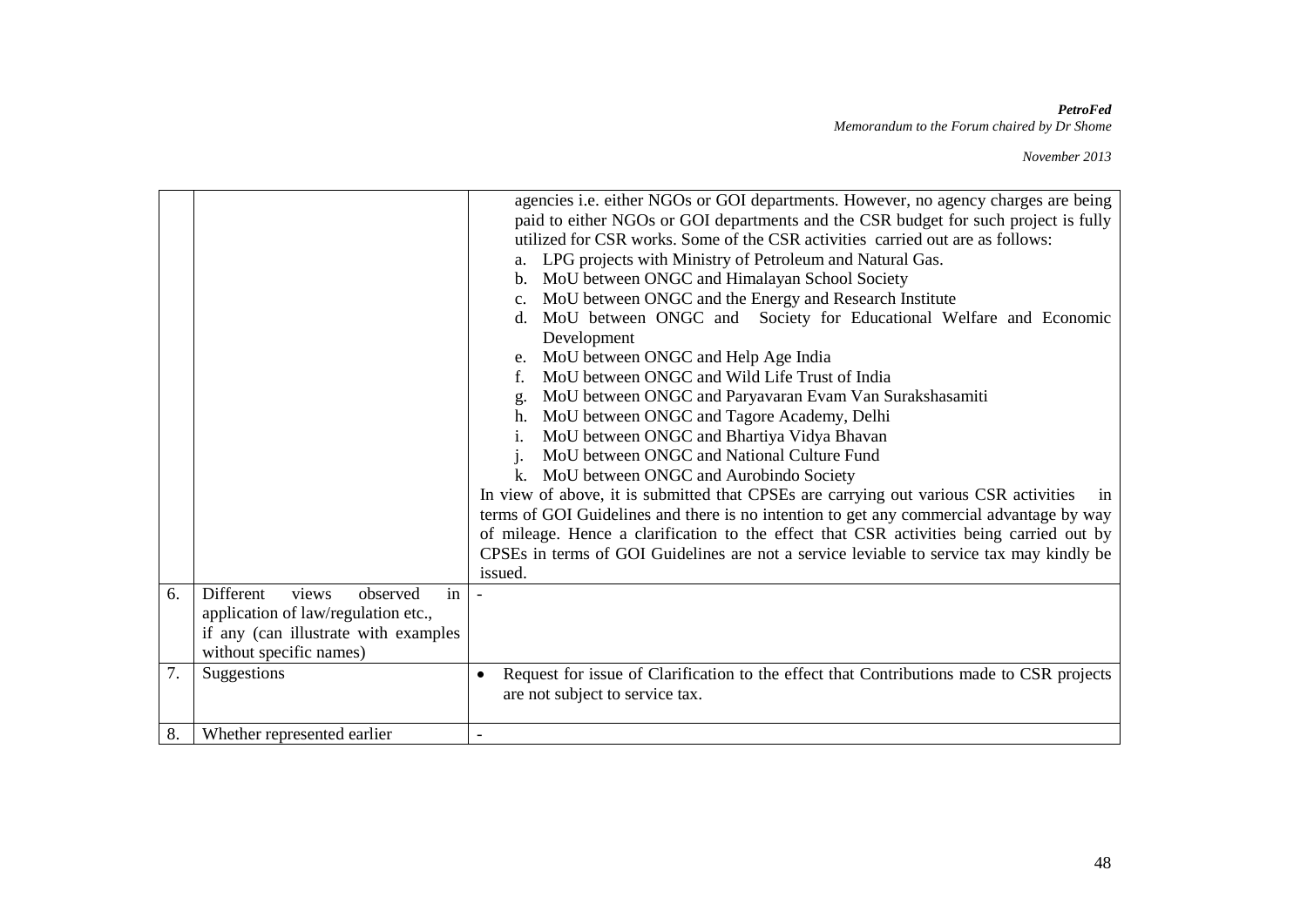### **3.19 CENVAT – Availing of CENVAT credit for service receiver manufacturer or the service provider/works contractor**

| $\overline{1}$ .<br><b>Issue</b>                 | LSTK/turnkey contracts: Availing of CENVAT credit for service receiver manufacturer or                                                                                                                                                                                                                                                                                                                                                                                                                                                                                                                                                                                                                                                                                                                                                                                                                                                                                                                                                                                                                                                                                                                                                                                                                                                                                                                                                                                                                                                                                                                                                                                         |  |  |
|--------------------------------------------------|--------------------------------------------------------------------------------------------------------------------------------------------------------------------------------------------------------------------------------------------------------------------------------------------------------------------------------------------------------------------------------------------------------------------------------------------------------------------------------------------------------------------------------------------------------------------------------------------------------------------------------------------------------------------------------------------------------------------------------------------------------------------------------------------------------------------------------------------------------------------------------------------------------------------------------------------------------------------------------------------------------------------------------------------------------------------------------------------------------------------------------------------------------------------------------------------------------------------------------------------------------------------------------------------------------------------------------------------------------------------------------------------------------------------------------------------------------------------------------------------------------------------------------------------------------------------------------------------------------------------------------------------------------------------------------|--|--|
|                                                  | the service provider/works contractor                                                                                                                                                                                                                                                                                                                                                                                                                                                                                                                                                                                                                                                                                                                                                                                                                                                                                                                                                                                                                                                                                                                                                                                                                                                                                                                                                                                                                                                                                                                                                                                                                                          |  |  |
| 2.<br>Industry/sector involved                   | All manufacturing sectors awarding LSTK contracts                                                                                                                                                                                                                                                                                                                                                                                                                                                                                                                                                                                                                                                                                                                                                                                                                                                                                                                                                                                                                                                                                                                                                                                                                                                                                                                                                                                                                                                                                                                                                                                                                              |  |  |
| 3.<br>Tax involved                               | <b>CENVAT</b> credit                                                                                                                                                                                                                                                                                                                                                                                                                                                                                                                                                                                                                                                                                                                                                                                                                                                                                                                                                                                                                                                                                                                                                                                                                                                                                                                                                                                                                                                                                                                                                                                                                                                           |  |  |
| (IT/WT/Customs/Excise etc.)                      |                                                                                                                                                                                                                                                                                                                                                                                                                                                                                                                                                                                                                                                                                                                                                                                                                                                                                                                                                                                                                                                                                                                                                                                                                                                                                                                                                                                                                                                                                                                                                                                                                                                                                |  |  |
| $\overline{4}$ .<br>Revenue impact, if estimated | $\overline{\phantom{a}}$                                                                                                                                                                                                                                                                                                                                                                                                                                                                                                                                                                                                                                                                                                                                                                                                                                                                                                                                                                                                                                                                                                                                                                                                                                                                                                                                                                                                                                                                                                                                                                                                                                                       |  |  |
| 5 <sub>1</sub><br>Genesis of the issue           | With effect from 01.07.2012, the value of the works contract is determined in accordance<br>$\bullet$<br>with the Rule 2A of the Valuation Rules.<br>The clause (ii) provides that where contractor opts for composition method, the tax base<br>$\bullet$<br>would be reduced to 40% of the gross amount charged under the contract including the<br>value of free issues. In such case, the tax base though includes the value of material<br>transferred and the value of free issue material, the intent is to tax only service part<br>thereof and hence the tax is charged at abated rate.<br>Given the law that a service provider in a works contract is not in a position to avail<br>$\bullet$<br>CENVAT credit on the goods transferred in a works contract or is restricted to avail such<br>credit (input material), the point is whether the manufacturer can avail the credit on said<br>goods. If the CENVAT Credit on the goods so transferred is denied to the manufacturer<br>also, that would lead to a situation where CENVAT credit of the duty paid on such goods<br>under the works contract is neither available to the service provider, nor to the<br>manufacturer, which does not seems to be the intent of the law.<br>Further as under Rule $2A(ii)$ of the valuation rule under work contract service the service<br>$\bullet$<br>provider is entitled to excise duty credit on capital goods and service tax payment on<br>input services.<br>In case the service provider opting for work contract service or composition method and<br>$\bullet$<br>do not avail any credit of excise duty on input material falling under the capital goods |  |  |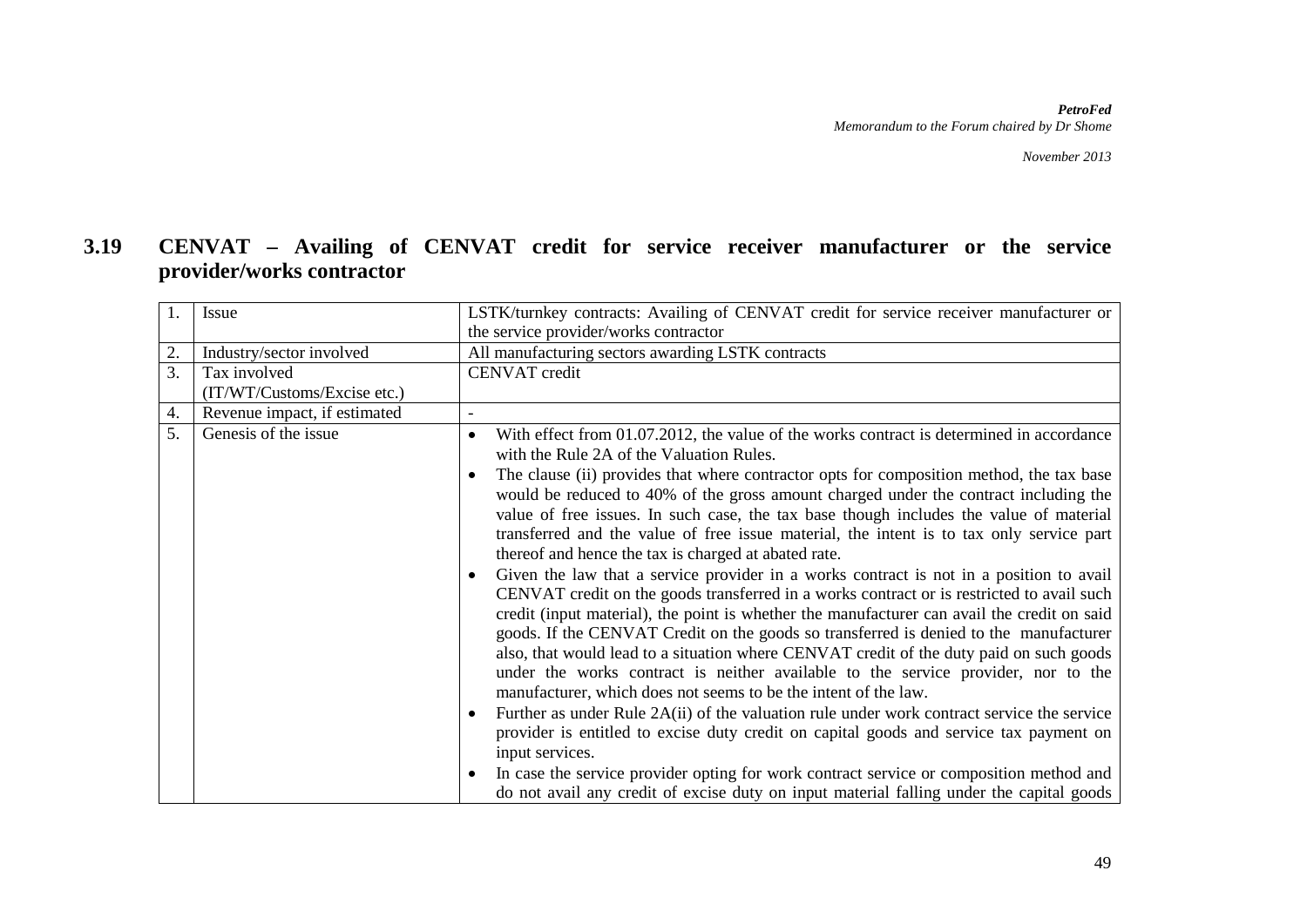| tariff heading and received by the manufacturer within the factory as consignee, the input<br>credit should not be denied to the manufacturer."<br>Whether in a works contract service, the CENVAT credit on inputs and capital goods<br>$\bullet$<br>transferred by the service provider to the service recipient manufacturer (as deemed<br>sales), is available to the service provider or the service recipient manufacturer under the<br>following circumstances:<br>When a works contract service provider pays service tax at 12.36% on the identified<br>service value of the service under Rule 2A/Clause (i) of Rule 2A of the Valuation<br>Rules;<br>The CBEC has already clarified that the works contract service provider cannot claim<br>$\bullet$<br>CENVAT credit w.r.t. the goods sold under the contract vide Circular No.96/7/2007-ST,<br>dated 23-08-2007, which in its para 097.02, says that "value for the purpose of service tax |
|-----------------------------------------------------------------------------------------------------------------------------------------------------------------------------------------------------------------------------------------------------------------------------------------------------------------------------------------------------------------------------------------------------------------------------------------------------------------------------------------------------------------------------------------------------------------------------------------------------------------------------------------------------------------------------------------------------------------------------------------------------------------------------------------------------------------------------------------------------------------------------------------------------------------------------------------------------------|
| service tax at 4.12% under the composition scheme;<br>Whether there is a possibility in the law (both prior to and post 01-07-2012) that a<br>works contractor pays service tax at 10.3%/12.36% on the total value of the contract<br>(including the value of material transferred/sold under the contract) and claim<br>CENVAT credit on the goods transferred/sold under the works contract?<br>Whether the invoice issued by the manufacturer of goods in the name of a works<br>$\bullet$<br>contractor where the consignee is the service recipient/end user of goods, is a valid<br>document to claim credit by the service recipient manufacturer?<br>(This issue has already been clarified vide CBEC Circular Nos. 96/7/95-CX, dated 13-05-<br>1995 and 218/52/96, dated 04-06-1996, however, the Department has still been disputing this<br><i>issue</i> )                                                                                     |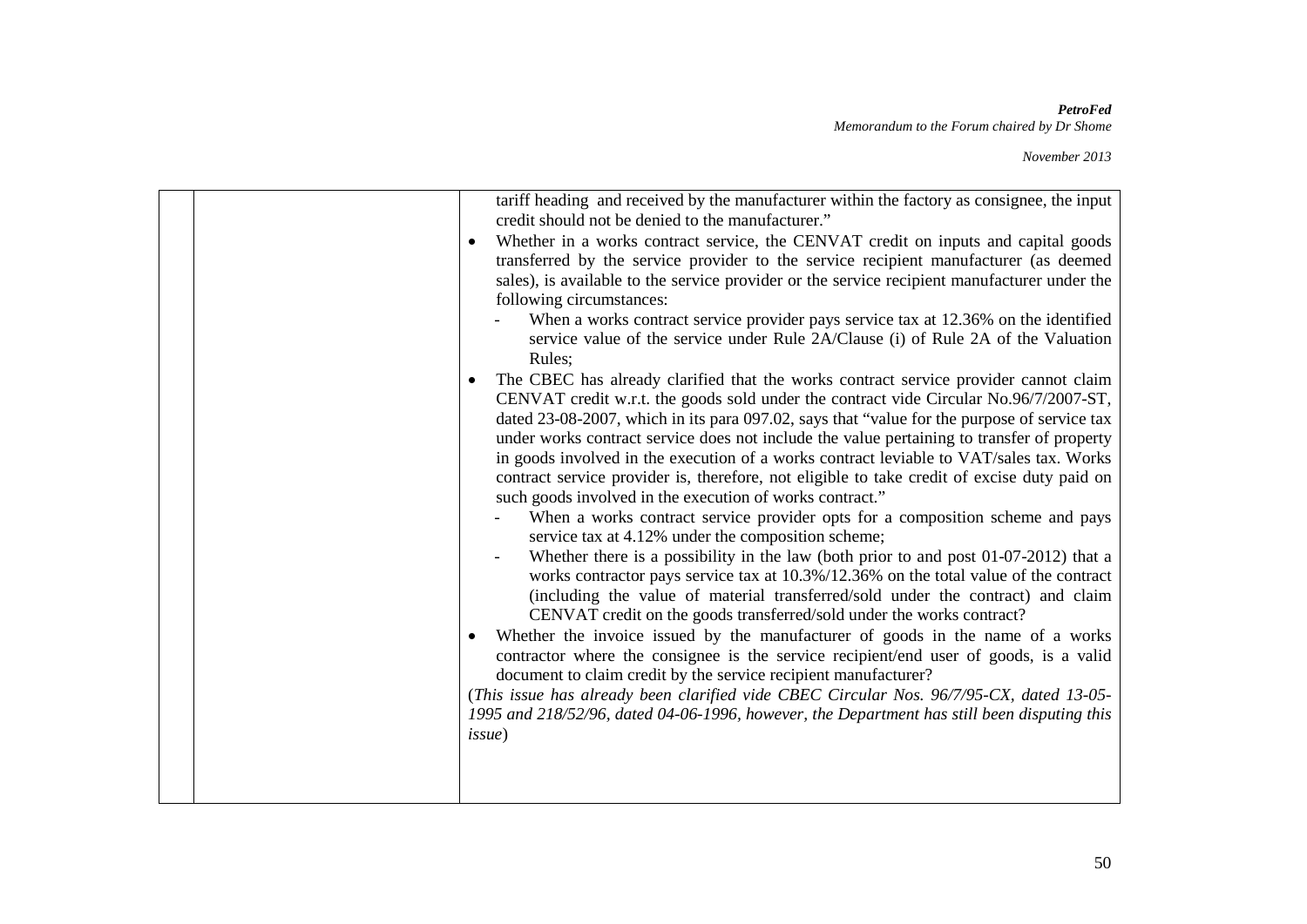*November 2013*

| O. | Different views<br>observed in       |    |
|----|--------------------------------------|----|
|    | application of law/regulation etc.,  |    |
|    | if any (can illustrate with examples |    |
|    | without specific names)              |    |
|    | Suggestions                          |    |
|    | Whether represented earlier          | No |

## **3.20 CENVAT – Denial of CENVAT Credit distributed through Input Service Distributor Invoice (ISD)**

|    | Issue                        | Denial of CENVAT Credit distributed through Input Service Distributor Invoice (ISD)                                                                                                                                                                                                                                                                                                                                                                                                                                                                                                                                                                                                                                                                                                                                                                                                                                                                                        |  |  |
|----|------------------------------|----------------------------------------------------------------------------------------------------------------------------------------------------------------------------------------------------------------------------------------------------------------------------------------------------------------------------------------------------------------------------------------------------------------------------------------------------------------------------------------------------------------------------------------------------------------------------------------------------------------------------------------------------------------------------------------------------------------------------------------------------------------------------------------------------------------------------------------------------------------------------------------------------------------------------------------------------------------------------|--|--|
| 2. | Industry/sector involved     | All Sector                                                                                                                                                                                                                                                                                                                                                                                                                                                                                                                                                                                                                                                                                                                                                                                                                                                                                                                                                                 |  |  |
| 3. | Tax involved                 | <b>CENVAT</b> credit                                                                                                                                                                                                                                                                                                                                                                                                                                                                                                                                                                                                                                                                                                                                                                                                                                                                                                                                                       |  |  |
|    | (IT/WT/Customs/Excise etc.)  |                                                                                                                                                                                                                                                                                                                                                                                                                                                                                                                                                                                                                                                                                                                                                                                                                                                                                                                                                                            |  |  |
| 4. | Revenue impact, if estimated | $\overline{\phantom{0}}$                                                                                                                                                                                                                                                                                                                                                                                                                                                                                                                                                                                                                                                                                                                                                                                                                                                                                                                                                   |  |  |
| 5. | Genesis of the issue         | The CENVAT Credit Rules provides that an Input Service Distributor can distribute the<br>$\bullet$<br>CENVAT Credit of service tax received by it to its manufacturing unit/locations of<br>service provider.<br>The term 'input service distributor' is defined to mean an office of the manufacturer or<br>$\bullet$<br>producer of final products or provider of output service, which receives invoices issued<br>under rule 4A of the Service Tax Rules, 1994 towards purchases of input services and<br>issues invoice, bill or, as the case may be, challan for the purposes of distributing the<br>credit of service tax paid on the said services to such manufacturer or producer or<br>provider, as the case may be.<br>However, it was observed that Field Formation are disallowing CENVAT Credit of<br>$\bullet$<br>service tax availed based on ISD invoice issued by the Input Service Distributor and huge<br>demand of tax is made against the Assessee. |  |  |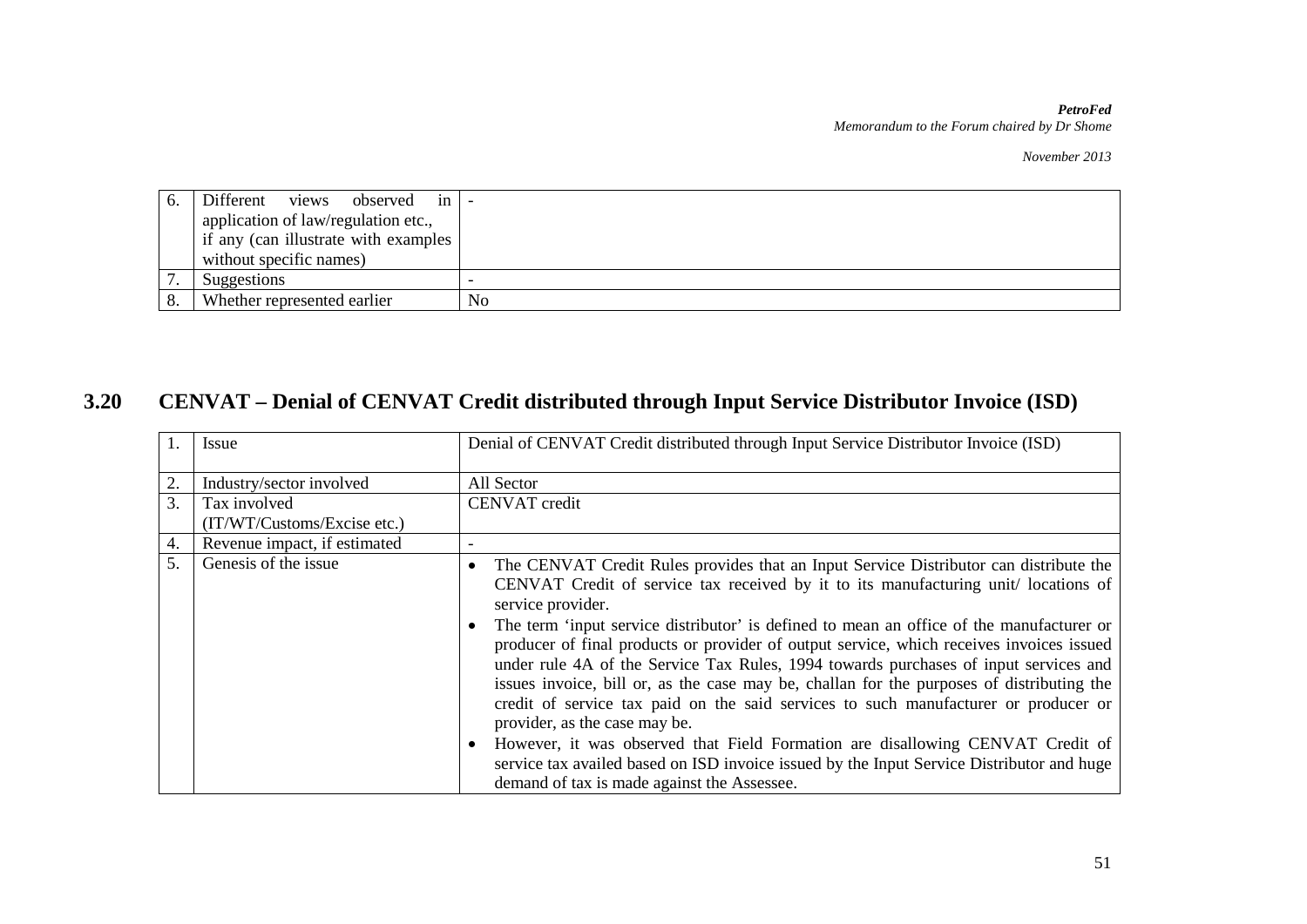*November 2013*

| Different views<br>observed in<br>application of law/regulation etc.,<br>if any (can illustrate with examples<br>without specific names) |                                                                                                                                                           |
|------------------------------------------------------------------------------------------------------------------------------------------|-----------------------------------------------------------------------------------------------------------------------------------------------------------|
| Suggestions                                                                                                                              | CBEC may clarify by way of Circular that CENVAT credit of service tax distributed by<br>ISD would be eligible as CENVAT Credit to the manufacturing unit. |
| Whether represented earlier                                                                                                              |                                                                                                                                                           |

## **3.21 CENVAT – Seeking abatement of 50% on payment of service tax on time charter of vessel**

|    | Issue                                       | Seeking abatement of 50% from the taxable value in case of contract for time charter of<br>vessel                                                                                                                                                                                                                                                                                                                                                                                                                                                                                                                                                                                                                                                                                                                                            |  |  |
|----|---------------------------------------------|----------------------------------------------------------------------------------------------------------------------------------------------------------------------------------------------------------------------------------------------------------------------------------------------------------------------------------------------------------------------------------------------------------------------------------------------------------------------------------------------------------------------------------------------------------------------------------------------------------------------------------------------------------------------------------------------------------------------------------------------------------------------------------------------------------------------------------------------|--|--|
| 2. | Industry/sector involved                    | All Sector                                                                                                                                                                                                                                                                                                                                                                                                                                                                                                                                                                                                                                                                                                                                                                                                                                   |  |  |
| 3. | Tax involved<br>(IT/WT/Customs/Excise etc.) | Service tax                                                                                                                                                                                                                                                                                                                                                                                                                                                                                                                                                                                                                                                                                                                                                                                                                                  |  |  |
| 4. | Revenue impact, if estimated                | $\overline{\phantom{0}}$                                                                                                                                                                                                                                                                                                                                                                                                                                                                                                                                                                                                                                                                                                                                                                                                                     |  |  |
| 5. | Genesis of the issue                        | To transport the goods, generally, either a contract for transportation of goods is executed<br>٠<br>between the service provider and recipient of services or the recipient of services hires<br>goods / vessel for transportation of goods from one place to another under a time charter<br>contract.<br>The ultimate objective of both kind of contract is to transport the goods from one place to<br>$\bullet$<br>another.<br>The service tax law provides by way of Notification No. 26/2012 provides an abatement<br>of 50% of the value of taxable services in case of transport of goods by vessel services<br>provided by the service provider whereas the similar kind of exemption is not available to<br>the time charter contract.<br>The ultimate objective of the contract for Time Charter of vessel is to transport goods |  |  |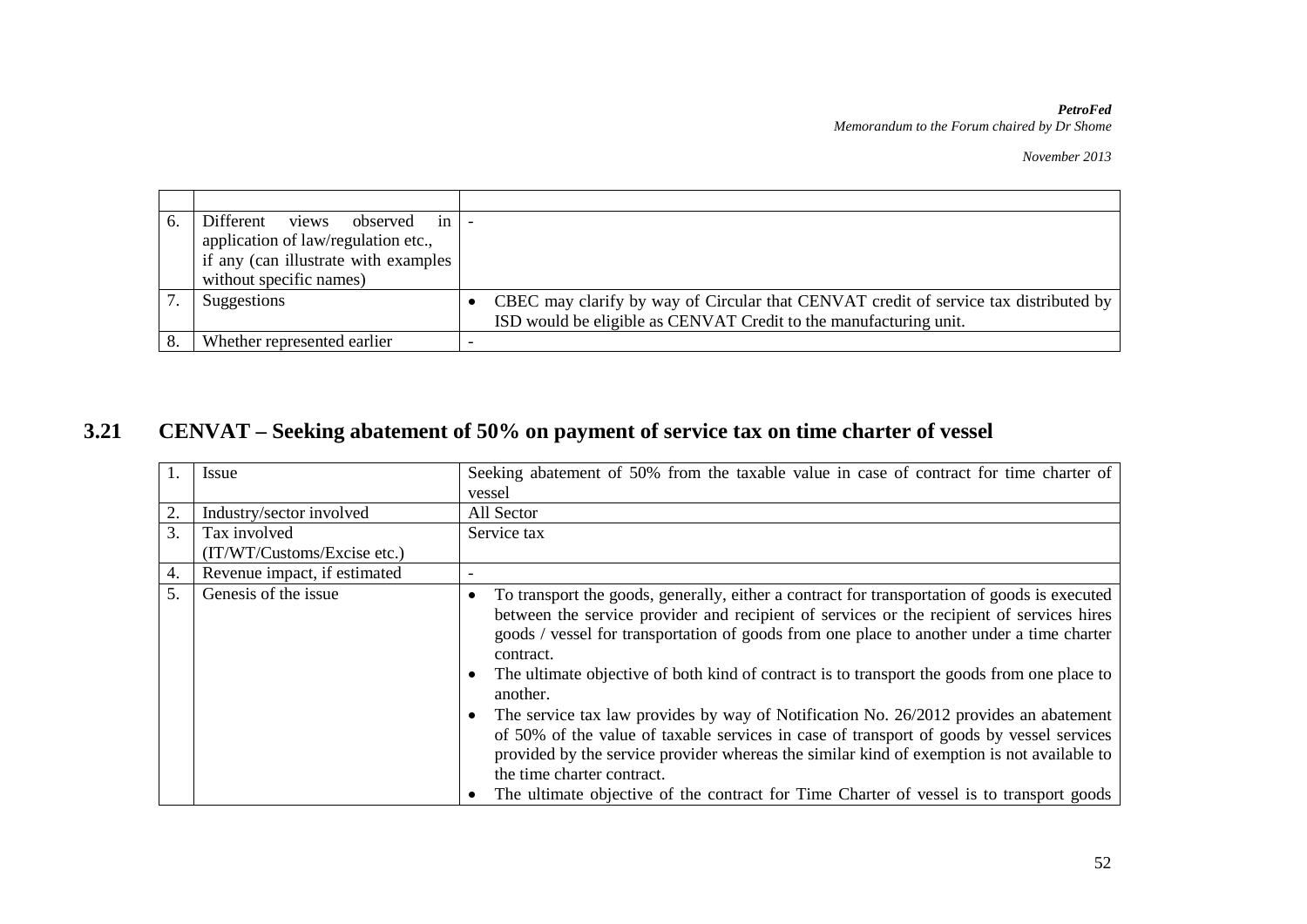*November 2013*

|    |                                                                                                                                                | from one place to another and thus, it is requested that the above exemption / abatement<br>should also be extended to Time Charter contract of vessel.               |
|----|------------------------------------------------------------------------------------------------------------------------------------------------|-----------------------------------------------------------------------------------------------------------------------------------------------------------------------|
| 6. | Different<br>views<br>observed<br>1n<br>application of law/regulation etc.,<br>if any (can illustrate with examples<br>without specific names) |                                                                                                                                                                       |
|    | Suggestions                                                                                                                                    | An abatement of 50% from the value of taxable services should also be provided from the<br>value of taxable services received towards time charter of vessel as well. |
|    | Whether represented earlier                                                                                                                    |                                                                                                                                                                       |

### **3.22 Alignment of import duty and excise duty provisions on Furnace Oil (FO) to be used for manufacture of fertilizers**

|    | Issue                                       | Alignment of import duty and excise duty provisions on Furnace Oil (FO) to be used for<br>manufacture of fertilizers                                                                                                                                                                                                                                                           |
|----|---------------------------------------------|--------------------------------------------------------------------------------------------------------------------------------------------------------------------------------------------------------------------------------------------------------------------------------------------------------------------------------------------------------------------------------|
| 2. | Industry/sector involved                    | All Oil Marketing Companies selling Furnace Oil in domestic market.                                                                                                                                                                                                                                                                                                            |
| 3. | Tax involved<br>(IT/WT/Customs/Excise etc.) | Excise & Customs                                                                                                                                                                                                                                                                                                                                                               |
| 4. | Revenue impact, if estimated                |                                                                                                                                                                                                                                                                                                                                                                                |
| 5  | Genesis of the issue                        | As per Notification No. 12/2012- Customs dated 17.03.2012, customs duty & Addl Duty<br>in case of import of FO is exempt provided such import of Furnace Oil is for the purpose<br>of manufacture of fertilizers. However, Notification No.12/2012- Excise dated<br>17.03.2012, exempts excise duty on the furnace oil provided the following two conditions<br>are satisfied: |